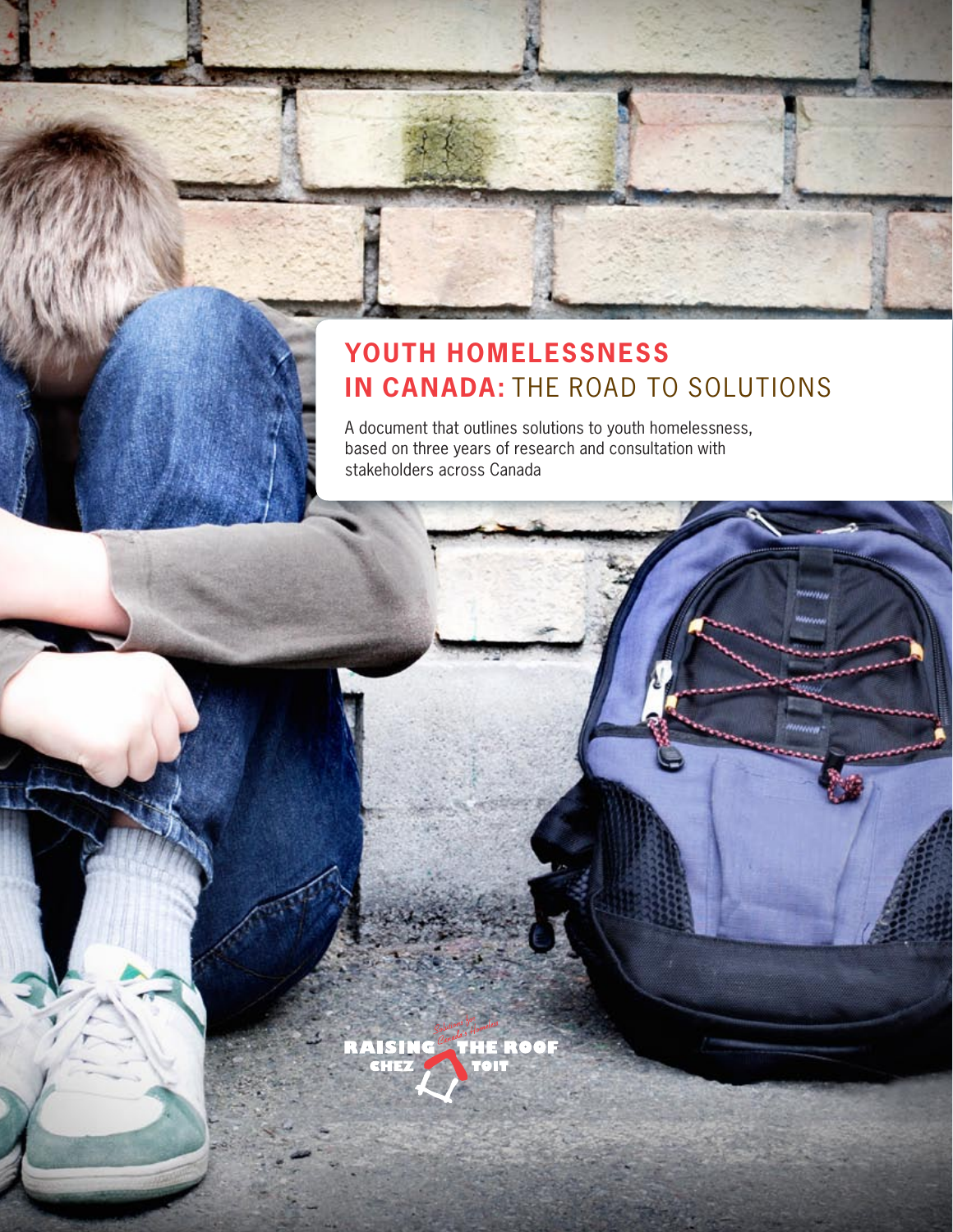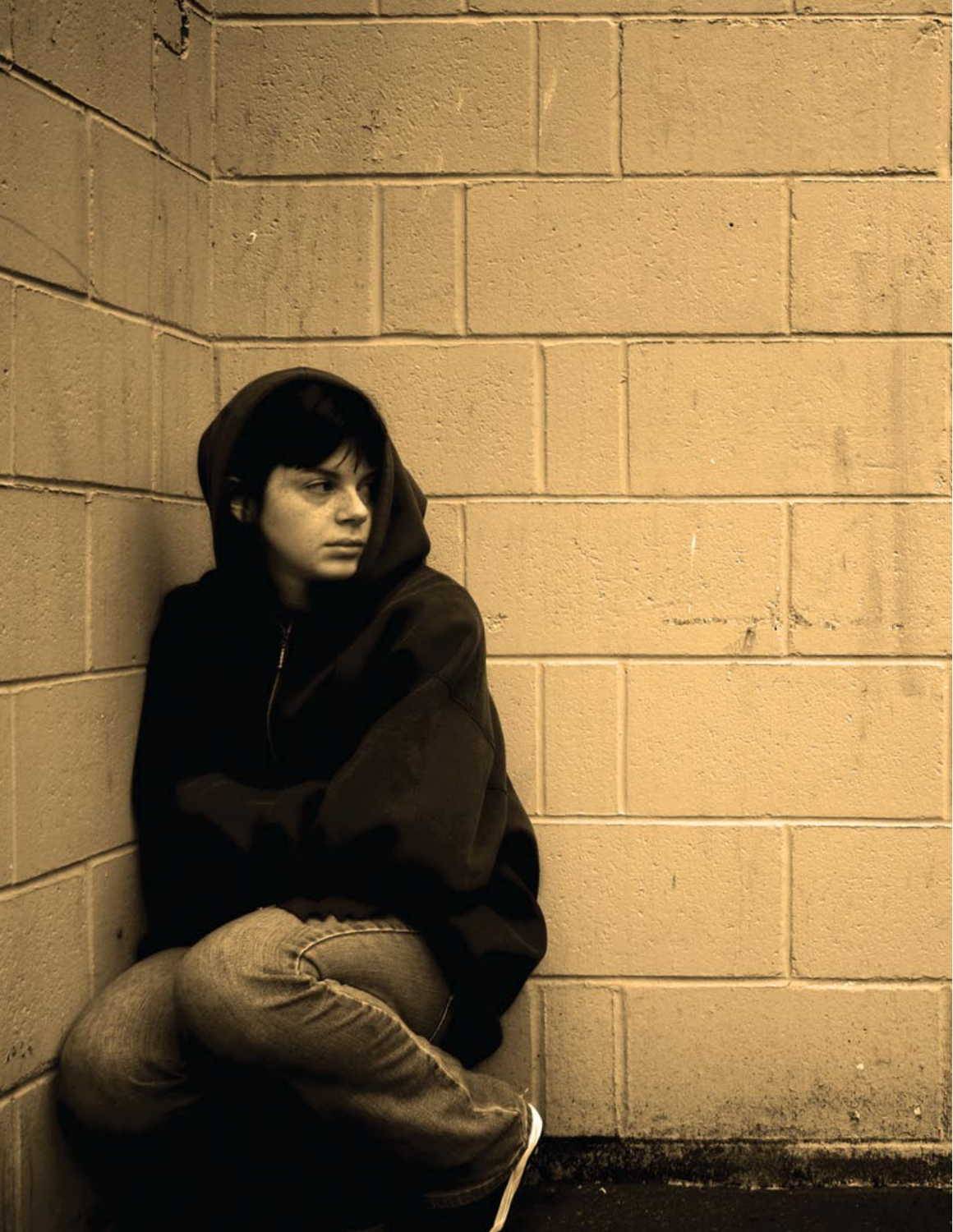# **YOUTH HOMELESSNESS IN CANADA:** THE ROAD TO SOLUTIONS

A document that outlines solutions to youth homelessness, based on three years of research and consultation with stakeholders across Canada

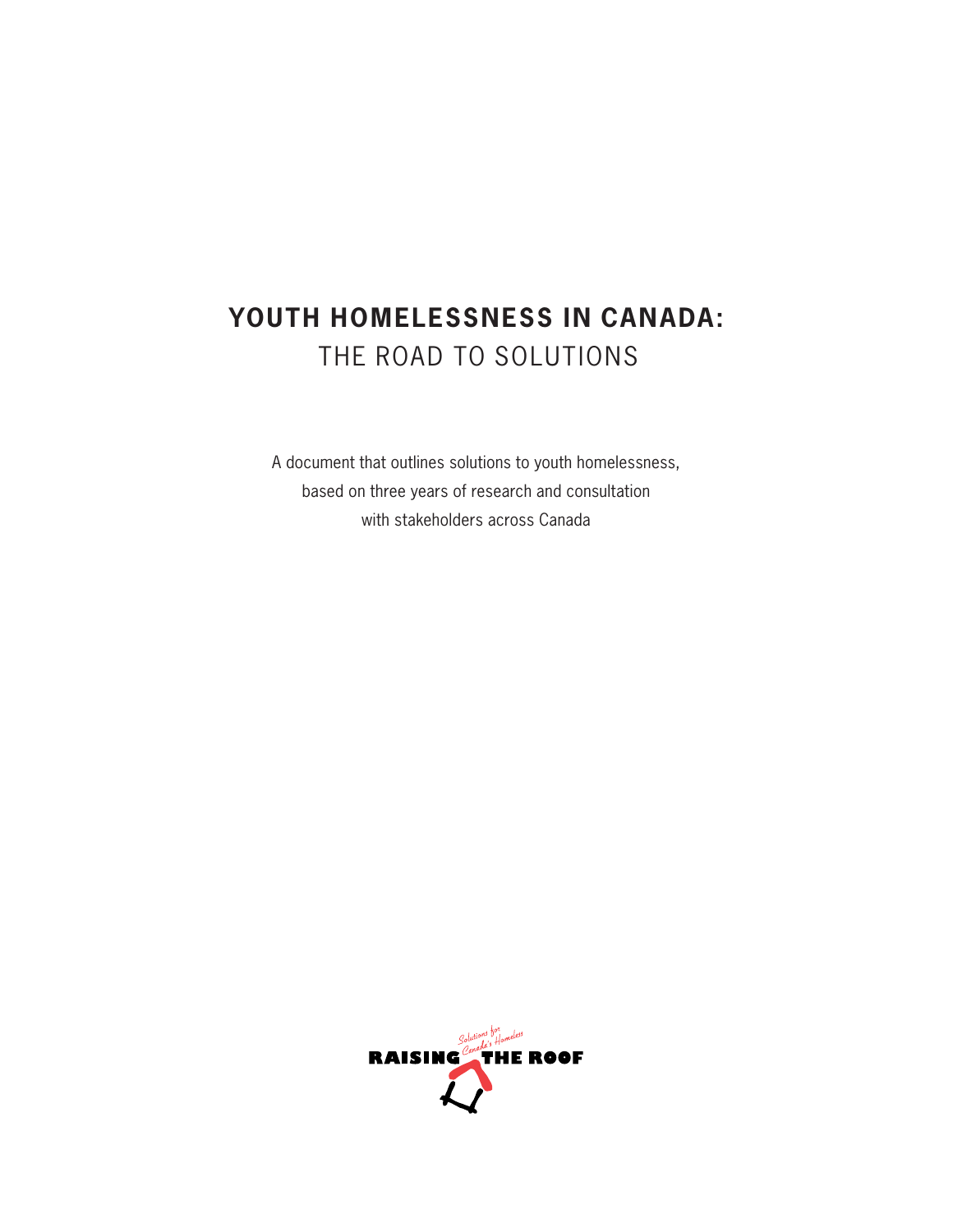

**Raising the Roof** is Canada's only national charity dedicated to long-term solutions to homelessness. We:

- • Fund local, grassroots agencies working to alleviate homelessness in their communities;
- • Build awareness among Canadians about the true nature of homelessness today and educate them about how to prevent it in the future;
- Build partnerships by giving people, corporations and organizations the opportunity to participate in solutions.

For more information, go to www.raisingtheroof.org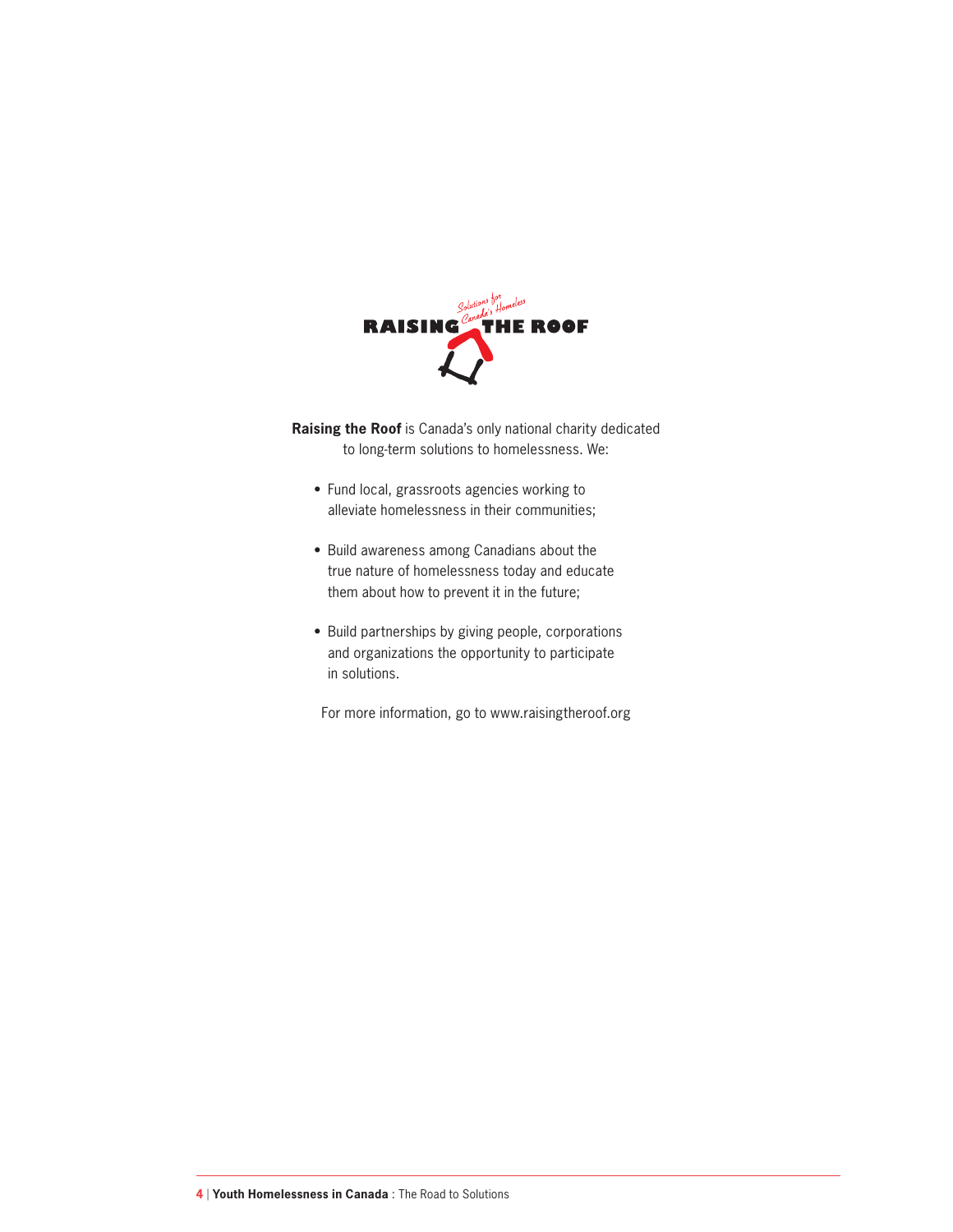# TABLE OF CONTENTS

|                | Executive Summary (and the contract of the contract of the contract of the state of the state of the state of the state of the state of the state of the state of the state of the state of the state of the state of the stat |  |  |  |  |  |  |  |
|----------------|--------------------------------------------------------------------------------------------------------------------------------------------------------------------------------------------------------------------------------|--|--|--|--|--|--|--|
|                |                                                                                                                                                                                                                                |  |  |  |  |  |  |  |
|                | <b>Youthworks Initiative</b>                                                                                                                                                                                                   |  |  |  |  |  |  |  |
|                |                                                                                                                                                                                                                                |  |  |  |  |  |  |  |
| 2.<br>3.       | 1. Who are our homeless youth?<br>How many?<br>What's it like to be a homeless youth: the lived experience                                                                                                                     |  |  |  |  |  |  |  |
|                |                                                                                                                                                                                                                                |  |  |  |  |  |  |  |
| 1.             | Prevention                                                                                                                                                                                                                     |  |  |  |  |  |  |  |
| 2.             | <b>Emergency Response</b>                                                                                                                                                                                                      |  |  |  |  |  |  |  |
|                | D. Health, mental health, addictions and complex needs  23                                                                                                                                                                     |  |  |  |  |  |  |  |
| 3.             | Transitions Out of Homelessness                                                                                                                                                                                                |  |  |  |  |  |  |  |
|                |                                                                                                                                                                                                                                |  |  |  |  |  |  |  |
|                | Community Checklist: a tool to help communities assess local needs  30                                                                                                                                                         |  |  |  |  |  |  |  |
| 1.<br>2.<br>3. | a.<br>b.<br>C.                                                                                                                                                                                                                 |  |  |  |  |  |  |  |
| 4.             |                                                                                                                                                                                                                                |  |  |  |  |  |  |  |
| 5.<br>6.       |                                                                                                                                                                                                                                |  |  |  |  |  |  |  |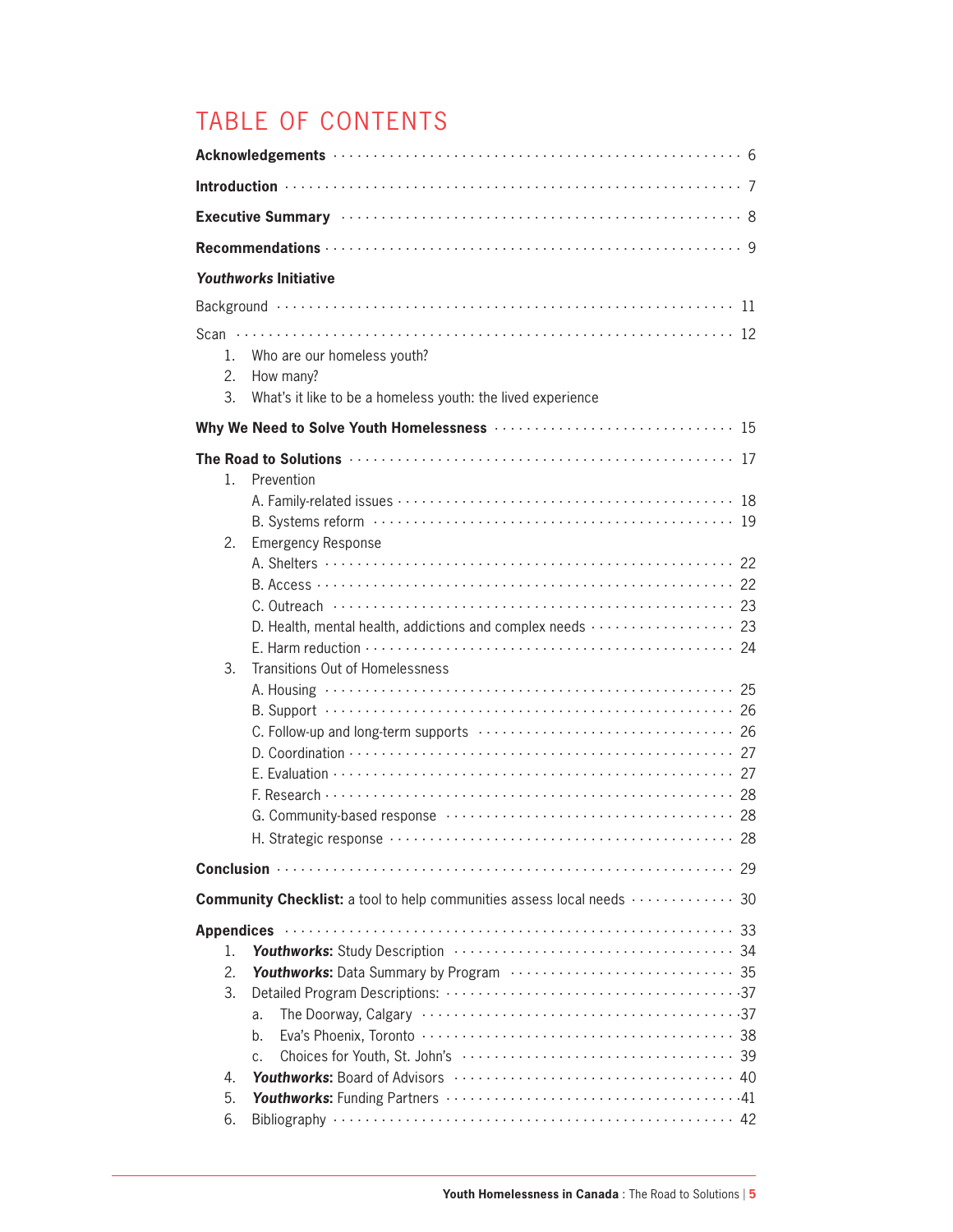# Acknowledgements

Raising the Roof extends its gratitude to the *Youthworks* Board of Advisors, *Youthworks* partner agencies and the 689 youth we interviewed for their support in the development of this document. Our preliminary key findings were reviewed by twenty-two agencies that work with street-involved youth in communities across Canada. We also received thoughtful feedback from the 250 delegates who attended the November 2008 *Partners Solving Youth Homelessness*  National Conference; *Eva's Initiatives' National Learning Community on Youth Homelessness*; and a focus group of 14 youth from Eva's Phoenix. We thank all of these individuals and groups for enriching this paper with their invaluable insights and expertise.

We would also like to thank those who have generously funded our *Youthworks* initiative, out of which this research work flows. They include Lead Partner Direct Energy and many others. *Please see Appendix 5.*

This document was authored and edited by Jeff Evenson, Principal, CONNECTOR – the strategy and engagement practice of the Canadian Urban Institute and Carolann Barr, Director of Research and Community Initiatives, Raising the Roof.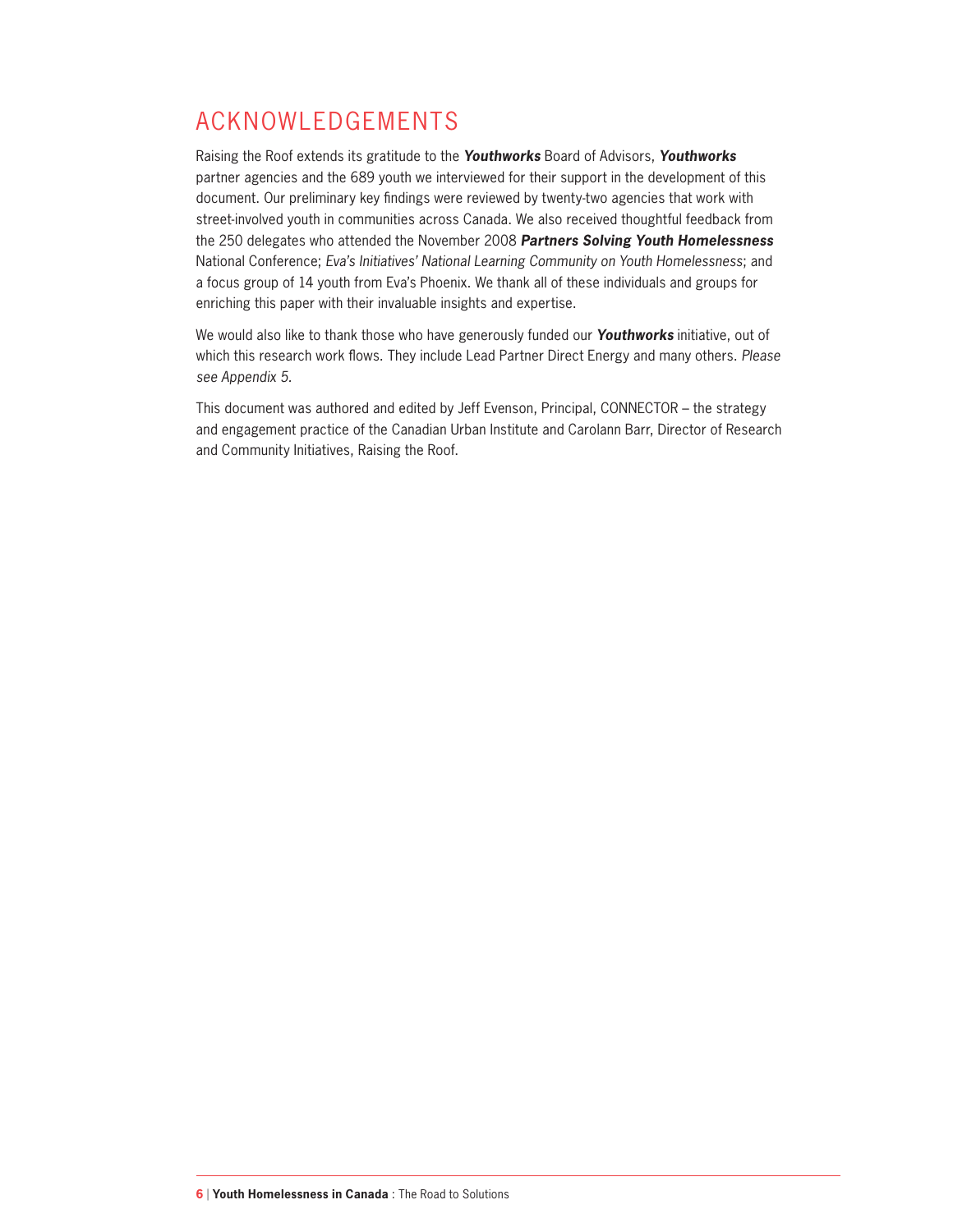# Introduction



Youth homelessness. It's an unacknowledged national crisis.

On any given night, thousands of youth across Canada huddle on street corners, park benches, friends' couches, or in emergency shelters. They are there by circumstance – rarely by choice.

Youth are our future; the continued strength of our country depends in large part on how we raise the next generation. It is our country's responsibility to ensure that they receive the supports they need to develop to their full potential. And it is the right of every young person to have an adequate, affordable home.

Canada is not alone in grappling with the issue of youth homelessness. However, while countries such as Australia, the United Kingdom and the United States have conducted a clear assessment of the problem and have developed nation-wide plans in response, Canada has not succeeded in either quantifying the issue, or in responding with comprehensive, lasting solutions.

Uncertain economic times have the very real potential to exacerbate this crisis.

There is no better time to act than now.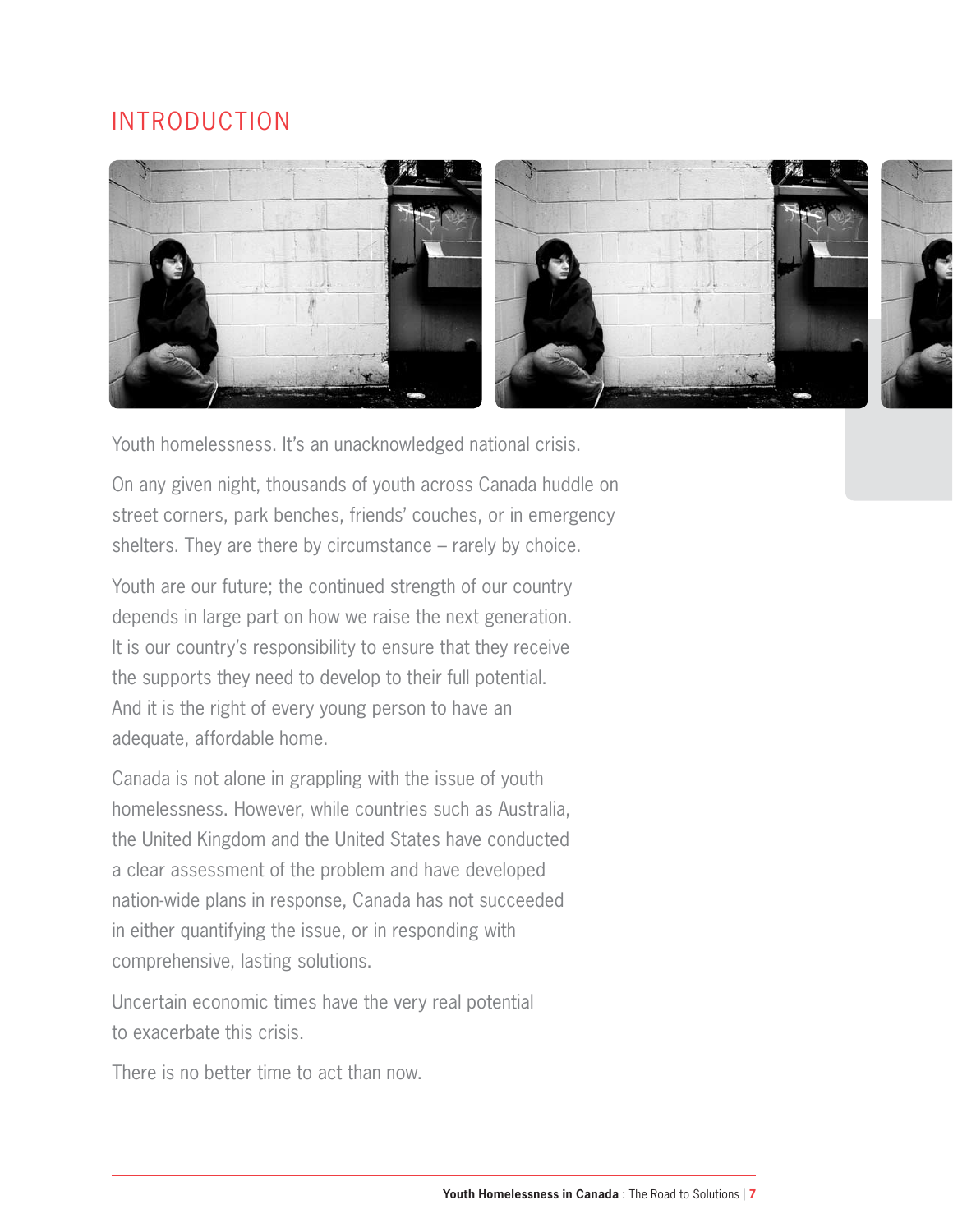### Executive Summary

In January 2006 Raising the Roof launched *Youthworks* – a national initiative aimed at breaking the cycle of homelessness among young Canadians, and supporting them to build a better future. Based on the need to better understand the issue of youth homelessness, we undertook a three-year research project to track and describe the experiences of 689 street-involved youth in three Canadian cities – Calgary, Toronto and St. John's. The project findings and considerable subsequent expert feedback on those findings have enabled us to develop a snapshot of youth homelessness in Canada today.

This paper focuses on three essential service and support system components that address the complex needs of street-involved youth: **prevention, emergency response** and **transitions out of homelessness**. **Prevention** addresses the key triggers of youth homelessness. **Emergency response** – which includes youth shelters, access and outreach programs – seeks to address the immediate needs of street-involved youth to stabilize their situation. **Transitions out of homelessness** is anchored in affordable, supportive accommodation and an array of supports to help youth fulfill their potential and successfully integrate into mainstream society.

Our research shows that street-involved youth often require diverse, multi-faceted, intensive models of support – support that may include appropriate, affordable housing, education, skills training and employment opportunities, health services, mentorship and much more. *System integration of all these elements is therefore of the utmost importance.*

It is also important that these supports are youth-focused; the needs of street-involved youth are very different from those of homeless adults.

The feedback we received from current and previously street-involved youth, service providers and other sector experts across Canada also underscores the need to ensure that services and supports are culturally-appropriate. Examples include but are certainly not limited to Aboriginal youth and other visible minorities, new immigrants, gay or transgendered young people and those with disabilities. Many youth spoke of having great difficulty in accessing the services and supports that they required. There is a clear need to reduce what appears to be a multitude of barriers.

There are many misconceptions about street-involved youth. Prejudice and stereotyping are common and there is little understanding of the social and economic impact of failing to address this issue. Public education will be an important element of any strategic national response.

We believe that one of the strengths of this paper is the extent to which it includes the voices of youth. We strongly urge those involved in solutions to this issue to continue to engage youth in all aspects of planning for services provision and program design, at national and community levels.

Based on *Youthworks* research findings and subsequent input from others, this document outlines: key recommendations on what must be done to give street-involved youth the stability, opportunity and support they need to transition out of street life; some of the commonly understood triggers of youth homelessness; insight into the circumstances and experience of street-involved youth; an assessment of some of the most serious gaps in services and supports; examples of existing 'best practices' that can be part of solutions; and, finally, a Community Checklist tool to help assess and address youth homelessness on a local basis.

While youth homelessness in Canada is a serious and growing issue, there *are* solutions. Strong national leadership and a well coordinated, appropriately resourced plan are needed to bring about those solutions.

It is our hope that this document will help Canadians truly understand the issues of street-involved youth and that it will serve as a catalyst to engage stakeholders across Canada in solutions to youth homelessness.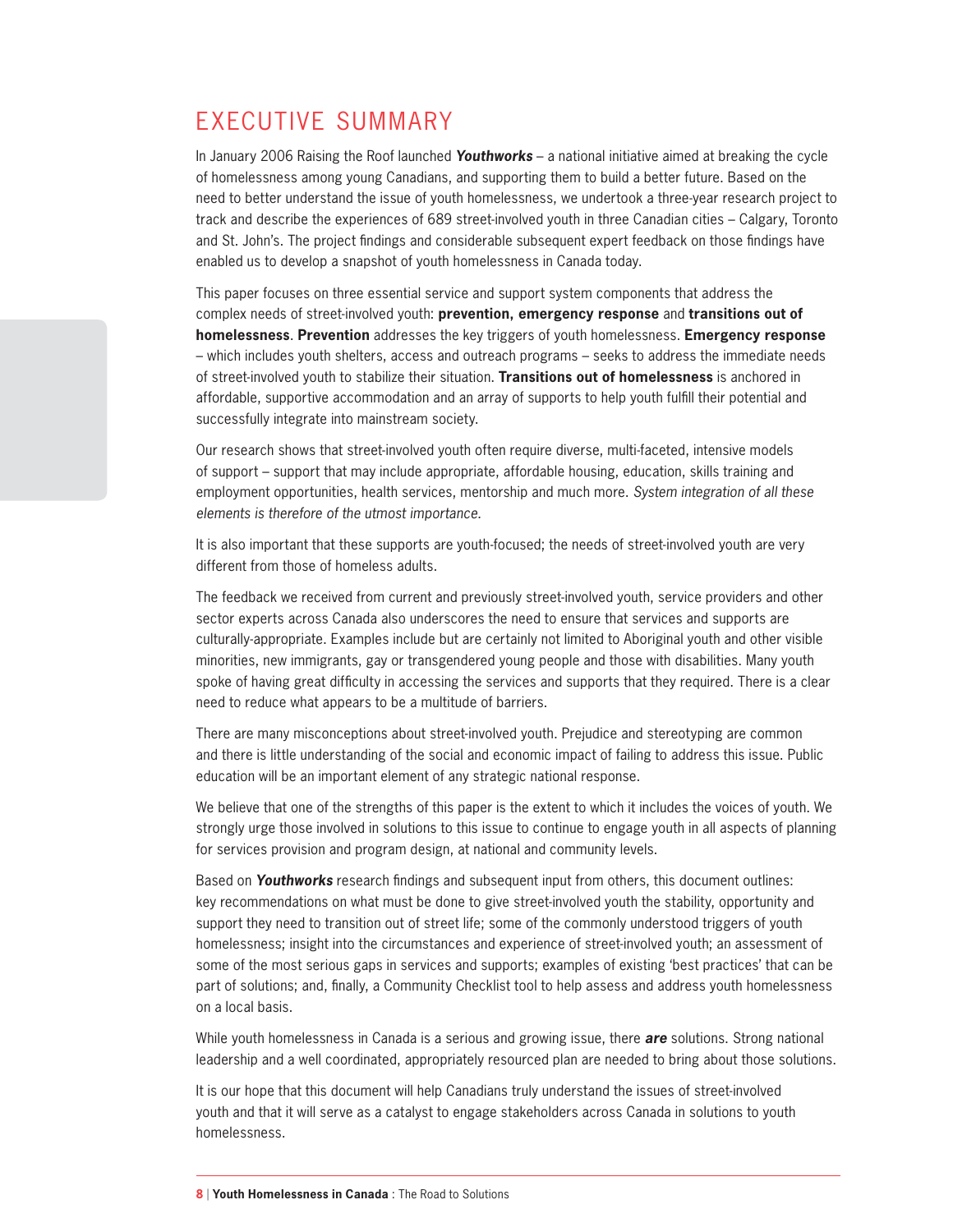# Recommendations

The recommendations below are discussed and supported throughout this paper. They focus on three key aspects of an effective response to youth homelessness: prevention, emergency response, and transitions out of homelessness. They are based on the premise that youth-serving agencies and their communitybased partners in government, private and non-profit sectors know what works best in their communities across the country; and that stability and long-term employment are proven positive factors in helping young people move away from the street.

#### **Recommendations**

- **1. Existing funding:** Secure, long-term and flexible funding to enable successful programs for streetinvolved youth to continue to develop and grow;
- **2. Access to services:** 'One-stop' barrier-free access to services for street-involved youth within their home community;
- **3. Education:** More educational opportunities/grant programs for street-involved youth and increased programs that target early school leavers;
- **4. Employment:** Increased job training and employment opportunities for street-involved youth, in particular graduates of agency programs;
- **5. Housing:** A national housing strategy that includes a continuum of housing specifically for streetinvolved youth, e.g., youth shelters, transitional housing, co-op housing, safe and affordable housing, as well as supportive housing for youth leaving child protection, foster care and group homes;
- **6. Mentorship:** Increased mentorship support aimed at street-involved youth to build self-esteem and develop life skills;
- **7. Government leadership:** Leadership and collaboration among federal, provincial, territorial and municipal governments in developing a Canada-wide plan to address youth homelessness;
- **8. Private sector engagement:** Development of a supportive framework to encourage the private sector to participate in creative solutions to youth homelessness e.g., skills training, employment opportunities, development of supportive work environment;
- **9. Government policy:** Development of distinct policies around youth homelessness to address the unique needs of this population.

This document further outlines many of the elements that would comprise a plan to address youth homelessness, with a suggested Community Checklist tool (page 30) that will help communities to assess local needs and priorities within a national framework.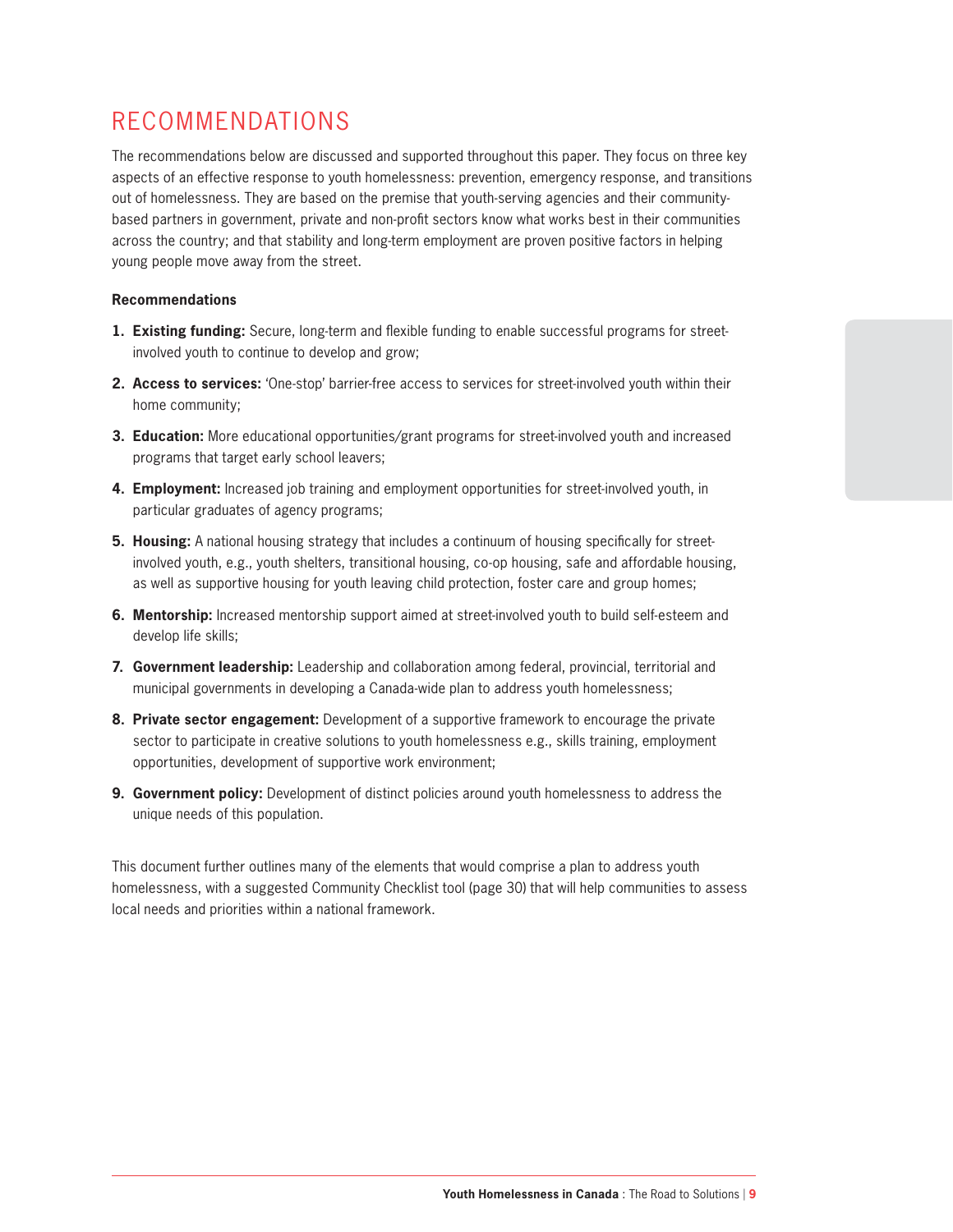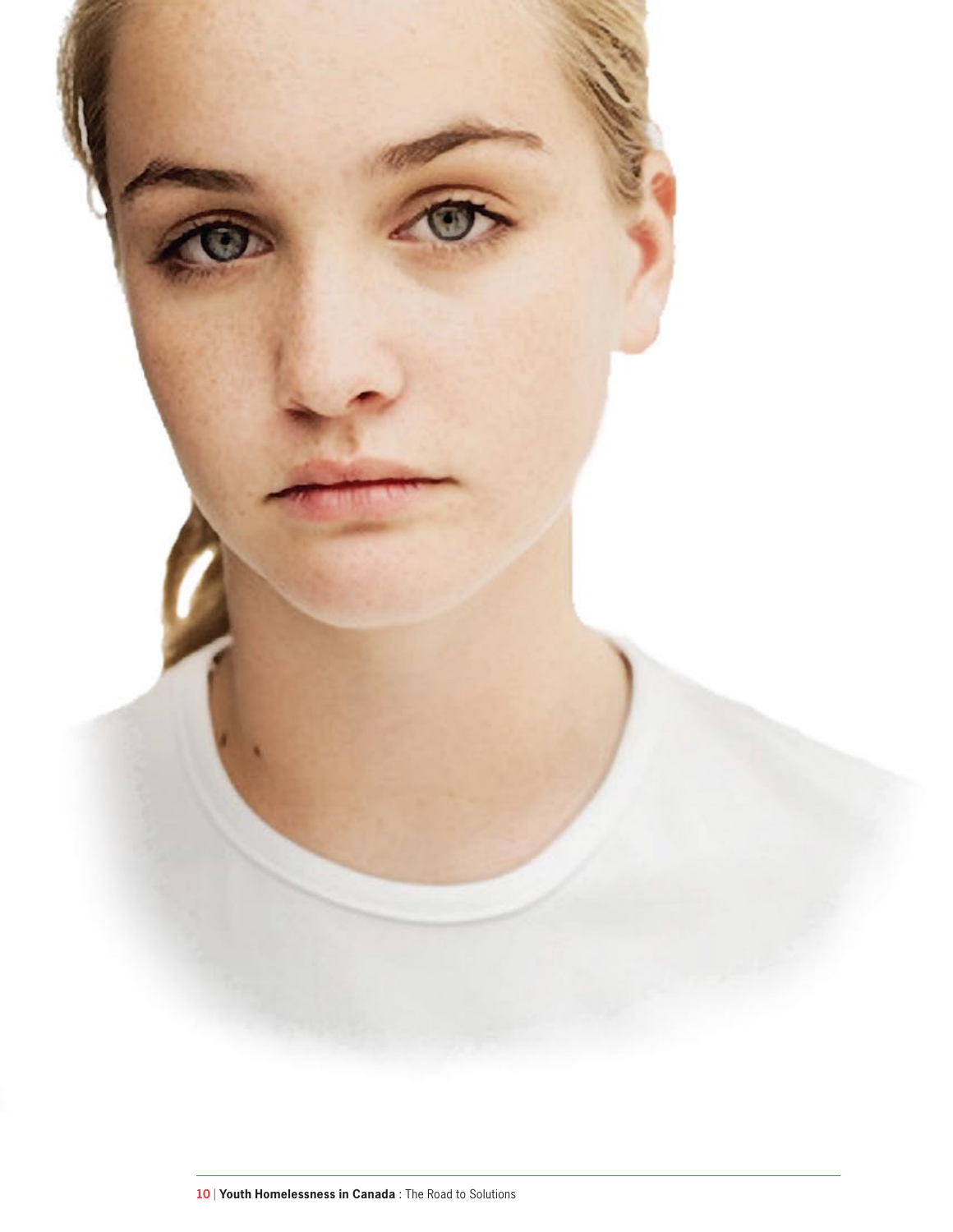# **THE** *Youthworks* Initiative

#### **B ac kground**

In January 2006 Raising the Roof launched *Youthworks* – a national initiative aimed at breaking the cycle of homelessness among young Canadians and supporting them to build a better future.

Recognizing that before we can address the complex issue of youth homelessness we must first understand it, *Youthworks* conducted a three-year research project to track and describe the 'lived experience' of 689 street-involved youth in three Canadian cities – Calgary, Toronto and St. John's. By listening to the youth and their counselors and inviting subsequent feedback on our findings and observations from many stakeholders across the country, we have been able to develop a snapshot of youth homelessness in Canada today.

Many of the findings and observations of homeless youth and service providers in Calgary, Toronto and St. John's are consistent with the characteristics and experience of street-involved youth in other parts of Canada. However, we recognize that unique needs and challenges exist in other provinces, territories and communities. It will be important to assess and address these unique challenges as solutions are developed and implemented.

In their role as members of the *Youthworks* Board of Advisors, some of Canada's most respected researchers, social development and service delivery experts on youth homelessness have contributed their expertise and insights to the *Youthworks* process and this paper. Further consultation occurred during Raising the Roof's *Partners Solving Youth Homelessness* conference in Toronto on November 19-21, 2008. The 250 delegates represented previously homeless or streetinvolved youth, community service providers, government representatives, corporate executives and leading researchers on youth homelessness, from provinces and territories across Canada. The participants provided a wealth of input on how – as individual communities and as a nation – we can bring about long-term solutions to youth homelessness.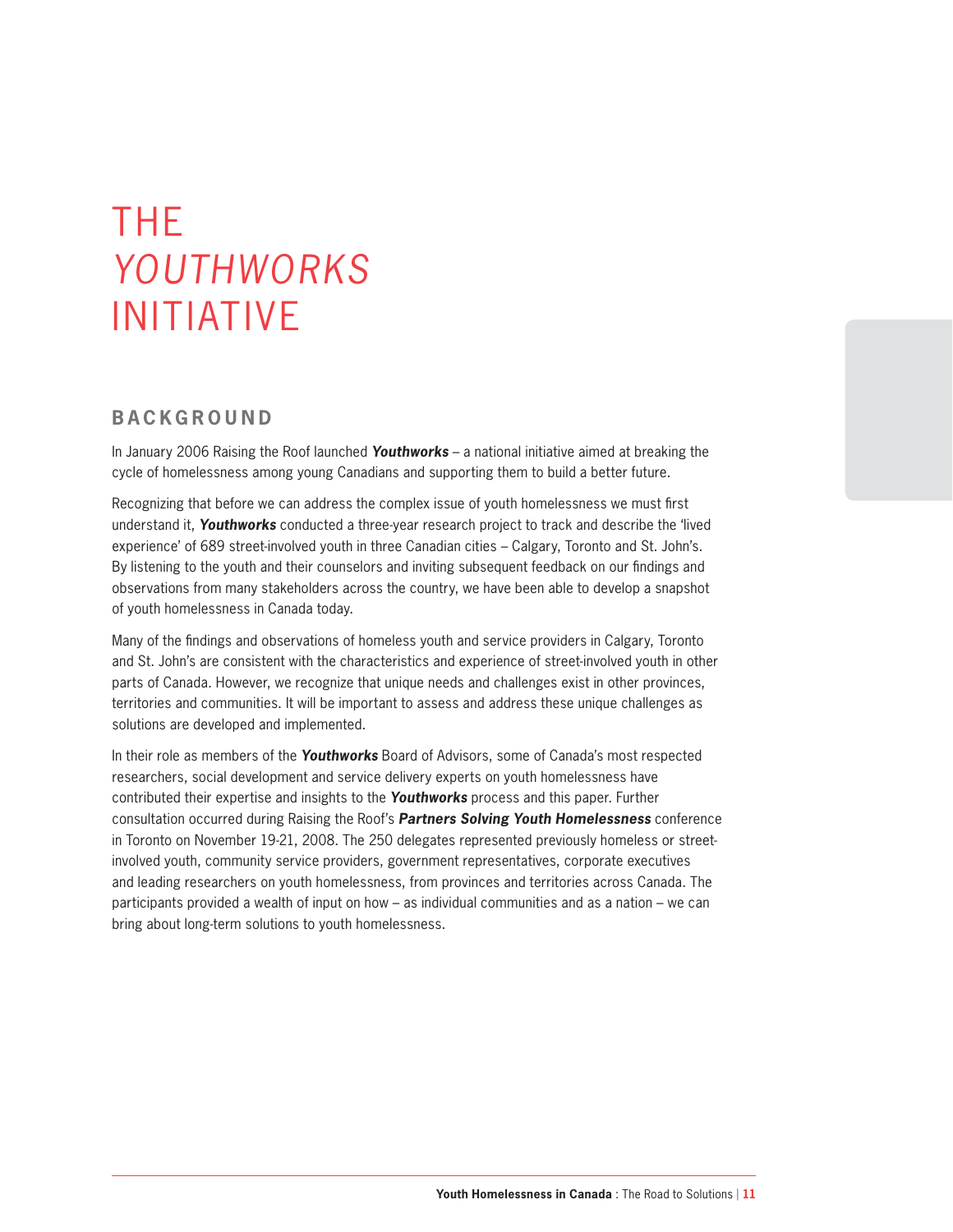#### **S can**

## **1. Who are our homeless youth?**



Youth homelessness refers to youth who are homeless, at-risk of homelessness or caught in a cycle of homelessness for whatever reason. This includes the many homeless youth (some say as high as 80%) who don't live on the street and who are among the hidden homeless. The age definition of youth ranges from as young as 12 to as old as 29 years old. Most often, however, youth are defined as 16 to 24 years old. They are not living with a family in a home and they are not under the care of child protection agencies. Often they are defined as living in a cycle of homelessness which can mean being temporarily sheltered or living in crowded or unsafe conditions.

**Street-involved vs. at-risk:** After consulting directly with youth, we learned that they preferred not to use the term "at-risk" as they felt that this description was too general, so for the purpose of this paper we have used the term "street-involved youth" to encompass the above definition.

Among the street-involved youth interviewed by *Youthworks*, the following key themes emerged *(Note: Some stats may be skewed due to a) the youth self-reporting, and b) the fact that this research study captures a cross-section of youth from three cities):*

#### STABILITY:

- 67% were participating in street culture
- 63% grew up in a family that found it hard to maintain housing
- 50% reported that they were having difficulty maintaining consistent housing themselves
- 52% reported housing was a barrier that they wanted to address
- 43% had previous involvement with Child Protection Services
- 68% had come from foster care, group homes or a youth centre

#### Opportunity:

- • 62% had dropped out of school, reflecting the lack of support and resources to help street-involved youth to stay in school
- 28% reported that educational supports were a barrier they wanted to address
- 73% were not currently employed
- 44% reported that employment issues were a barrier they wanted to address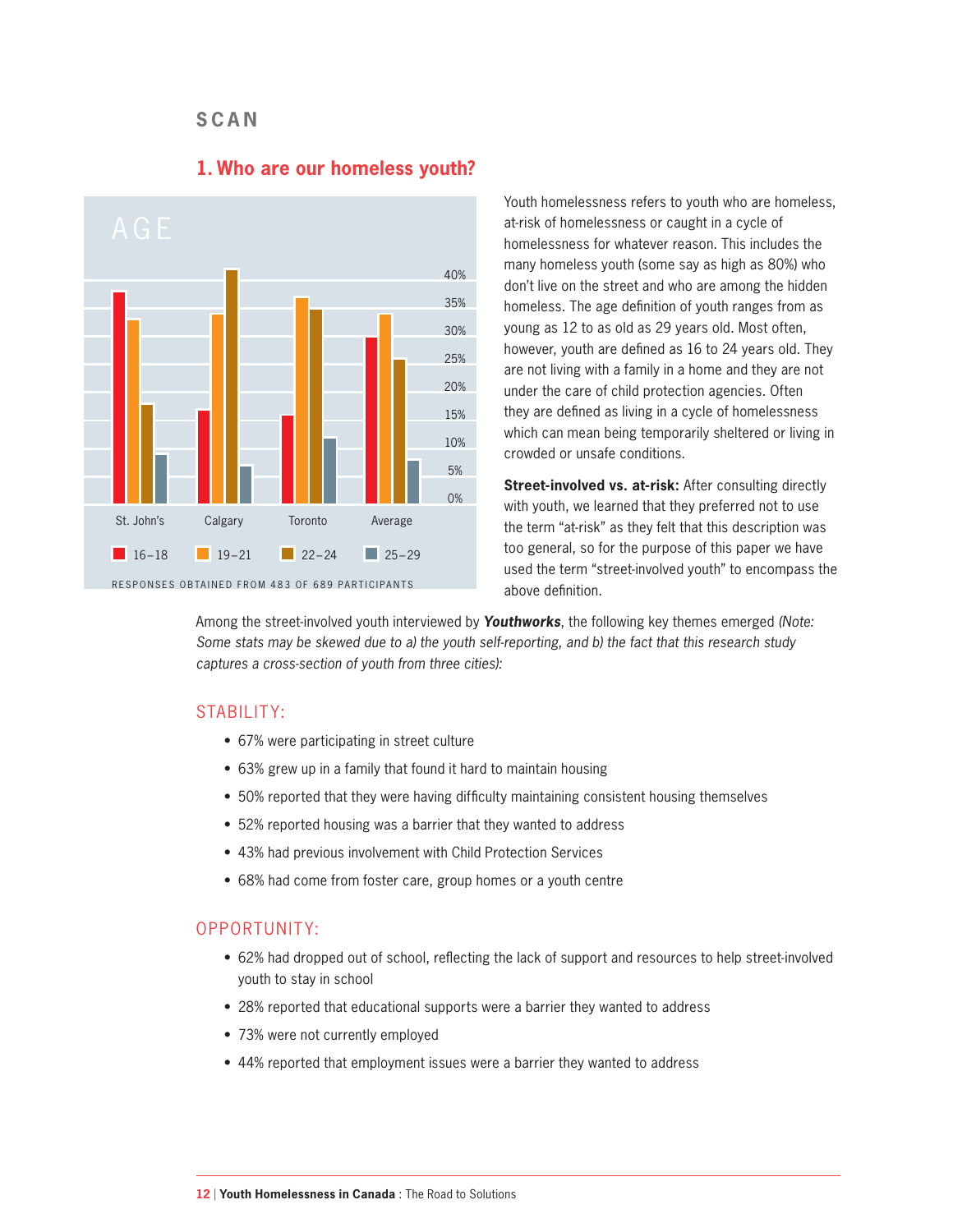#### Support:

- 22% said they did not have a positive role model in their life
- 42% described growing up in a chaotic home environment
- 24% had experienced some form of sexual, physical or emotional abuse
- 20% reported a history of offending in their families
- 37% said that they witnessed substance abuse in their families
- 41% reported that substance abuse was a barrier that they faced and wanted to address
- 35% identified their lack of essential life skills as a barrier that they would like to address
- 71% had previous criminal justice system involvement
- 21% had children or were pregnant or with a partner who was pregnant

A complete *Youthworks* data summary is attached as Appendix 2.

*Note:* The *Youthworks* research did not ask respondents to self-identify as lesbian, gay, bisexual, transgendered/transexual or queer (LGBTQ). Subsequent commentary pointed to an increasing body of evidence indicating that LGBTQ youth are dis-proportionately represented among homeless and streetinvolved populations, and that they face greater odds of experiencing violence and exploitation, health challenges, precarious housing and hunger.

#### **2. How many?**

The latest federal estimate conservatively places the number of homeless individuals in Canada at about 150,000.1 Some non-governmental sources estimate Canada's true homeless population, not just those living in emergency shelters, to be between 200,000 and 300,000.2 It is estimated that roughly 65,000 young people are homeless or living in homeless shelters throughout the country at some time during the year.3

#### **3. What's it like to be a homeless youth?**

An agency in Hamilton asked some youth in a breakfast program to write a description of being homeless. Words included *"lonely," "terrified," "unloved," "always afraid," "miss what I had," "no hope," "expect the worst."*

In the final report of *Beyond the Street* – the first national youth homelessness conference, held in St. John's, NL in 2006 – the situation of homeless youth was described as follows:

"The vast majority of homeless youth have not completed high school which limits opportunities to secure training and employment as well as accessible, affordable and suitable housing. Many have experienced physical, sexual and/or emotional abuse, violence and substance abuse, mental illness and family instability. Homeless youth are more likely to get sick and die on the streets. They often perceive violence as a means of resolving conflict, threatening harm to themselves and others, and leading to involvement with the justice system. Aboriginal youth are over-represented in the homeless population in some parts of Canada. The longer youth remain homeless, the worse their health and life chances become."

3 **CBC: The Fifth Estate – No Way Home** – March 10, 2004

<sup>1 &</sup>quot;**A Snapshot of Homelessness in Canada**," National Homelessness Initiative, 2006 [www.homelessness.gc.ca](http://www.homelessness.gc.ca) cited in Gordon Laird, Shelter, Homelessness in a Growth Economy, Canada's 21st Century Paradox, A Report for the Sheldon Chumir Foundation for Ethics in Leadership, 2007

<sup>2 &</sup>quot;**Homelessness**", *The Globe and Mail*, June 12, 2006; National Housing and Homeless Network in Laird, op.cit., page 4.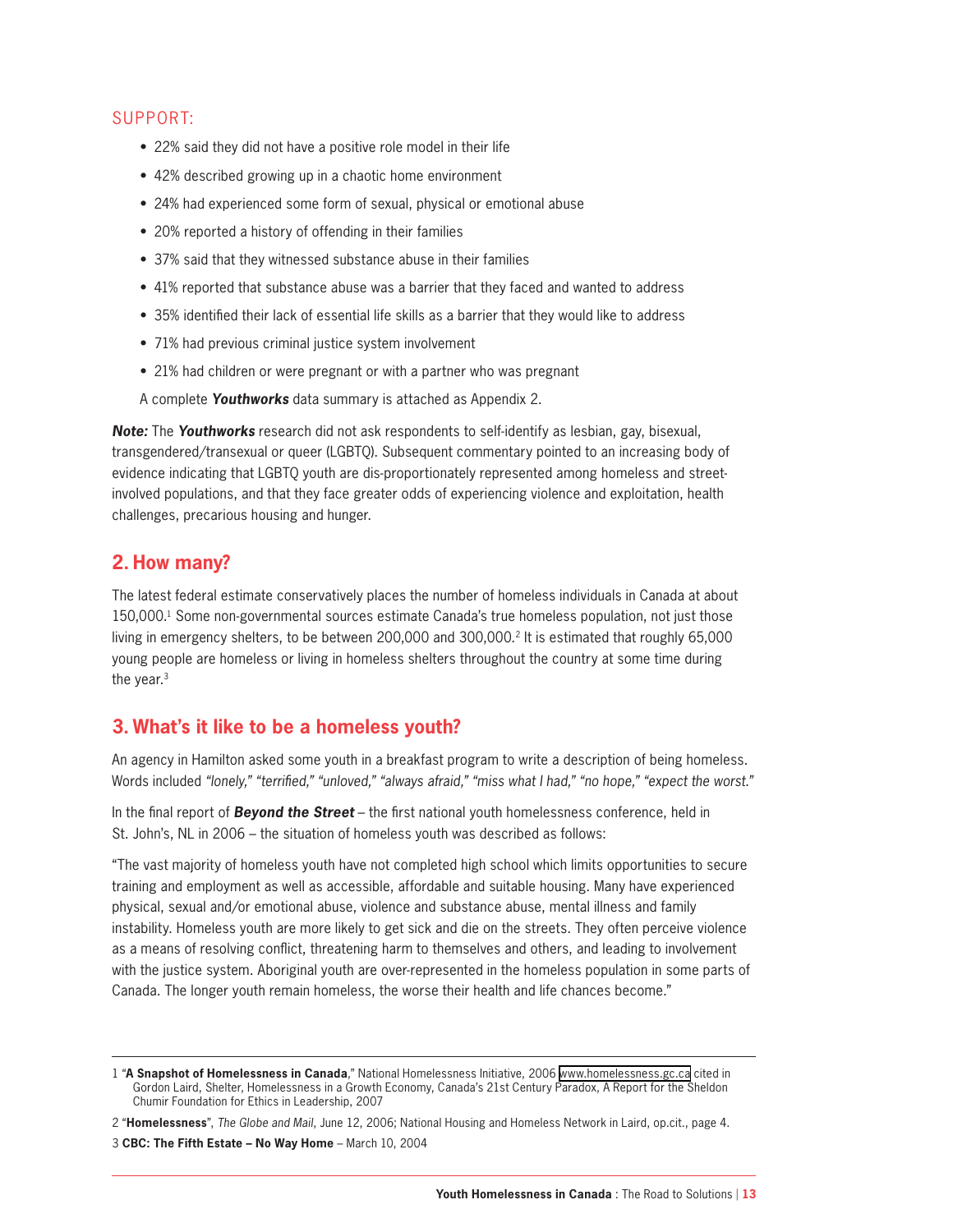**Experience differs from that of homeless adults:** Street-involved youth have a different experience of homelessness than do adults. They are more vulnerable to exploitation from adults and from their peers. They need to be able to experiment with opportunities and to be able to fail and try again in a supportive environment without life-altering consequences. They are, after all, youth.

Like youth anywhere, anxiety is fairly often reported as a debilitating condition. Living on the street is very stressful. Many service providers reported that street-involved youth have often left home lives that are more unstable and complicated than the street, which is in itself an incredibly unstable and complicated environment.

Youth are incredibly resilient. They survive on the streets through very creative means. They build street families, develop street money-making economies, street housing and street routines, all while being marginalized, harassed and excluded.

**Mental health issues figure prominently:** Although a very low percentage of the youth interviewed for the *Youthworks* research self-identified as facing mental health concerns, other studies have found that 33% or more of street-involved young people suffer from Major Depressive Disorder or Post Traumatic Stress Disorder and they also have very high rates of suicide. Anger, lack of self esteem and difficulty saying "no" to peer group pressure often defines the identity of many young people. The consequences, however, are much more severe in the context of street life, poverty and the criminal justice system.

**Legal issues:** Close to 30% of youth respondents reported legal issues as a barrier to achieving their goals. The difficult circumstances of street life often lead homeless youth to get involved in high-risk activities such as sexual exploitation, drug dealing and 'squeegeeing' as a way to access income. Also, youth often get tickets for panhandling, failing to pay fares on public transit, loitering and other misdemeanours. Criminalizing youth rather than treating these issues from a social perspective only adds to the already difficult challenges that street-involved youth face.

**The role of addictions:** More than 50% of the youth reported drug and alcohol abuse and described addiction as a major factor in coping with homelessness as well as in triggering relapses to street life. Many youth self-medicate as a tool for survival in situations where, for example, they might need to stay awake all night to avoid being exploited. Drugs and alcohol are often used as a substitute for expensive mental health medications. And these youth often don't have sufficient identification to get the medication they need or they have not yet been formally diagnosed.

**Street culture:** Close to 70% of respondents reported that they were participating in "street culture". This commonly lasts for an extended period, often two to four years. One youth reported that he had become so entrenched in the street culture that it was hard for him to learn mainstream norms. Another said that he was easily influenced by peers and was often taken advantage of. Yet another reported that she found it hard to say "no" to peers – not just to partying or reverting to street culture – but also to requests for money. This was a particular problem when she was trying to save for rent. One youth commented that she has never really had a positive role model or developed healthy coping skills. She struggles with issues related to her drug use and other lifestyle issues such as violence and crime.

In general, youth reported a broad and complex array of issues encompassing violence and abuse; a lack of motivation to deal with financial issues; educational support needs or employment issues; the need for medical attention; help to deal with family-related issues; support to address substance abuse; lack of essential life skills; and lack of a positive role model.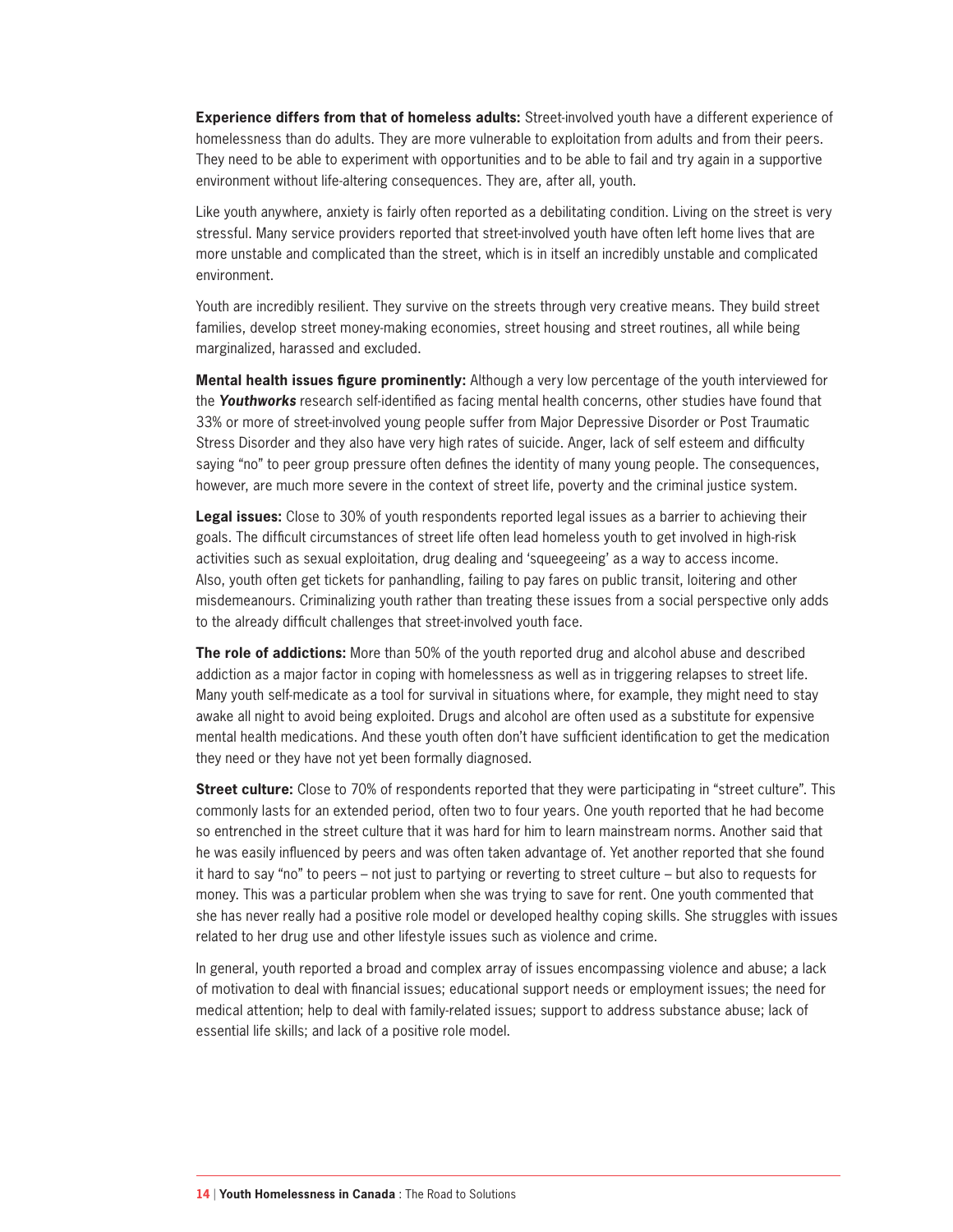# Why we need to solve youth homelessness

The broad and complex issue of youth homelessness occupies a place scattered with some of the most persistent problems on Canada's policy landscape. Addiction, homelessness, income inequality, unemployment, malnutrition, mental health issues, physical, sexual and emotional abuse, youth violence, early school leaving and teen pregnancy are just some of the complex issues faced by homeless youth.

**The social and economic cost:** Without a national commitment to address youth homelessness, the numbers of street-involved youth will continue to accelerate, and associated health care, criminal justice, social services and emergency shelter costs will continue to grow.

And that makes no economic sense. It costs an estimated \$30,000 – \$40,000 per year to keep a youth in the shelter system. The cost of keeping one youth in detention is estimated at over \$250 a day, or \$100,000 a year. Canada's adult homeless population – estimated by government to be 150,000 and by non-governmental agencies to be as high as 300,000 – costs taxpayers between \$4.5 and \$6 billion annually.4



RESPONSES OBTAINED FROM 338 OF 689 PARTICIPANTS

4 **Homelessness in a growth economy:** Canada's 21st century paradox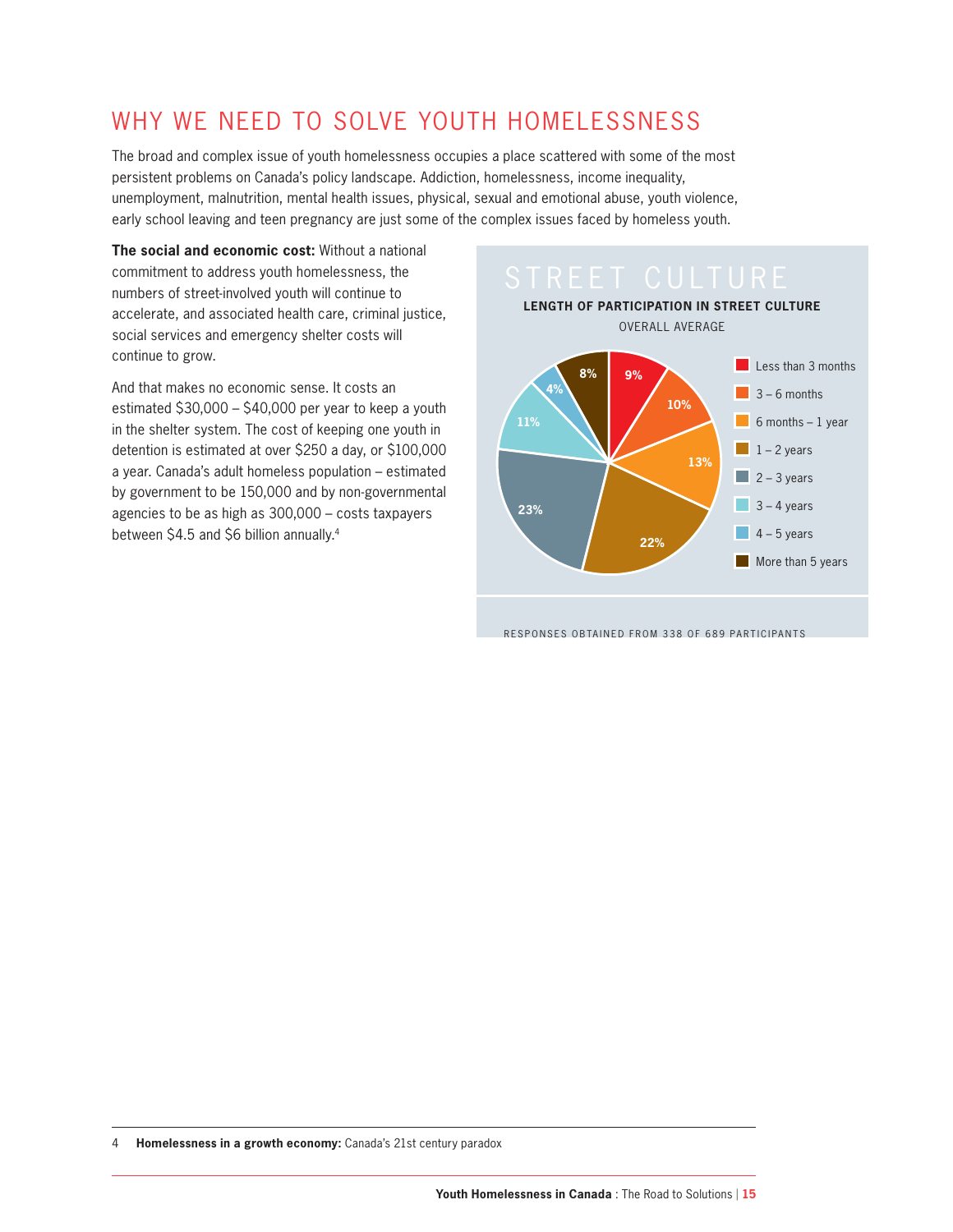**Prevention and supports are key:** Youth who are left unsupported – lacking role models, employment opportunities, educational options, access to safe, affordable housing and, all too often, in poor health and suffering from a crippling lack of self-esteem – frequently become a cost to society. Providing support now could prevent these young people from becoming homeless adults and sinking permanently into a costly cycle of homelessness and dependence on the state.

There are moments in the life of every street-involved youth when she or he faces a fork in the road. Down one path lie opportunities for education, a job, a secure home and an independent life. Down the other path lies a life of potential instability and poverty.



Research has demonstrated that the key to helping youth move toward the path of opportunity frequently requires appropriate interventions at the "critical moments" in a young person's life.

We know what is needed to successfully guide youth along the path to opportunity and independence. The question is: Are we committing adequate resources to be there at those moments when street-involved youth need and seek the help they require?

**Sound argument for investing in street-involved youth:** There is little comprehensive numerical data outlining the cost/benefit analysis of supporting homeless and street-involved youth, but we know that a sound argument can be made for the programs that provide stability, opportunity and support. These programs have been proven to help youth overcome the negative effects of being homeless and to support them in building a better future.

Investing strategically in street-involved youth – by providing critical educational and employment training and opportunities, access to stable, secure housing and by helping them to develop essential life skills – launches them on a positive path towards independence and self-sufficiency as contributing members of society. This kind of investment in youth makes sound economic and social sense.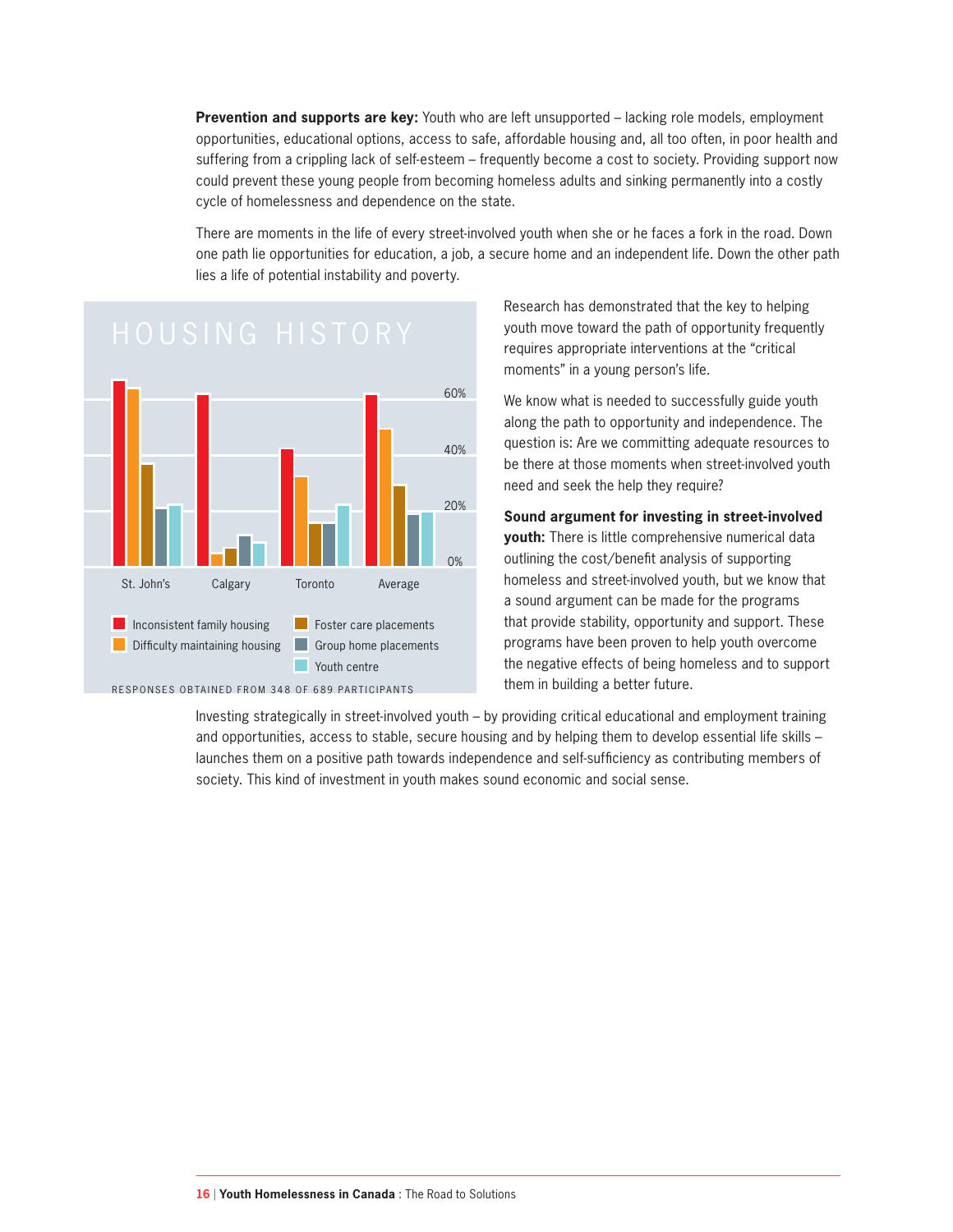# The Road to Solutions

A successful plan to solve youth homelessness would comprise three essential components, strategically coordinated and delivered to address complex needs. The first – **prevention** – addresses the key triggers of youth homelessness. The second – **emergency response** – including youth shelters, access and outreach programs – seeks to address the immediate needs of homeless youth and stabilize their situation so that they can be supported. The third – **transitions out of homelessness** – is anchored in affordable, supportive accommodation and an array of supports. A successful plan would also include a system of evaluation that links resources to outcomes.

#### **1 . P re v ention**

Prevention is the key to solving youth homelessness. Studies in the United Kingdom<sup>5</sup>, United States<sup>6</sup>, and Australia<sup>7</sup> have drawn a similar conclusion. In Canada, the federal government has responded with investments in homeless shelters and other short-term, crisis-based services. However, there is a growing recognition that solutions need to be sustained, permanent and better coordinated among the various stakeholders. For this reason many groups have called on the federal government to make permanent the existing federal housing and homelessness programs as a starting point in addressing youth homelessness.

Public education is an important foundation to prevention strategies. An effective public education program would help to dispel myths and stereotypes about street-involved youth. It would also serve to help Canadians understand the issue of youth homelessness within the broader context of family distress, abuse, neglect, violence, child welfare, justice and education failures.

Prevention addresses the key triggers of youth homelessness, which are tied to **family-related issues** and **systems reform**.

<sup>5</sup> **Youth Homelessness in the UK – A decade of Progress?** Joseph Rowntree Foundation, Deborah Quilgars, Sarah Johnsen and Nicholas Pleace, 2007

<sup>6</sup> National Alliance to End Homelessness, **Fundamental Issues to Prevent and End Youth Homelessness**, *Youth Homelessness Series Brief No. 1 – May 2006*

<sup>7</sup> **Australia's Homeless Youth**, *A Report of the National Youth Commission Inquiry into Youth Homelessness*, National Youth Commission, 2008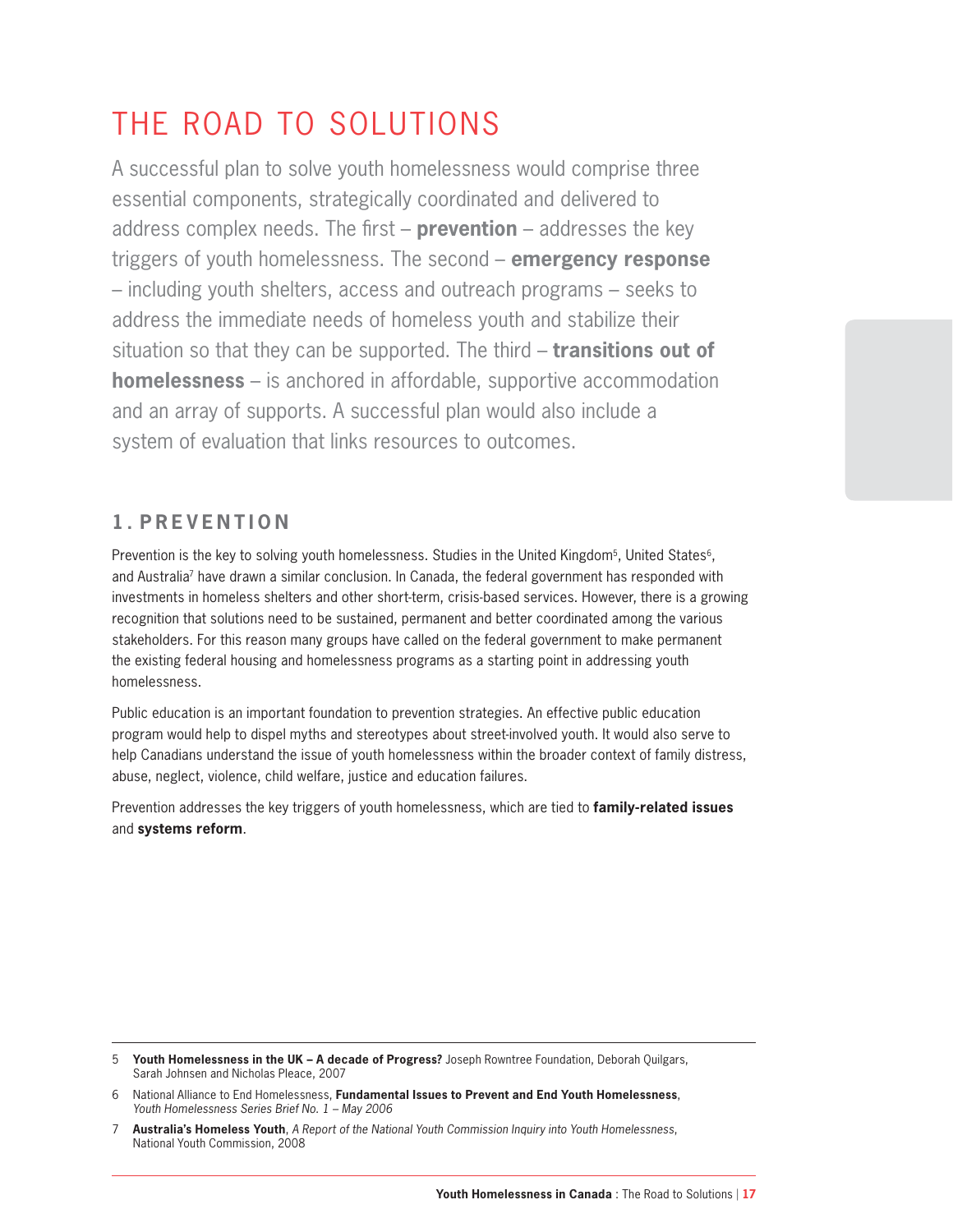#### **A. Family-related issues**

In the majority of cases, youth homelessness is triggered by family-related issues ranging from poverty, sexual and gender identity, to violence and physical, psychological and sexual abuse. Youth either run away or are kicked out of their homes. Unstable housing situations were frequently reported as a trigger for youth homelessness. 63% of the young people interviewed said they'd grown up in a family that had inconsistent housing and 50% said their family had difficulty maintaining housing. Close to 30% reported low income as a factor in their family's situation. Mental health issues and addiction in the family also figure prominently in the experience of many youth.

In a recently released study, Jeff Karabanow, a professor at Dalhousie University, stated that "family life prior to street entrance was characterized by physical, sexual, and/or emotional abuse; violence and substance abuse within the home; and family instability, including numerous transitions and moves (i.e., divorce, separation, introduction of step-parents and step-children, moving residences, changing cities and shifting living arrangements)."8

Leading Canadian homelessness researchers also report that issues faced by LGBTQ (lesbian, gay, bisexual, transgendered/transexual or queer) youth, due to societal stigma, are a major contributor to youth homelessness.

**18** | **Youth Homelessness in Canada** : The Road to Solutions

<sup>8</sup> **Getting off the Street:** Exploring Strategies Used by Canadian Youth to Exit Street Life, July 2005, Dr. Jeff Karabinow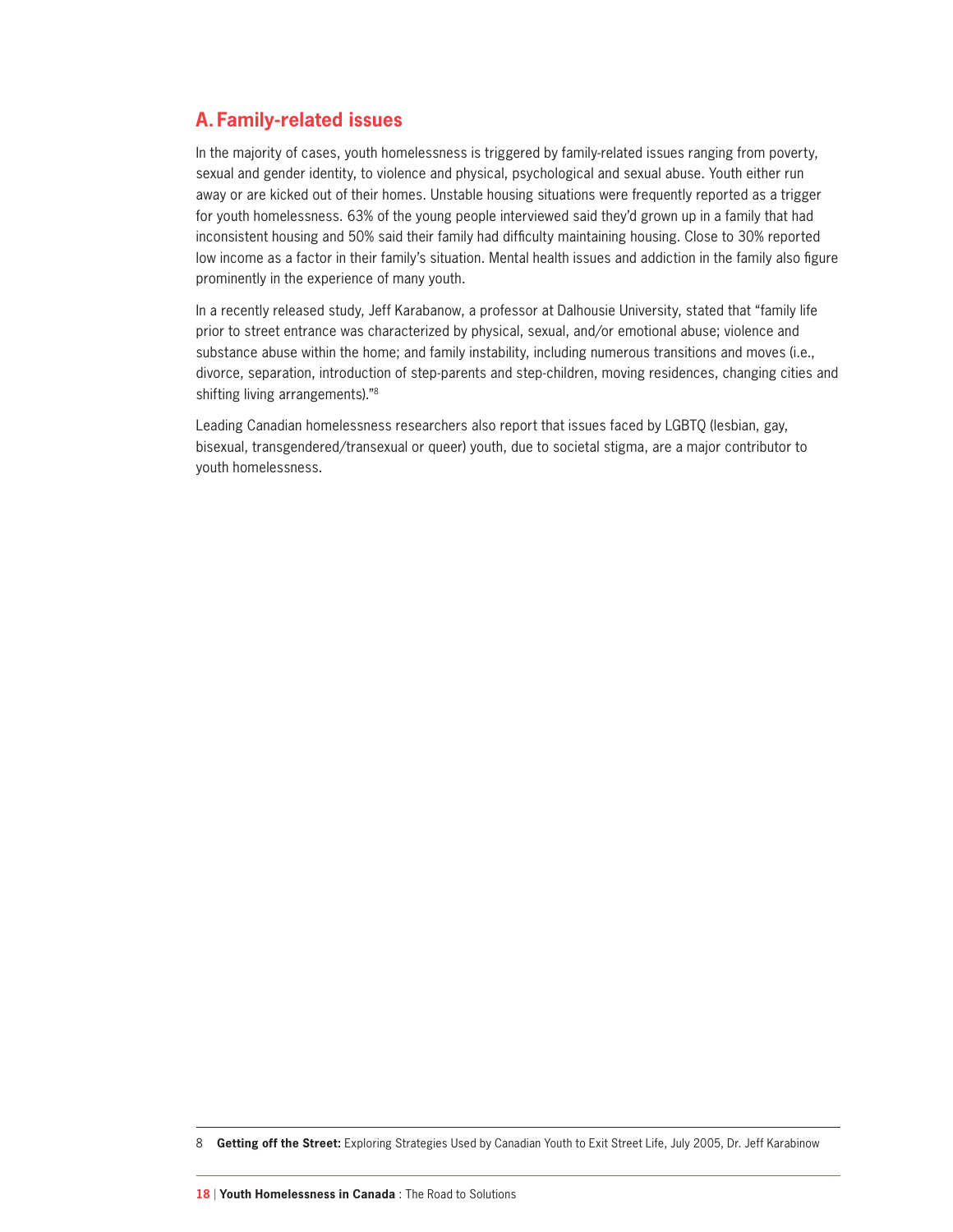#### **B. Systems reform**

According to the National Youth in Care Network, there are over 75,000 children and youth in care in Canada on any given day. This number represents a 67% increase over the 1995 estimate of 45,000. An additional 24,000 youth reside in detention centres and youth justice facilities. Countless more are in mental health institutions. And thousands of youth have fallen through the cracks in the system and are living on the streets and in shelters.<sup>9</sup> This latter group likely includes youth who, for one reason or another, were not brought into the care of child welfare authorities, ran away from their foster homes, refused to be involved in the care system or were found ineligible for services.

There is a need to reduce barriers to service access and to make improvements to the systems currently in place to prevent these youth from ending up homeless.

#### i) Child Protection Services

Of the close to 700 youth interviewed as part of the *Youthworks* initiative, 68% of respondents had previously been in foster care, in group home placements or in youth centres. 43% had been involved with Child Protection Services. Each year hundreds of youth "age out" of the child protection services system and find themselves without the support or the resources needed to cope on their own.

Of note, there are no national standards of care for children involved in the various provincial child welfare systems. While child welfare and child protection are issues of national concern, the policies and procedures related to child welfare and protection are under the jurisdiction of each province or territory. The terminology, age limits, services and policies vary across the country, causing a great deal of difficulty in providing consistent care for youth, and creating havoc in the lives of those who move from one province to another.<sup>10</sup>

There is a need to put procedures in place to ensure that, when youth move from one province to another, there is no negative impact and that services and supports are more portable. Provinces need to adhere to provincial legislation and obligations that support these youth and that help ensure effective discharge planning and movement between provinces. There are very practical solutions that could be implemented, such as allowing youth to stay in care longer (i.e. until age 21); increasing allowances when they are transitioning out of care to ensure they don't end up living in poverty; and offering more educational supports and life skills coaching to help them prepare for independence.



**previous child protection services involvement**

9 **Enhancing Academic Success of Youth in Care** – a Research Brief. Lynda Manser, National Youth in Care Network, 2001.

10 **Creating Positive School Experiences for Youth in Care**, National Youth in Care Network. 2001.

RESPONSES ORTAINED FROM 264 OF 689 PARTICIPANTS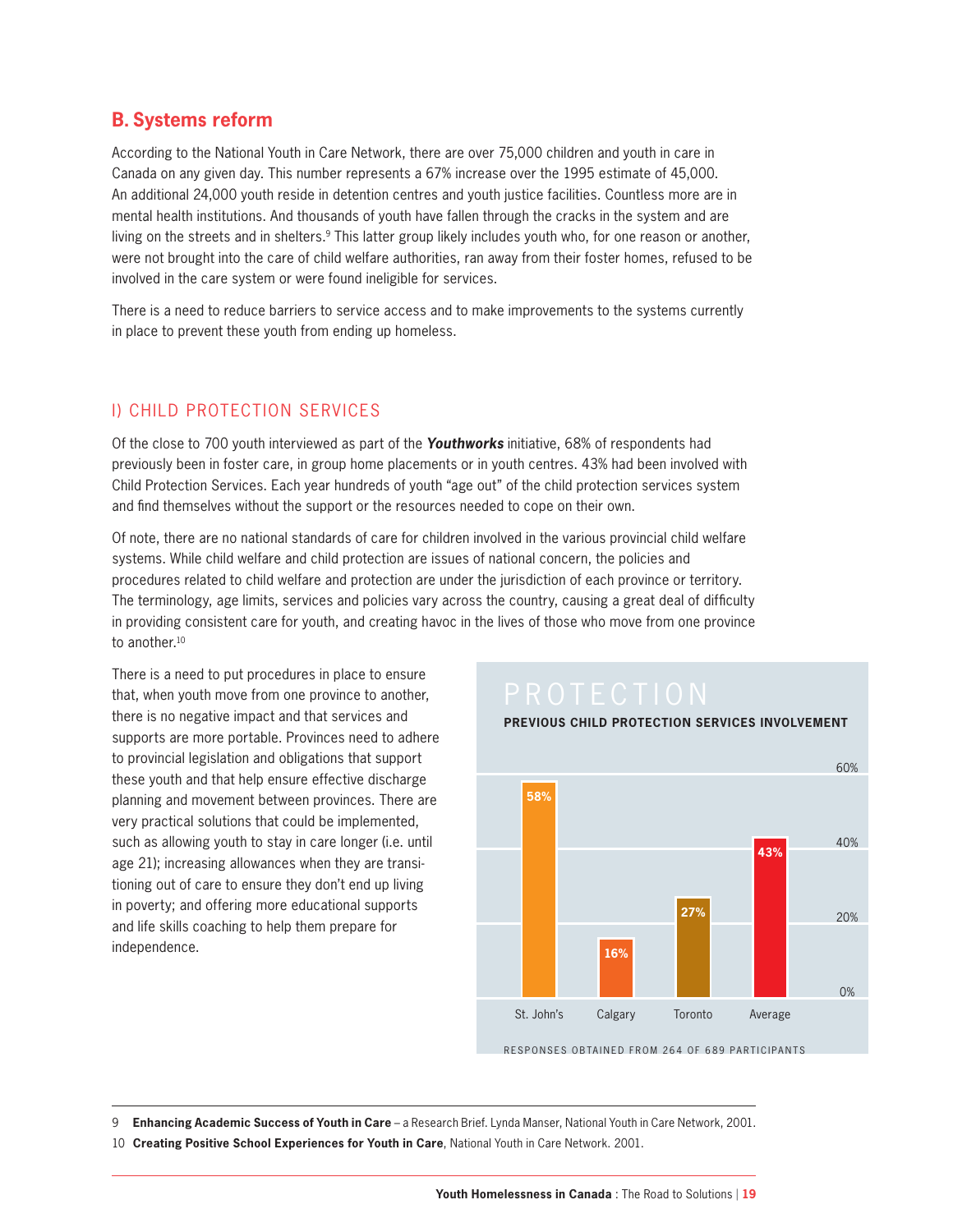

RESPONSES ORTAINED FROM 324 OF 689 PARTICIPANTS

#### ii) Education

Programs that target potential early leavers from the education system and support them to stay in school would be beneficial. Often the educational experiences of homeless and street-involved youth are such that they cannot or will not engage in "traditional" approaches to education and literacy. Overall, 62% of *Youthworks* respondents indicated that they had dropped out of high school. This figure was consistently high across the country, with 66% reported in St. John's and 57% reported in Toronto and Calgary. Some youth indicated that they would like to complete high school but have often had to leave school to look for work. In subsequent interviews most youth recognized that their lack of education was a major barrier to employment.

#### iii) Justice System

Further data collected through the *Youthworks* initiative indicated that 71% of the youth respondents had previous contact with the criminal justice system. While some may view such a statistic as merely being indicative of the troubled backgrounds and personal deficiencies of these youth (e.g., alcohol and drug abuse), a research study carried out for the *John Howard Society of Ontario* by two members of the *Youthworks* Board of Advisors, Stephen Gaetz and Bill O'Grady, suggests that the reasons for this involvement are very much linked to the experiences associated with being homeless and insufficient prison discharge planning.

In a study that interviewed prison discharge planners, inmates and those recently released from prison, Gaetz and O'Grady showed that the relationship between homelessness and incarceration is in fact bidirectional. That is, people who are homeless are at risk of ending up in prison, and the prison experience itself places many releasees in jeopardy of becoming homeless. Because homeless youth often find themselves living in neighbourhoods which are subject to elevated levels of police surveillance, as a group, they are over-represented in the court and correctional systems.

Gaetz and O'Grady's analysis of the discharge planning process found that housing status after release from jail was associated with a number of post-release conditions. For instance, stable housing was positively associated with employment, ability to access government benefits, mental and physical health, and familial support. Those discharged without a housing plan had to live in emergency homeless shelters or on the streets and often resorted to panhandling, 'squeegeeing' or selling drugs in order to make money. Needless to say, living in this type of an environment increases the odds of ending up in jail yet again. Their research clearly showed that the way in which inmates are prepared for re-entry into the community makes a huge difference for successful re-integration.11

<sup>11</sup> **The Missing Link: Discharge Planning, Incarceration and Homelessness**. John Howard Society of Ontario. 116 pp., Stephen Gaetz and Bill O'Grady (2007)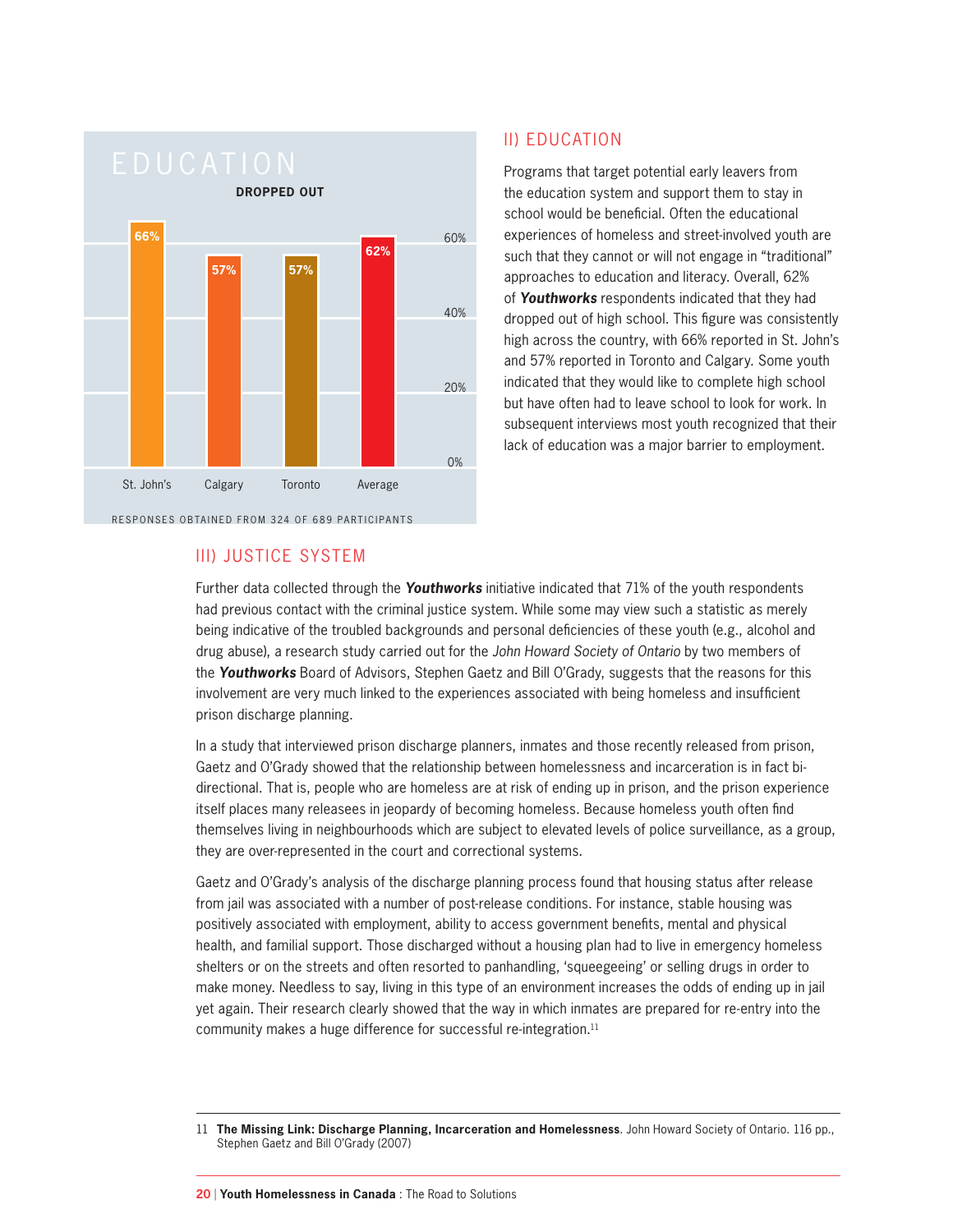#### iv ) Aboriginal Youth: *fundamental inequities*

There are particular deficiencies within various structural systems (child protection, education and justice) that cause Aboriginal youth to be over-represented in the homeless population. According to the National Children's Alliance, 2005, Aboriginal families remain highly over-represented in Canadian child welfare caseloads. Indeed "there are more children in the child welfare system and not with their families than there were children in residential schools at their height." There is a strong link between the institutionalization of Aboriginal children and youth and the high rates of Aboriginal youth homelessness in some cities. Due to poverty and the lack of stable affordable housing options, many Aboriginal youth have been caught up in the cycles of care/custody/incarceration.

Contemporary responses, such as apprehensions and out-of-home placement, have been costly – both financially to the system and socially and emotionally to families and communities. However, apprehensions and out-of-home placements do not address the fundamental inequities that many Aboriginal families continue to experience.<sup>12</sup>

Aboriginal youth need intensive culturally-appropriate supports at an early stage. They also need safe and affordable housing. Systems reform is most often needed for the Aboriginal community and in the form of supported exit from foster care, group homes, support with education and/or discharge planning when leaving the justice system. This will help ensure that Aboriginal youth do not become homeless upon leaving or when released from these institutions.

A recent report, *Moving Upstream*, provides a detailed analysis of the experiences of street-involved Aboriginal youth in British Columbia. "Aboriginal youth continue to experience the legacy of colonization, and the cultural disconnection that this causes…the report clearly shows the need to ensure there are Aboriginal-specific programs and services available to children, youth and their families in their communities" said Annie Smith, Executive Director of the McCreary Centre. "Programs and services are only part of the solution," Aboriginal researcher Dana Brunanski added. "We need societal change and community-level healing, in order to create a world where more of our youth can choose a good path."

<sup>12</sup> **First Peoples Child & Family Review**, Vol. 3 No.2, 2007."Housing for Youth in the Inner City of Winnipeg". Jason Brown, et al.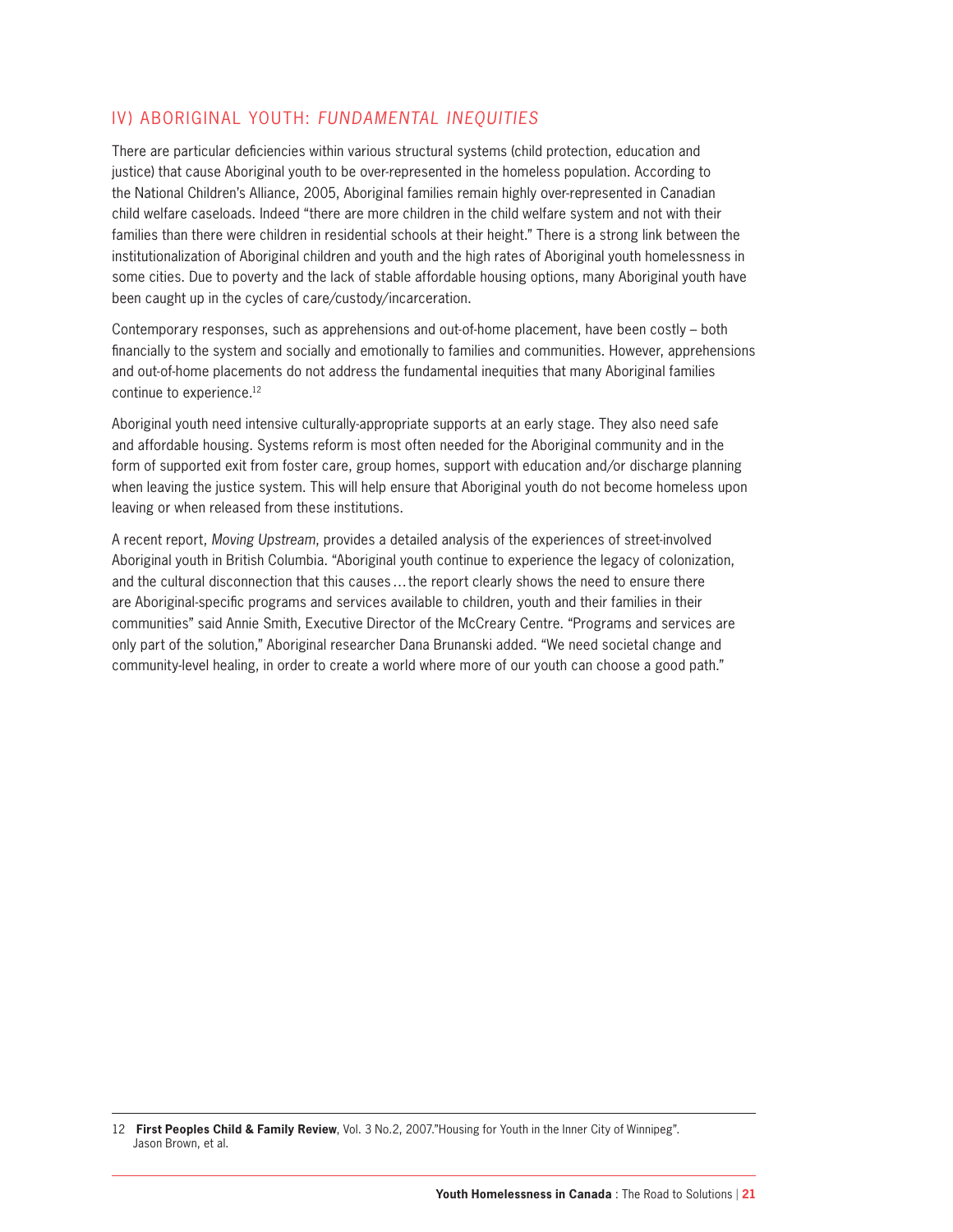#### **2 . E mergency R esponse**

#### **A. Shelters**

Many youth showing up through outreach are in crisis. They are focused on urgent, practical needs such as access to food, hot showers, clothing and emergency support and services. Once their basic needs have been addressed, youth are more willing to tackle other issues. Agencies report that youth are facing very complex issues: legal, addictions, mental health, history of poverty, lack of housing, lack of supports, lack of education and lack of job skills.

Although youth-specific shelters are not the answer to addressing youth homelessness, they are an essential access point where youth in need can begin to get support to become more stable. These shelters must be designed to meet the youth where they are at and ensure that there are no barriers to accessing services. The main goal is to help homeless youth get off the street and become more independent.

#### **B. Access**

**Access to services:** Youth who have succeeded in leaving hostile or abusive living situations are often distrustful of adults and consequently find it difficult to access services. Those under 18 do not have equal access to benefits like welfare and social housing. Youth-serving agencies reported that "many of the young people we work with do not qualify for affordable housing and therefore they have to try and have their basic needs met while paying an enormous amount of rent. Many youth live in groups (to afford the rent) and feel this is difficult because some party while some are trying to work and attend school. Often they get evicted because some pay their rent and others don't."

A focus group of 14 youth from Eva's Phoenix identified the following concerns regarding access to services:

- There is a range of available services but many youth are unaware of them access to information should be strengthened.
- There should be more assistance to help youth attain formal identification documents.
- Youth drop-in centres should have extended hours, including weekends.
- Access to information on youth rights, e.g., while in custody, as renters, as employers and as students, needs to be more available.
- Better access to services such as family physicians, daycare services and veterinary services is important.

Access to services is often difficult or even denied to our most vulnerable young people. Many streetinvolved youth have their identification stolen and are not able to replace it. Consequently, they are unable to access health care, shelter, food banks, etc. Homeless youth under age 16 will often not access any services because they fear that the police and child protection services will be called. Furthermore, some young people who end up in the shelter systems are fleeing their home country and waiting to get their refugee status. Again, youth who lack status/appropriate documentation cannot access resources and are extremely vulnerable.

Access to food: this was identified as another barrier by over 50% of the youth interviewed through the *Youthworks* initiative. This finding is consistent with other research, including an earlier, in-depth examination of the diets of homeless youth in Toronto.<sup>13</sup> This study found that the food intake of most

<sup>13</sup> For review, see:

**Homeless youth in Toronto are nutritionally vulnerable**. Journal of Nutrition. 135:1926 – 1933, 2005, V Tarasuk, N Dachner, J Li.

**Managing' homeless youth in Toronto:** mismanaging food access and nutritional well-being. Canadian Review of Social Policy. 2006;58:43-61, S Gaetz, N Dachner, S Kirkpatrick, V Tarasuk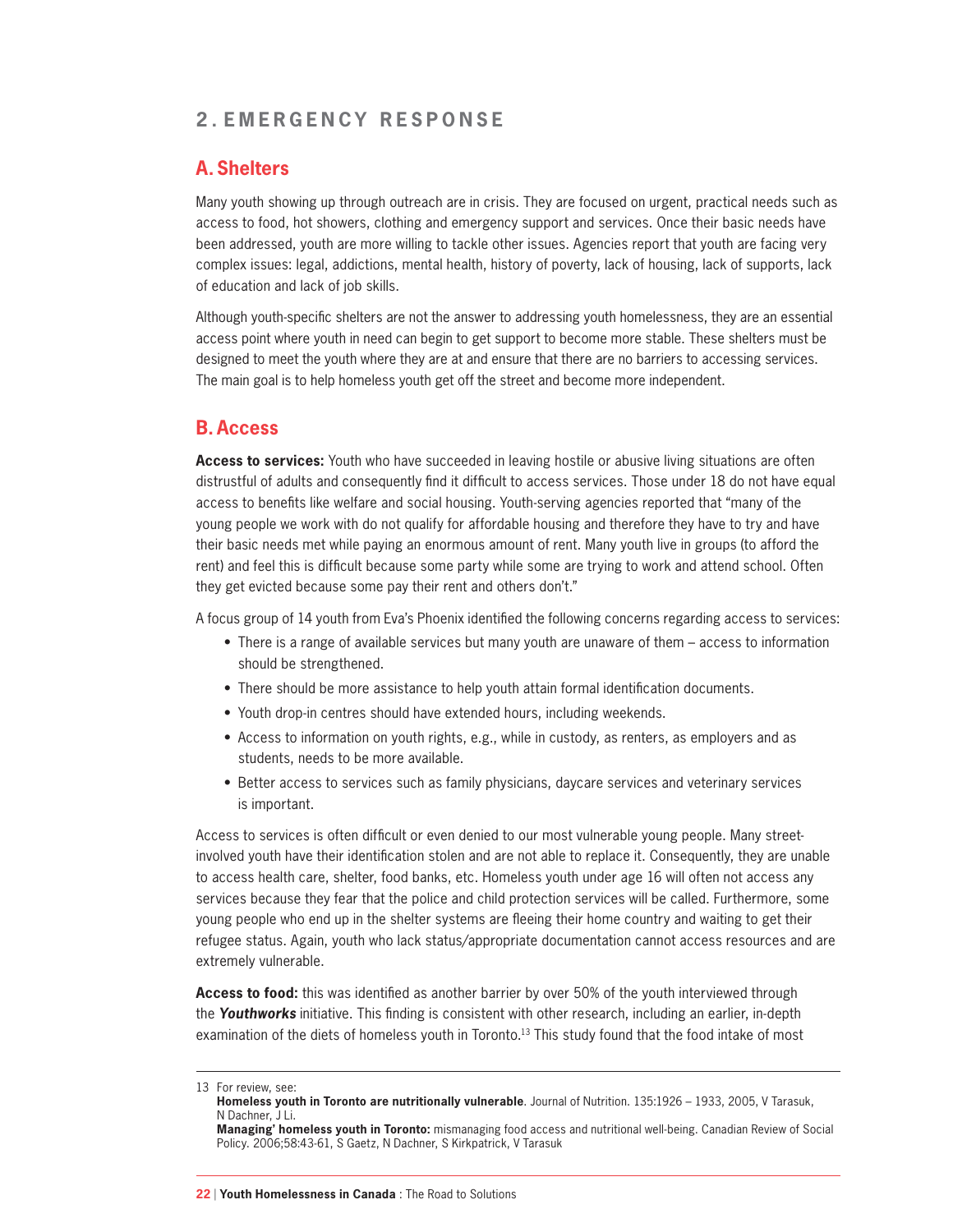of the youth was insufficient to meet their basic requirements for energy and nutrients and many experienced serious levels of food deprivation. Youth who got meals and snacks from community programs appeared no better off nutritionally than those who 'foraged' for food on the street – panhandling, stealing food, obtaining food from other people, sometimes through engagement in exploitive relationships, and eating food discarded by others.

Although many agencies serving homeless youth offer meals or snacks, the limited, intermittent and uncoordinated nature of food programs for youth who are outside the shelter system renders them extremely vulnerable to food access problems. Chronically poor nutrition seriously compromises the health and well-being of the youth and compounds their struggles to exit street life.

**Services in 'home' community:** Although the *Youthworks* research was conducted in urban centres, we know that rural communities face similar as well as unique issues regarding youth homelessness. Lack of shelter, a safe room and other services in rural areas force many youth to move to larger cities. They often arrive in those larger cities with little or no resources, relatives or friends, making their transition out of homelessness much more difficult than if services were offered in their home towns.

#### **C. Outreach**

Outreach is both a service itself and an effective way to reach street-involved youth who are unfamiliar with services available to them or who feel they would be stigmatized by accessing them. In the hope that youth will become trusting enough to access services in the future, agencies go where the youth are and engage them on the street. Outreach workers provide non-judgmental information, support, basic needs and harm reduction, and can make referrals to assist youth. These service providers offer the 'storefront' and 'in-the-trenches' programs that build incredibly important ties with this population.

Outreach workers are also an important part of the ongoing support system that agencies use after youth have secure housing. Emotional support, life skills development, landlord/tenant advocacy and connection to a range of other services and supports are important to help youth to maintain housing.

#### **D. Health, mental health, addictions and complex needs**

Only 5% of respondents interviewed in Toronto and 1% of those interviewed in St. John's identified mental health issues as a barrier that needs to be addressed. This number is inconsistent with other studies. Reasons for this inconsistency may include discomfort in identifying mental health as an issue due to associated societal stigma and the fact that many youth are so focused on survival that they have not yet identified mental health concerns. Monica Kolstein, Coordinator, Intervention Programs at Dans La Rue, in Montréal, notes "We have noticed a marked increase in the number of youth who come to our services who have mental health issues. To this end, we have been confronted with numerous issues relating to access to mental health services appropriate for street youth." These increases in mental health issues, addictions and complex needs are a result of inadequately resourced or under-developed services. Health care agencies that have effectively redesigned services to meet the unique needs of this population and to address the social determinants of health, have greatly improved access to health services in their communities.

According to Sean Kidd, a Canadian youth homelessness researcher with the McMaster University Department of Psychiatry and Behavioural Neurosciences, *Youthworks* findings differ significantly from other reports of the rates and correlates of mental health concerns among homeless youth. Kidd notes that other studies have found that 33% or more of these young people suffer from Major Depressive Disorder or Post Traumatic Stress Disorder, up to 10% have significant psychotic symptomatology, and multiple diagnoses are present in up to 60% of those affected with mental illness. Additionally, suicide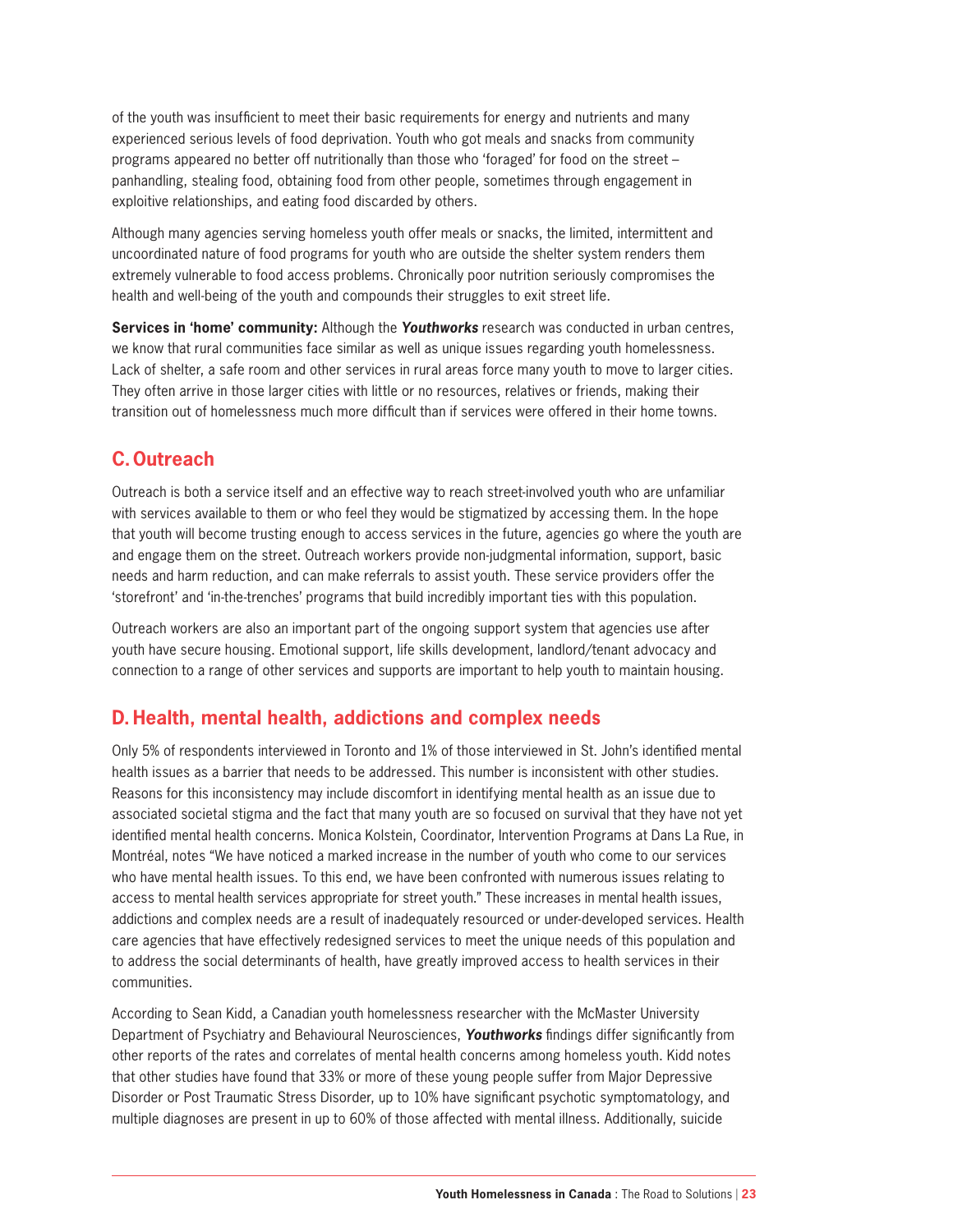rates are extremely high among homeless youth with most reports indicating suicide attempt rates of 20 – 40%. Suicide has been identified as one of the top two leading causes of death for homeless youth.

Given these high figures, there is a clear disparity between the high incidence of mental health issues and the rate at which appropriate mental health services are being accessed by homeless youth. One study found that, of homeless youth with significant mental health concerns, only 9% had accessed appropriate services and treatment. Given the substantial body of research documenting the extent of mental health concerns of homeless young people across a range of settings and jurisdictions, it is likely that the findings in the *Youthworks* study are reflective of the youths' reticence to openly discuss mental health concerns, due to factors such as social stigma.14

#### **E. Harm reduction**

Harm reduction is a philosophy in which the main objective is to reduce risk related to various lifestyle choices (e.g., sexual practices, drug use, education and employment). Harm reduction is an approach based on working with people as they are, building on the relationship to introduce a broader range of services and using the trust built to begin a process of transformation. Many agencies have found that by incorporating this approach into all programming there is a better chance that youth can be engaged for the long-term.





*Youthworks* data show 53% of the respondents reported drug or alcohol abuse. Often youth use drugs and alcohol to deal with the painful reality of being homeless and marginalized. A number of agencies have called for youth-friendly health care facilities and addiction supports that are based on a harm reduction philosophy. They also commented on the need for more harm reduction services that help support homeless youth with mental health issues, addiction issues and concurrent disorders. Once other issues are addressed, the mental health issues of youth often become more stable.

An excellent example of a service delivery approach that emphasizes harm reduction is YOUTHLINK Inner City. Their definition of harm reduction: "promotes the delivery of non-judgmental services to individuals with addictions or other health and social problems with an emphasis on reducing harm". "Other health problems", refers to sexually transmitted infections, HIV, and

Hepatitis C. YOUTHLINK's priority is to give "accurate information and unbiased support to street-involved youth who engage in drug use and other high-risk behaviours so that the youth can make and carry out informed decisions. This approach seeks to maximize social and health assistance, disease prevention and education, while minimizing repressive and punitive measures."15

<sup>14</sup> For reviews see:

**Factors precipitating suicidality among homeless youth:** A quantitative follow-up. Youth & Society. 37. 393-422. Cauce, A.M., Paradise, M., Ginzler, J.A., Embry, L., Morgan, C.J., Lohr, Y., & Theofelis, J. (2000). Kidd, S. A. (2006). **Dual and multiple diagnoses among substance using runaway youth**. The American Journal of Drug and Alcohol Abuse. 1.179-201. Slesnick, N., & Prestopnik, J. (2005).

<sup>15</sup> From YOUTHLINK Inner City website http://www.youthlink.ca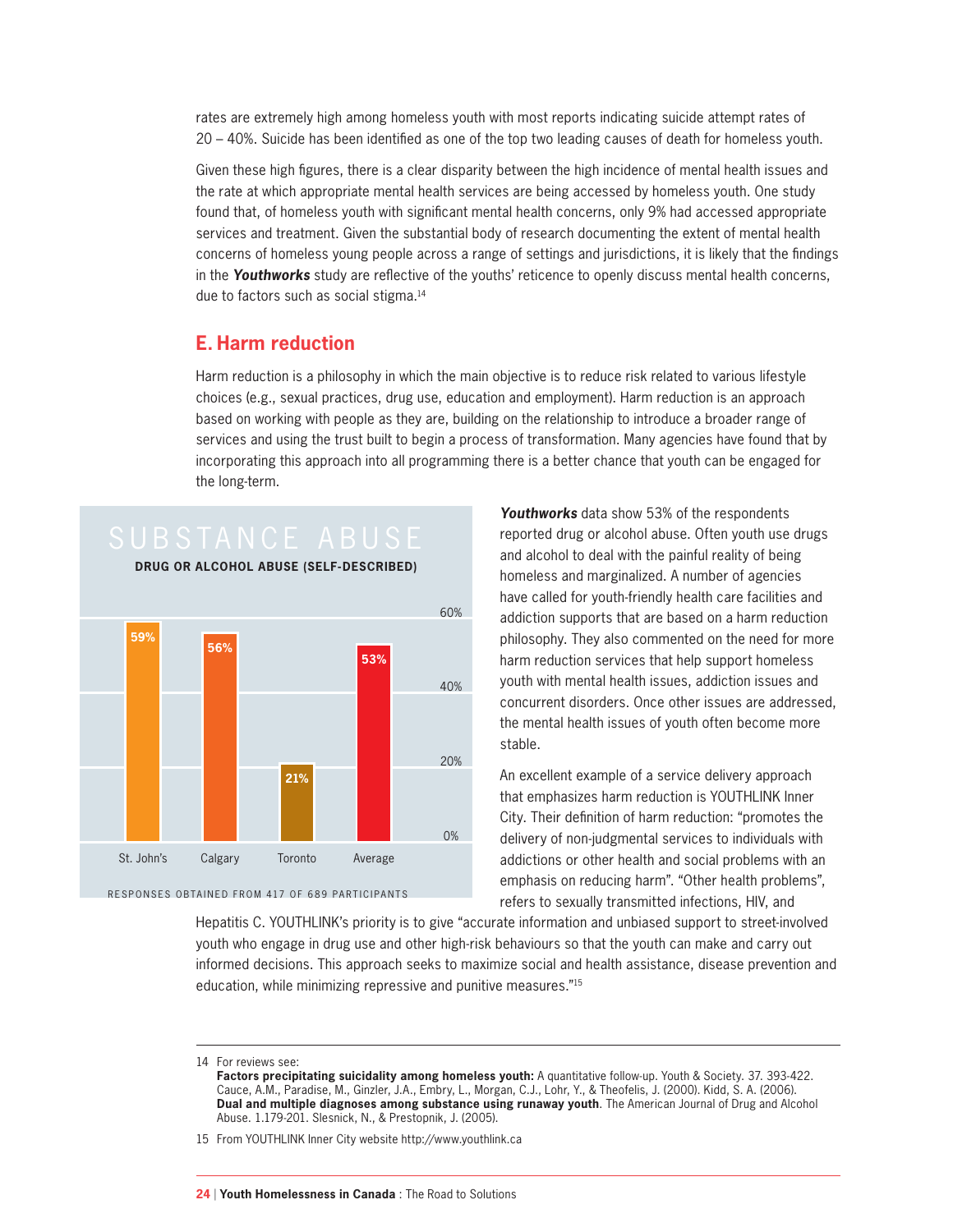#### **3 . T ransitions O ut of H omelessness**

Through their direct experience working with street-involved youth, a number of agencies in Canada have developed transitional housing and support approaches that go beyond emergency response and the provision of basic needs, to break down barriers and provide solutions. Findings suggest that there are "several interrelated dimensions to the exiting process including contemplation, motivation to change, securing help, transitioning from the street, changing daily routine, and redefining one's sense of self."<sup>16</sup> Among a number of successful transition models in Canada, three – The Doorway in Calgary, Eva's Phoenix in Toronto, and Choices for Youth in St. John's – are profiled in Appendix 3.

#### **A.Housing**

Transitional and supportive housing that is youthfocused is the first step in providing youth with the stability they need to access education, training, employment and other supports that enable them to eventually live independently.

However, the gains made by this approach may be lost if youth have to return to non-affordable housing once they have 'graduated'. Affordable housing is an essential component of a long-term strategy to solve youth homelessness.

The cost of housing in Canada is a major cause of poverty. Poverty is the leading cause of homelessness. Safe, secure and affordable housing is not only an essential pathway out of homelessness; it is also a key component of preventing homelessness in the first place.<sup>17</sup>

Miloon Kothari, former United Nations Special Rapporteur on adequate housing, in his keynote speech at the *Partners Solving Youth Homelessness* conference held in Toronto, November 2008, stressed the need for a national strategy on affordable housing with funding that is "permanent rather than year-to-year." He stated:

# Overall Average



RESPONSES OBTAINED FROM 494 OF 689 PARTICIPANTS

"It is the human right of every man, woman, youth and child to gain and sustain a secure, safe home in which they can live with peace and dignity." In his February 2009 report to the United Nations Human Rights Council, Kothari recommended that "Discriminatory practices in housing should be addressed by ensuring that victims have access to legal representation… prompt access to hearings and remedies. Systemic and widespread discrimination should be investigated by human rights commissions and legal and practical solutions implemented. Specific funding should be directed to groups particularly vulnerable to discrimination including women, Aboriginal people, the elderly, people with mental or physical disabilities, youth and migrants, to ensure they can challenge housing discrimination effectively."18

<sup>16</sup> **Getting off the** *Street***:** Exploring Strategies Used by Canadian Youth to. Exit Street Life, July 2005, Dr. Jeff Karabinow.

<sup>17</sup> According to Canada Mortgage and Housing Corporation, the cost of adequate shelter should not exceed 30% of household income. Housing which costs less than this is considered affordable.

<sup>18</sup> "**Promotion and protection of all human rights**, civil, political, economic, social and cultural rights, including the right to development." Report of the Special Rapporteur on adequate housing, Miloon Kothari, February, 2009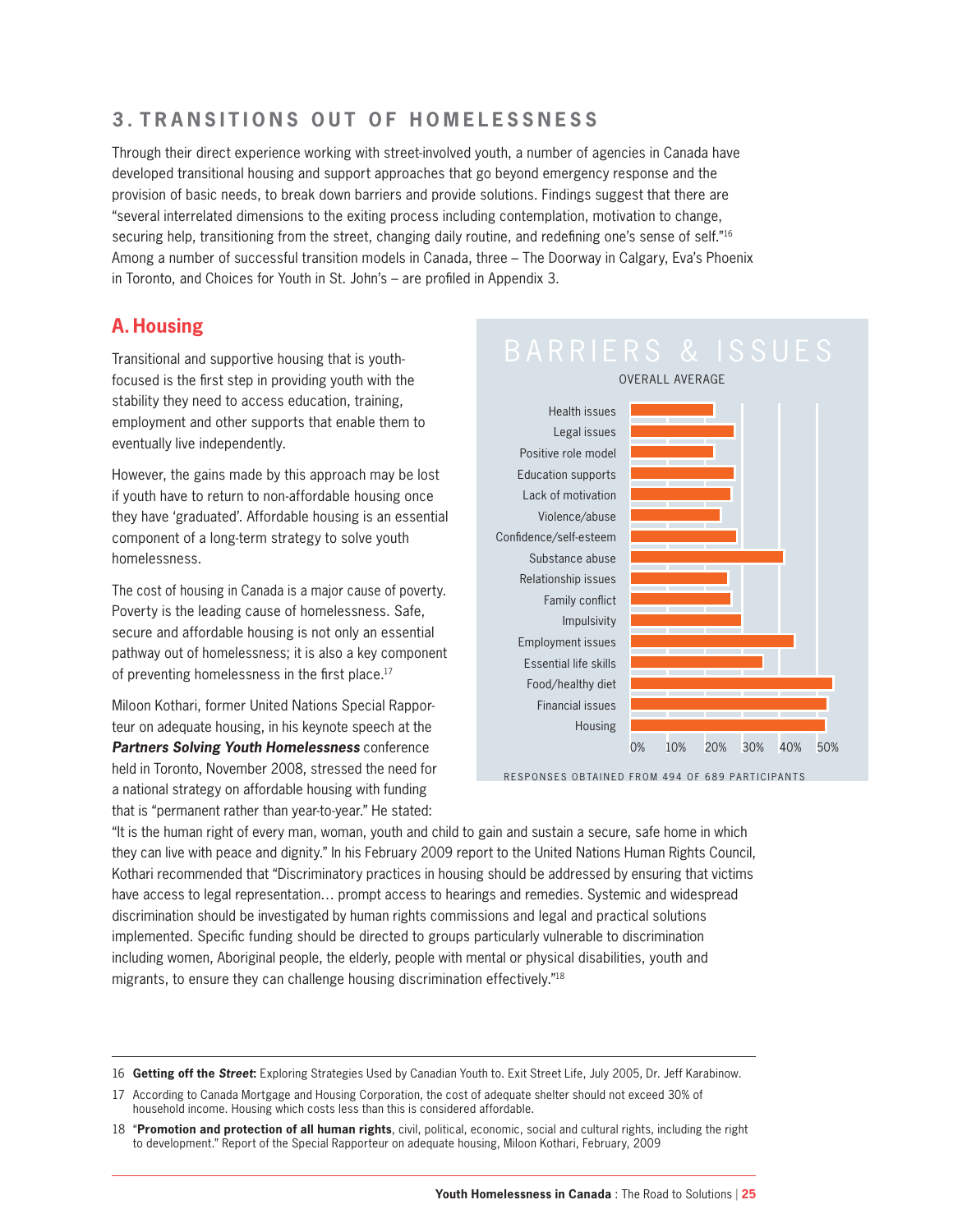Permanent affordable housing is clearly an important component of a Canada-wide strategy to solve youth homelessness. However, it is only one element of the solution. Homeless youth also need a wide range of supports for the array of complex problems that they face.

#### **B. Support**

Once basic and immediate needs have been met (e.g., food, clothing, access to a shower and laundry facilities), longer-term, intensive models of support are required to help youth overcome complex barriers to maintain stable housing. Education, training and pre-employment support are critically important, but the *Youthworks* study found that intensive models of support were also needed across a wider range of issues – addictions, mental health and complex needs, legal issues and life skills, among others.

The Doorway, in Calgary, provides support in 13 life categories (housing, employment, education, finances, drugs/alcohol, legal, personal, problem-solving, planning, identification, volunteer, leadership and "other"). Successful program models such as this underline how essential comprehensive supports are in helping a youth to transition out of homelessness.

In reviewing the *Youthworks* research, Dr. Elizabeth M. Saewyc, Associate Professor, School of Nursing and the Division of Adolescent Medicine at the University of British Columbia, Vancouver, suggests that it is important to include supportive services for homeless youth who identify as lesbian, gay, bisexual, transgendered/transexual or queer (LGBTQ). These services would include LGBTQ-specific housing, as has been developed in the United Kingdom and the United States. Saewyc also suggests that agency staff represent a diversity of genders and orientations in order to provide solid role models. Even more important are strategies to: reduce sexual orientation stigma in society overall; reduce orientation harassment in school; and support families of LGBTQ youth so that they can, in turn, be an important and effective source of support.

Feedback on *Youthworks* findings from many Canadian youth-serving agencies included a call for more and improved addiction support services and mental health and concurrent disorders support. Several agencies indicated the need for more pre-employment skills training; follow-up supports for youth who are adjusting to a new way of life; family reconnection supports; and better access to youth-friendly health care. Youth-friendly responses to the complex issue of mental health and addictions were identified as a huge gap in many communities.

#### **C. Follow-up and long-term supports**

When youth start to access services and supports and begin to make some changes, one of the biggest challenges they face is developing a healthy non-street-involved network of friends. The support of and follow-up by positive role models can help youth move towards becoming self-sufficient (returning to school, starting new job training or new employment, moving into a shared apartment). Mentors can provide guidance, offer an alternative perspective, encourage confidence and provide a positive influence.

As things don't always work out – much like the experience of any young person – youth will always need to feel there is someone to turn to who will help guide them and ensure they do not return to their previous way of life.

Social Planner Jennie Vengris from the Social Planning and Research Council of Hamilton told *Youthworks* "one of the things that is critically needed here in Hamilton (and I'm sure we are not alone) are a few new positions – maybe in the form of outreach workers – who can follow a youth for at least the first six months after they secure housing. Simply finding an apartment for a young person is not enough. Without emotional support, life skills development, landlord/tenant advocacy and connection to a range of other services and supports, youth have difficulty maintaining housing."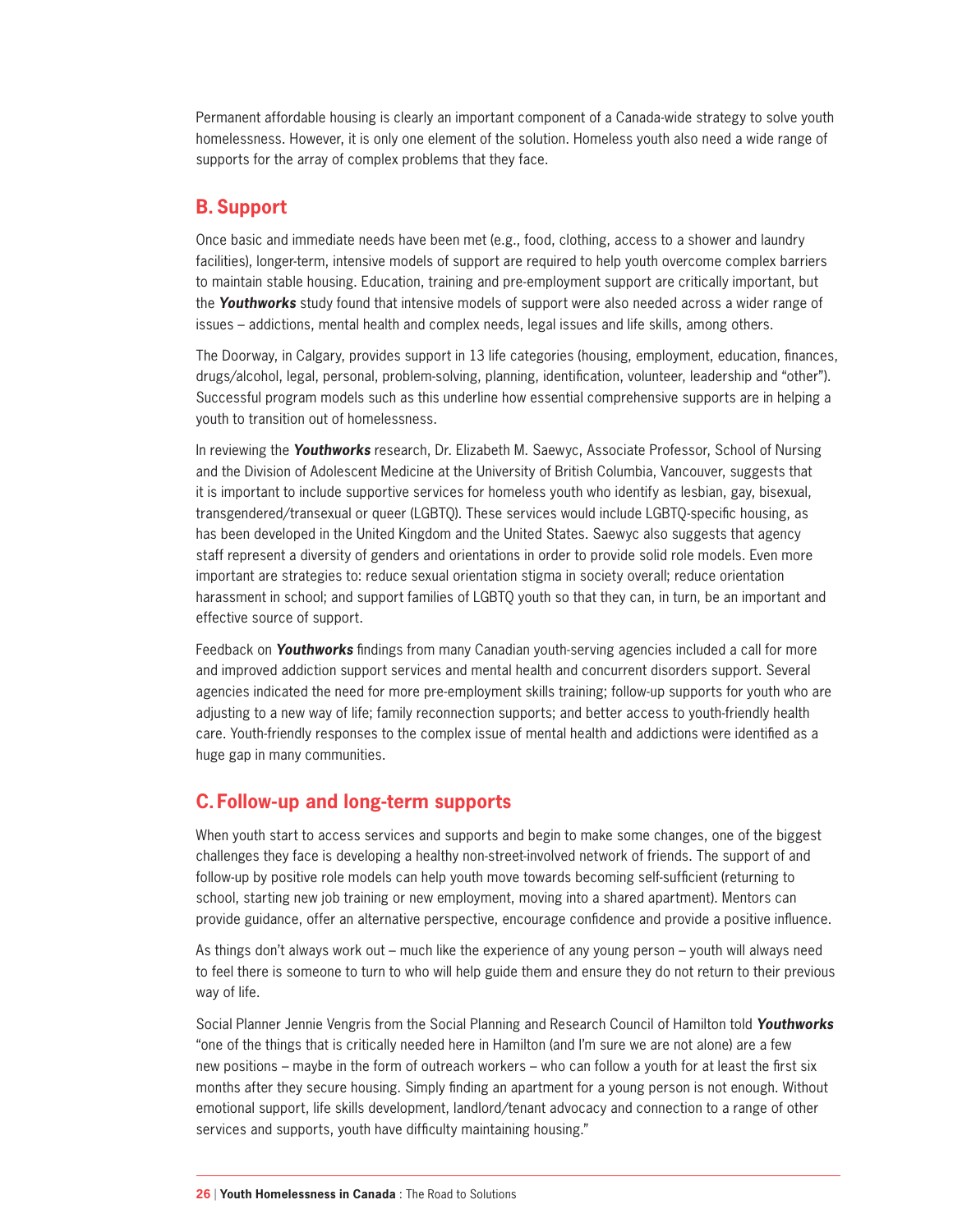#### **D. Coordination**

A number of agencies that were consulted identified the need to ensure coordination of the supports and services that need to be accessed to meet the complex needs of homeless youth. As stated earlier in this document, communities know best what works in their local areas and funders need to engage with the local community to determine how best to coordinate services and work collaboratively. The federal government can work with communities to accomplish this. Improved communication between various levels of government would help break down existing silos and increase transparency and accountability to the public.

#### **E. Evaluation**

The development of data systems and collection of data related to youth homelessness are important in creating a body of statistics and laying the groundwork for evidence-based programming. Common systems and processes would also allow agencies to develop a systematic understanding of needs, causes and effectiveness. In turn, this could help to attract stable funding, new connections and new partnerships.

As part of the work begun in 2006 at St. John's, we believe that it would be valuable to develop a common model for the complete and accurate collection of statistics from agencies involved in providing services to homeless youth across the country. The data could be used to help agencies observe trends, develop programming, evaluate services, measure outcomes and demonstrate effectiveness. Agency feedback indicates that there are existing (best practice) models that function effectively and it is important to identify the characteristics that contribute to their success, e.g., service continuum and service approach.

*Eva's Initiatives' National Learning Community on Youth Homelessness* is an example of a national forum that works collaboratively to share expertise in addressing the needs of street-involved youth. Launched in 2006, it is made up of 11 youth-serving organizations that are collecting current data to create further understanding of the issues in order to evaluate what is needed.

Currently, many agencies have a complex and inadequate set of funding sources (e.g., the Homelessness Partnering Strategy, HRSDC, ministries and municipalities, foundations, corporations and faith groups). It would be useful to have a common and appropriate framework to describe the many sources of funding that agencies use and the array of services required to meet the needs of homeless youth. If an agency demonstrates outcomes that are successful over several years there should be a mechanism for government funds to be secured over long periods of time versus year to year. Funders should not only focus on developing new services but also focus on enhancing existing effective, evidenced-based services. In his February 2009 report to the United Nations Human Rights Council, Miloon Kothari, The Special Rapporteur on adequate housing, urges the federal authorities to adopt an official definition of homelessness and to gather reliable statistics in order to develop a coherent and concerted approach to this issue – one that is "fully inclusive of women's, youth and children's experiences of and responses to homelessness."19

<sup>19</sup> **Promotion and protection of all human rights**, civil, political, economic, social and cultural rights, including the right to development." Report of the Special Rapporteur on adequate housing, Miloon Kothari, February, 2009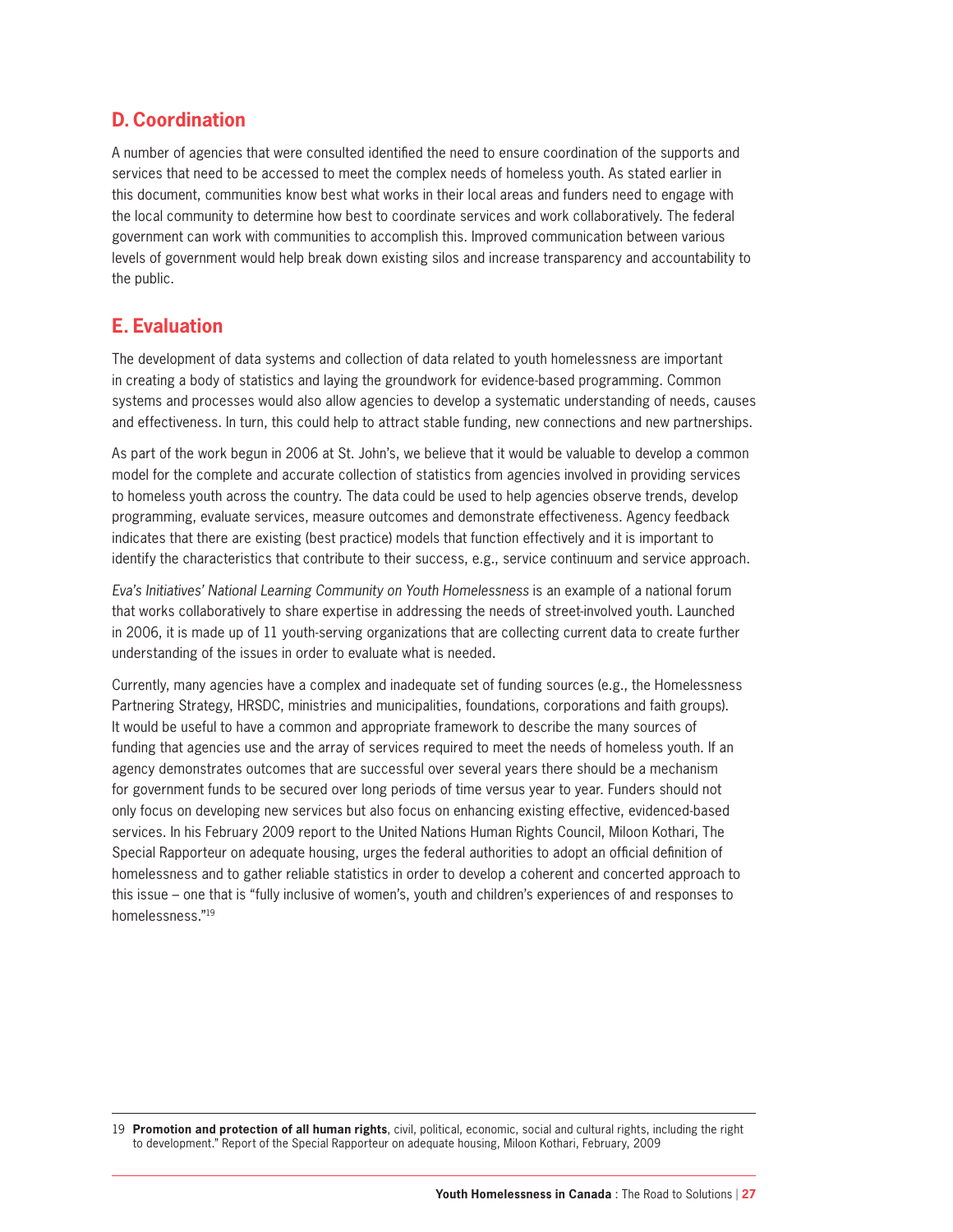#### **F. Research**

Evaluation is not enough. Research is also important in solving youth homelessness. Research helps us understand who the population is, how and why young people become homeless, as well as the special needs and issues of young people who are still developing physically, mentally and emotionally.

Research can contribute not only to community-based solutions, but also to policy and strategic planning. As well, it is a vehicle for helping us learn 'what works'. The importance of research is paramount. As the homelessness crisis continues to evolve, more and more people recognize the importance of research in contributing to solutions and that there is a greater demand for evidence-based decision-making and practices.

#### **G.Community-based response**

Each community has different issues and conditions and will need to develop a community-based response to youth homelessness. This will require the collaboration of service providers, policy makers, advocates, youth and community members. All orders of government (municipal, provincial, territorial and federal) will need to be engaged and integrated to deliver the resources to develop these strategies. Communitybased delivery and leadership, combined with appropriate, long-term and flexible resources from all levels of government, the community and the private sector, is the model for a successful effort to solve youth homelessness. The recommendations outlined at the beginning of this document are consistent with what we have learned through the *Youthworks* initiative and will apply, in varying degrees, to communities across Canada.

#### **H.Strategic response**

Complementing the "community-based response", the strategic response occurs at a higher level and would be directed by municipalities or community advisory boards (such as through the federal government's Homelessness Partnering Strategy). The strategic response would seek to integrate services and models, and would ensure that the strategy includes prevention and transitional supports, not just emergency supports. The needs of youth are very different from those of adults and thus it is important to develop a strategy to end youth homelessness which is distinct from a more general homelessness strategy.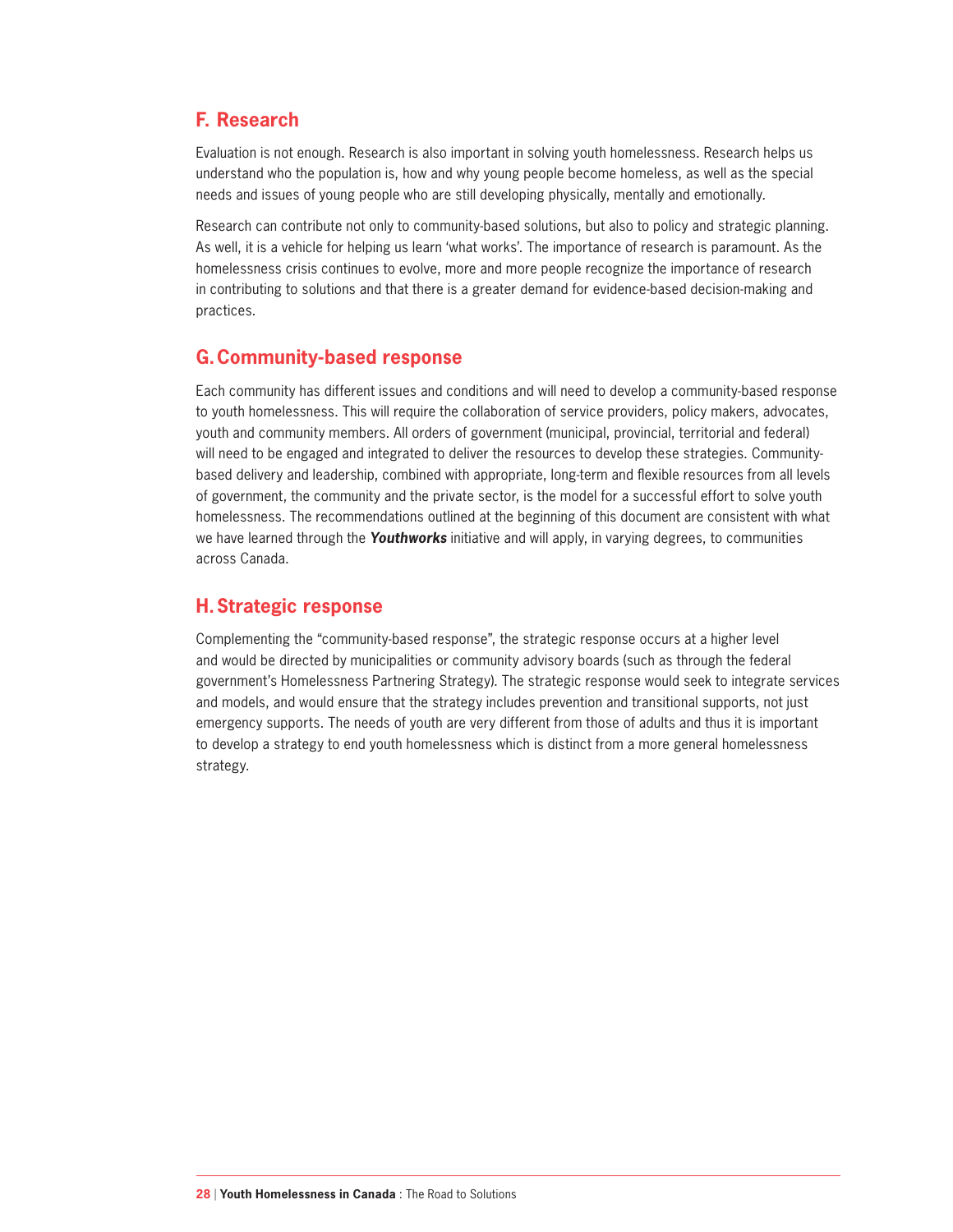# Conclusion

We have learned that the path out of homelessness is built upon a foundation of stable arrangements for affordable, supportive housing and education, training and employment. Youth caught up in the cycle of homelessness require reliable and uninterrupted provision of services to address a complex array of issues. Stability is critical if youth are to be allowed to fail, learn from their mistakes and try again.

A continuum of support services is required to engage youth and support their transition to stability. They include:

- Food, shelter and health care to meet immediate and basic needs
- Safe environment, including drop-in services and emergency shelter
- Education and job training designed specifically to meet their needs, and strategies to provide lifestyle stabilization using intensive models of support
- Social networks (trusted and supportive friends / mentors)
- Employment opportunities
- Harm reduction

If youth are to break out of street life, they require access to a range of opportunities. These include the opportunity to:

- Live in safe, secure and affordable accommodation
- Go to school, get training or a job
- Have their needs for stability and support met just like others their age
- Participate in planning their own pathways to success

We know that, with the right supports, youth can find hope for a better future. Many of the young people interviewed through *Youthworks* reported that they wanted to get into stable housing and access employment and educational opportunities. They had hopes and dreams for their lives. To move forward with program development and structured opportunities that meet their specific needs, street-involved youth require dedicated resources from all levels of government. This will require a Canada-wide commitment to address youth homelessness, not simply as a subset of housing, health or employment programs, but as a distinct and coordinated policy area supported by local community-based delivery and leadership.

With dedicated champions, partners and agencies working together with and on behalf of homeless youth, we can create the systems, supports and opportunities they need to move beyond the streets.

And we will be well on the road to solutions that address and prevent youth homelessness across Canada.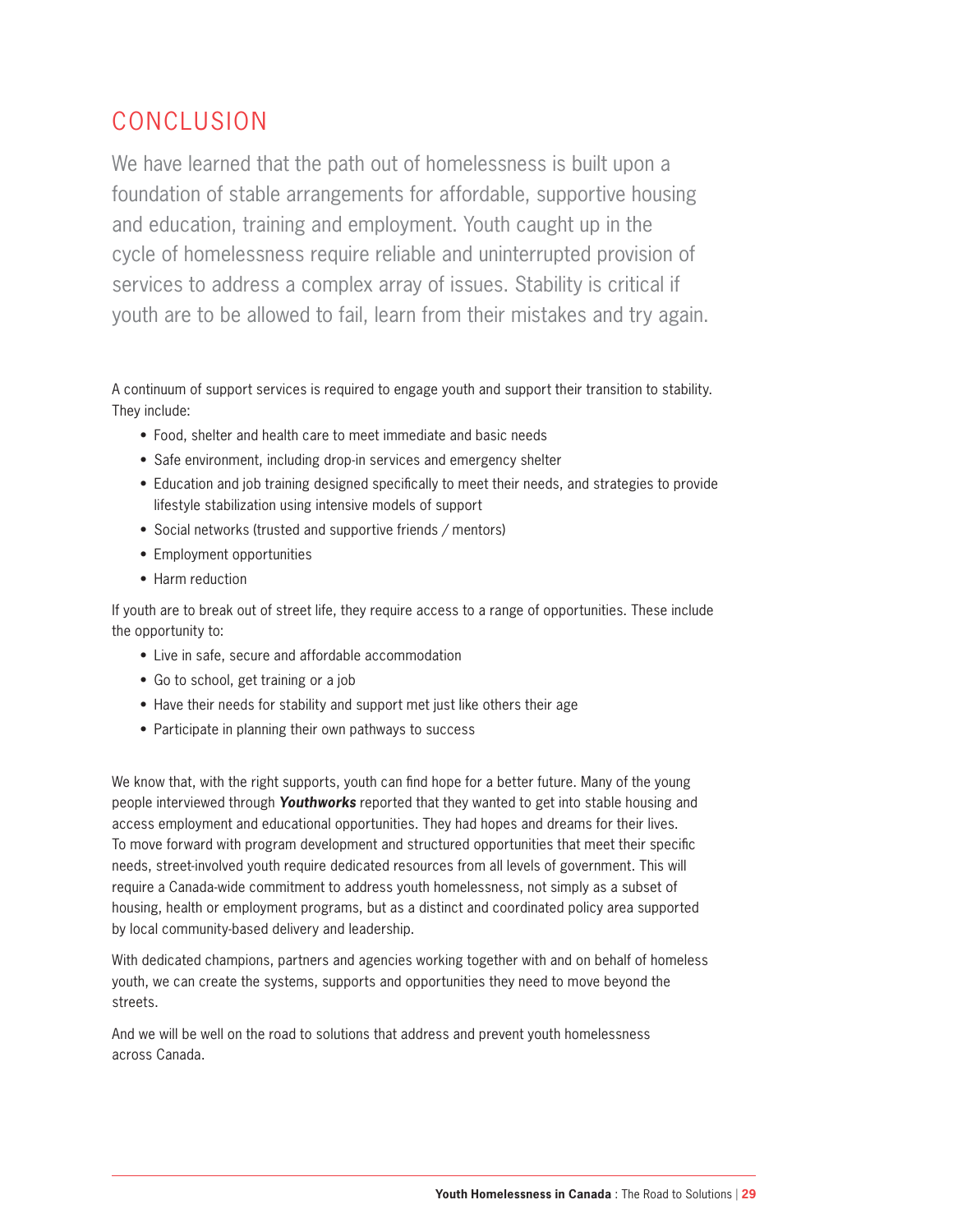# Community Checklist

This tool is designed to assess services in local communities and determine how to effectively develop and provide services that meet the specific needs of street-involved youth. The approaches used should be meaningful, appropriate and provide intensive models of support. Youth participation in program and service development is key.

**1) Prevention.** Prevention is the key to solving youth homelessness. *Youthworks* findings identified or reinforced the following contributing factors to youth homelessness along with needed responses:

#### **a) Family-related issues**

- i) Services and supports (e.g., crisis counseling, mentoring) to enable youth to continue to live at home by improving relationships with parents/caregivers
- ii) Appropriate supports for youth to live outside the home if the home is deemed an unsafe or unsupportive environment and/or for youth who are refugees with no family sponsors/supports

#### **b) System reform**

- i) Comprehensive, youth-focused supports for youth leaving child protection, foster care and group homes, ensuring a range of flexible housing options, such as co-op housing, transitional housing, supportive housing and independent housing
- ii) Linkage of existing strategies around poverty reduction, health care, education, welfare, justice systems and child protection
- iii) Linkage with youth-in-care campaigns to extend supports

#### **c) Early school leaving**

- i) Supportive learning environment to help keep young people in school through supportive services
- ii) Non-traditional approaches to literacy and education
- iii) Identification of learning needs

#### **d) Outreach and engagement**

- i) Access to specific services for youth to have basic needs/issues dealt with before they become entrenched in street life
- ii) Culturally appropriate services that is, services with an anti-racist and anti-oppression framework and with staff teams that represent the diversity of the youth being served
- iii) LGBTQ-specific services (lesbian, gay, bisexual, transgendered/transexual or queer)
- iv) Transportation services to improve accessibility to services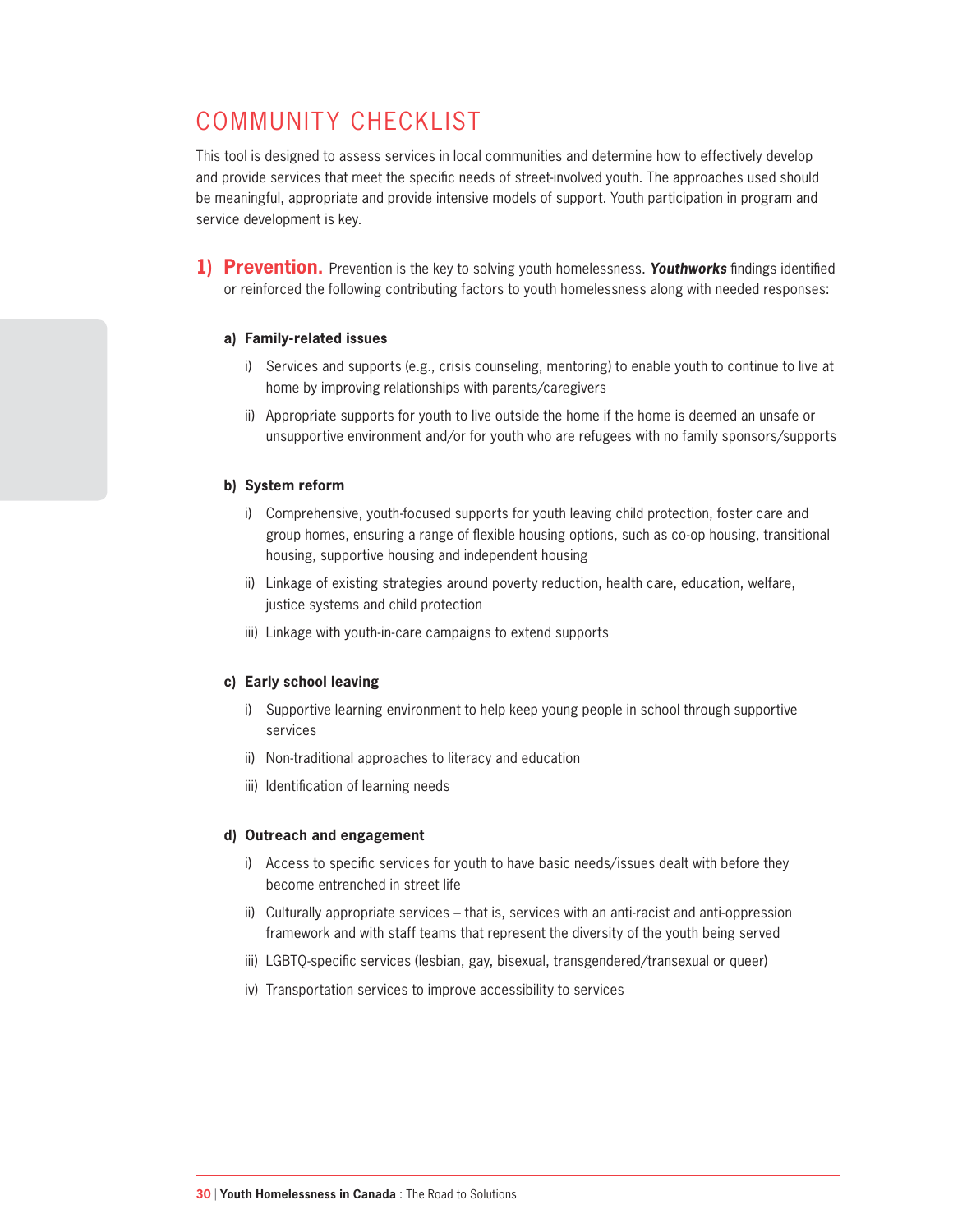2) **Emergency Response.** The basic needs of street-involved youth must be addressed before they can engage in the complex process of transitioning from the streets. Those needs include:

- a) Accessible emergency accommodation youth-only shelters
- b) Youth-responsive health, mental health, addiction and concurrent disorder services and counseling
- c) Harm reduction services that help support homeless youth with mental health issues, addiction and concurrent disorders
- d) Emergency and transitional housing options for youth discharged from correctional facilities
- **3) Transitions Out of Homelessness.** Transitional housing supports must go beyond emergency response and provision of basic needs.

#### **a) Accommodation**

i) A youth housing continuum – shelter, transitional housing, supportive housing using both public and private market housing stock, housing placement service

#### **b) Support**

- i) Medium and longer term support for
	- (1) Education
	- (2) Pre-employment training
	- (3) Legal
	- (4) Health and mental health and complex needs
	- (5) Follow-up

#### **c) Employment and training opportunities**

- i) Comprehensive government-funded employment and training strategies, delivered by community-based organizations supporting gradual entry into the workforce
- ii) Increased support for community-based employment and training programs
- iii) Engaged private and public sector employers who create employment and training opportunities for youth

#### **d) Coordination and data collection**

- i) Support identification of models of data collection which contribute to understanding relevant issues
- ii) Provincially and federally coordinated funding to support community needs
- iii) Internal collaboration between government departments
- iv) Collaboration within communities with all key stakeholders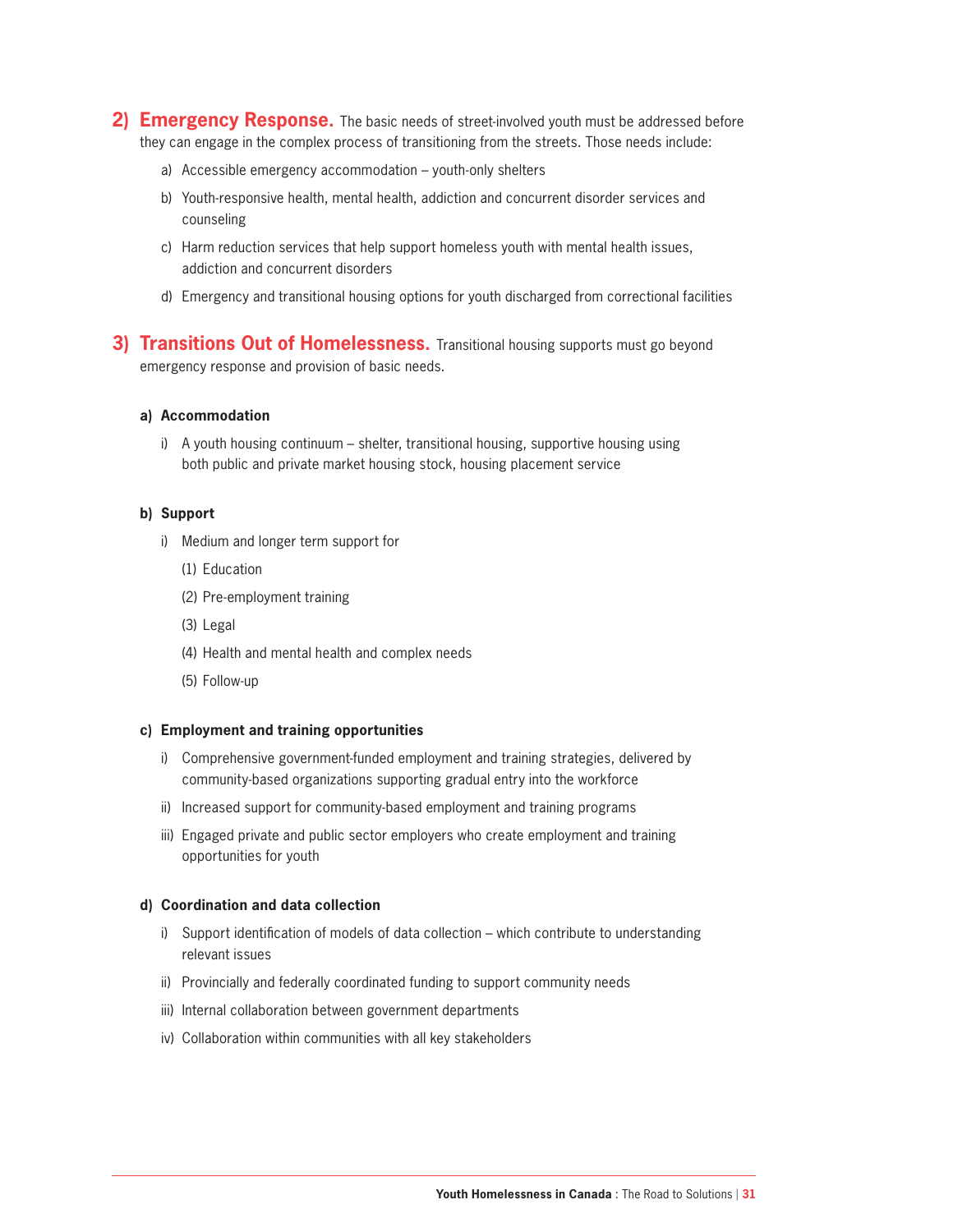| **Youth Homelessness in Canada** : The Road to Solutions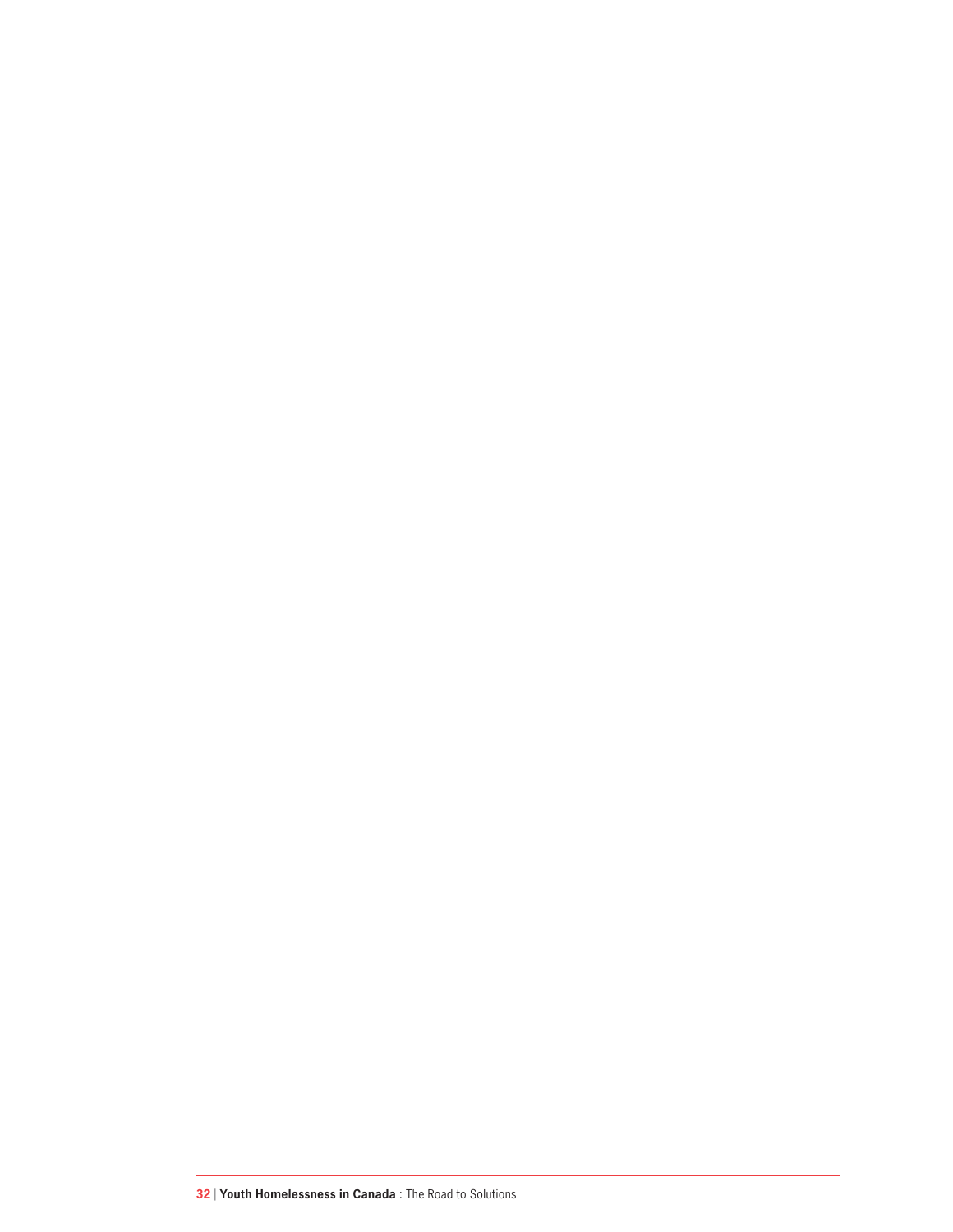# A ppendices

7 J Folen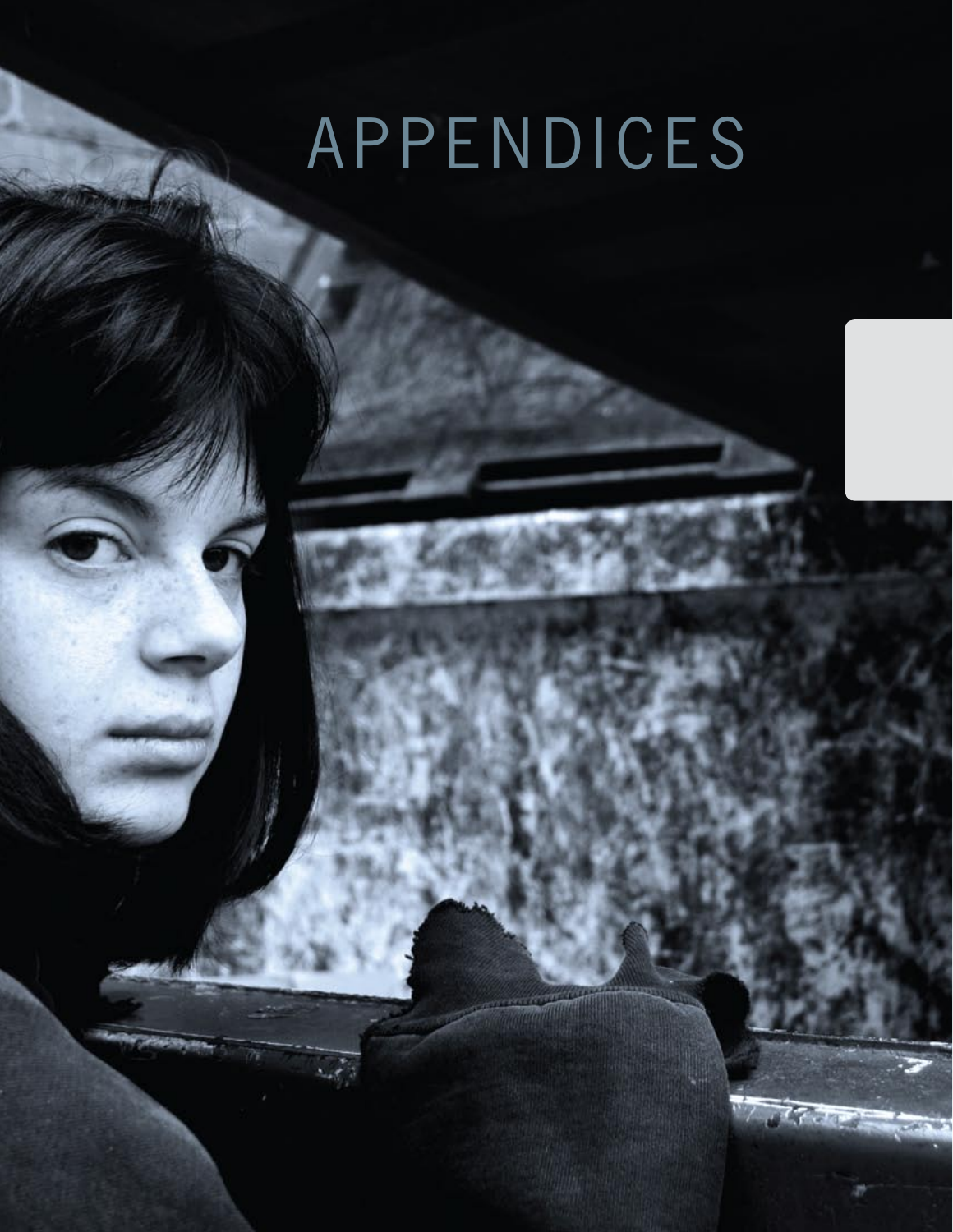# **A ppendi x 1** *Youthworks* study description

#### **Goals**

Youthworks was launched in January 2006. It is a national initiative aimed at breaking the cycle of homelessness among young Canadians, and supporting them to build a better future. Its goals are:

- To help homeless youth move to permanent housing and financial self-sufficiency by giving them access to education, employment and training and by building their self-esteem;
- To identify best practices to help front-line service providers deliver their programs more effectively;
- • To further develop a comprehensive source of information on agencies, initiatives and resources aimed at ending youth homelessness;
- To inform and influence government policy and funding priorities that address homelessness among youth;
- To interest private sector employers in hiring previously homeless youth, to help them to develop or enhance their work skills and become independent, productive members of society;
- • To encourage employers to engage their workforce in volunteer activities that support homeless youth.

#### **Methodology**

*Youthworks* provided three-year funding support to three agencies that serve homeless and streetinvolved youth – The Doorway in Calgary, Eva's Phoenix in Toronto, and Choices for Youth in St. John's. These agencies were chosen because together they offer a broad spectrum of innovative education, training, employment and housing supports – all areas within which the initiative wanted to explore assumptions about homeless youth.

Using one-on-one interviews, these three agencies followed the progress of 689 homeless and streetinvolved youth. The study also followed the narratives of about 100 young people to understand their experiences over the longer term. By listening to youth and their counselors, the study team hoped to better understand which supports and approaches were working and where the gaps lie.

Twenty-two youth-serving agencies across the country reviewed a summary of the *Youthworks* research data and provided feedback. While there are some regional differences, the data are consistent with what these agencies are seeing among the youth they serve. The data and observations from our youth interviews were also confirmed and supplemented through the invaluable consultation which occurred during Raising the Roof's *Partners Solving Youth Homelessness* conference held in Toronto on November 19 – 21, 2008. The 250 delegates represented previously homeless or street-involved youth, community service providers, government representatives, corporate executives and leading researchers on youth homelessness, from provinces and territories across Canada. The participants provided a wealth of input on how – as individual communities and a nation – we can bring about long-term solutions to youth homelessness.

This comprehensive research and consultation form the basis for this document, *Youth Homelessness in Canada: The Road to Solutions*. It will be shared with other service providers, researchers, governments and the private sector to create a broad consensus to solve youth homelessness in Canada and to promote these findings and solutions to decision-makers and funders in both the public and private sectors.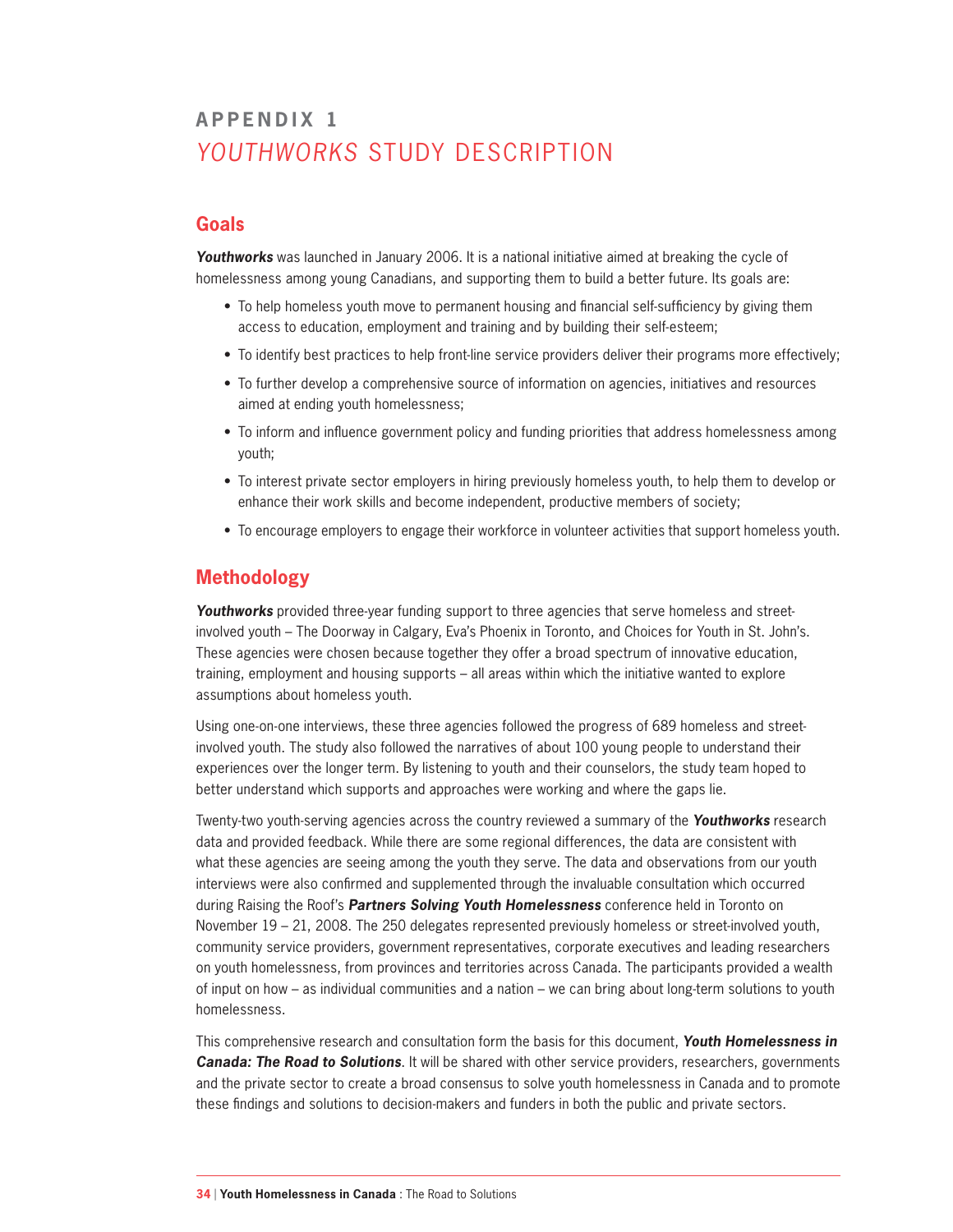# **A ppendi x 2** *Youthworks* data summary by program

#### **Data from January 2006 – June 2008**

Interviews have been conducted with 689 program participants since *Youthworks* was launched in January of 2006. Note that the numbers atop each column are a ratio of those who answered each question to the total in that program. The data therefore reflects the percent of those who answered a given question, which is not necessarily reflective of all those enrolled in a given program. Note: Some stats may be skewed due to a) the youth self-reporting and b) the fact that this research study captures a cross-section of youth from three cities.

|                                                | Program<br>Totals | <b>Calgary</b><br><b>The</b><br><b>Doorway</b> | St. John's<br><b>Choices</b><br>for Youth | <b>Toronto</b><br>Eva's<br><b>Phoenix</b> |
|------------------------------------------------|-------------------|------------------------------------------------|-------------------------------------------|-------------------------------------------|
| Gender                                         | 689/689           | 105/105                                        | 516/516                                   | 68/68                                     |
| Male                                           | 60%               | 79%                                            | 58%                                       | 46%                                       |
| Female                                         | 40%               | 21%                                            | 42%                                       | 54%                                       |
| Age                                            | 483/689           | 103/105                                        | 312/516                                   | 68/68                                     |
| 16 to 18                                       | 31%               | 17%                                            | 38%                                       | 16%                                       |
| 19 to 21                                       | 34%               | 34%                                            | 33%                                       | 37%                                       |
| 22 to 24                                       | 26%               | 42%                                            | 19%                                       | 35%                                       |
| 25 to 29                                       | 9%                | 7%                                             | 10%                                       | 12%                                       |
| <b>Ethnicity</b>                               | 644/689           | 105/105                                        | 471/516                                   | 68/68                                     |
| Visible minority                               | 11%               | 20%                                            | 3%                                        | 51%                                       |
| Aboriginal                                     | 618/689           | 103/105                                        | 448/516                                   | 67/68                                     |
|                                                | 5%                | 18%                                            | 2%                                        | 7%                                        |
| <b>Citizenship</b>                             | 655/689           | 104/105                                        | 484/516                                   | 67/68                                     |
| <b>Parental status</b>                         | 416/689           | 85/105                                         | 328/516                                   | 67/68                                     |
| Have children; pregnant; with pregnant partner | 21%               | 29%                                            | 18%                                       | 7%                                        |
| <b>Current living situation</b>                | 462/689           | 103/105                                        | 316/516                                   | 67/68                                     |
| Shelter                                        | 40%               | 44%                                            | 35%                                       | 55%                                       |
| Apartment                                      | 20%               | 17%                                            | 18%                                       | 33%                                       |
| Rooming house                                  | 18%               | 2%                                             | 27%                                       | 1%                                        |
| Family                                         | 10%               | 8%                                             | 11%                                       | 10%                                       |
| Absolutely homeless                            | 12%               | 30%                                            | 8%                                        |                                           |
| Participating in a 'culture of the street'?    | 338/689           | 105/105                                        | 165/516                                   | 68/68                                     |
| Yes                                            | 67%               | 100%                                           | 48%                                       | 59%                                       |
| If yes, for how long?                          | 224/224           | 105/105                                        | 80/80                                     | 39/39                                     |
| 1 to 2 years                                   | 22%               | 29%                                            | 16%                                       | 15%                                       |
| 2 to 3 years                                   | 23%               | 35%                                            | 11%                                       | 13%                                       |
| Less than 3 months                             | 9%                | 2%                                             | 23%                                       | $\overline{\phantom{0}}$                  |
| 6 months to 1 year                             | 13%               | 2%                                             | 23%                                       | 26%                                       |
| 3 to 6 months                                  | 10%               | $\equiv$                                       | 24%                                       | 8%                                        |
| 3 to 4 years                                   | 11%               | 20%                                            | $\equiv$                                  | 10%                                       |
| More than 5 years                              | 8%                | 7%                                             | 4%                                        | 23%                                       |
| 4 to 5 years                                   | 4%                | 6%                                             |                                           | 5%                                        |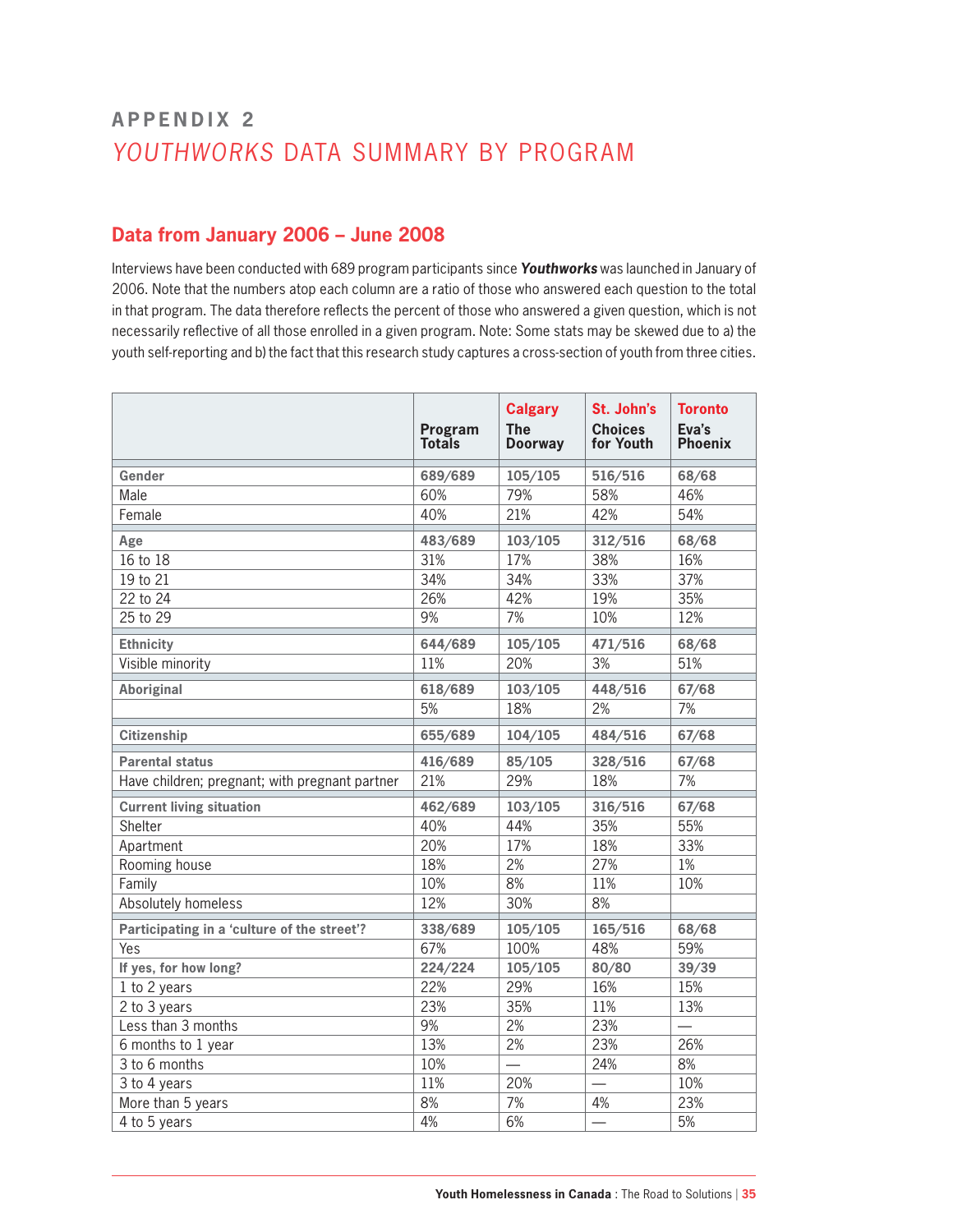|                                              | <b>Totals</b> | <b>Calgary</b> | St. John's | <b>Toronto</b> |
|----------------------------------------------|---------------|----------------|------------|----------------|
| <b>Family Context</b>                        | (350/689)     | (81/105)       | (203/516)  | (66/68)        |
| Disrupted connection                         | 62%           | 70%            | 65%        | 42%            |
| Chaotic home environment                     | 42%           | 2%             | 65%        | 23%            |
| Substance abuse in the family                | 37%           | 11%            | 51%        | 24%            |
| Early family breakup                         | 33%           | 7%             | 45%        | 27%            |
| Family violence                              | 26%           | $1\%$          | 39%        | 15%            |
| Single parent family                         | 29%           | 7%             | 37%        | 32%            |
| Low income in the family                     | 27%           | 10%            | 33%        | 29%            |
| History of offending in the family           | 20%           | 2%             | 31%        | 9%             |
| Consistent connection                        | 17%           | 16%            | 14%        | 27%            |
| <b>Housing history</b>                       | 348/689       | 58/105         | 241/516    | 49/68          |
| Inconsistent family housing situation        | 63%           | 62%            | 67%        | 45%            |
| Difficulty maintaining housing               | 50%           | 5%             | 64%        | 33%            |
| Foster care                                  | 29%           | 7%             | 37%        | 16%            |
| Group home placements                        | 19%           | 12%            | 22%        | 16%            |
| Youth centre                                 | 20%           | 9%             | 22%        | 22%            |
| <b>Education</b>                             | 324/689       | 74/105         | 190/516    | 60/68          |
| Dropped out                                  | 62%           | 57%            | 66%        | 57%            |
| <b>Health issues</b>                         | 417/689       | 100/105        | 259/516    | 58/68          |
| Drug or alcohol abuse (self-described)       | 53%           | 56%            | 59%        | 21%            |
| <b>Employment history</b>                    | 381/689       | 104/105        | 218/516    | 59/68          |
| Not currently employed                       | 73%           | 71%            | 72%        | 80%            |
| Previous children's aid involvement (57)     | 264/689       | 61/105         | 154/516    | 49/68          |
| Yes                                          | 43%           | 16%            | 58%        | 27%            |
| Previous criminal justice system involvement | 293/689       | 75/105         | 160/516    | 58/68          |
| Yes                                          | 71%           | 80%            | 75%        | 47%            |
| Barriers & issues that need to be addressed  | 494/689       | 97/105         | 333/516    | 64/68          |
| Housing                                      | 52%           | 86%            | 43%        | 50%            |
| <b>Financial issues</b>                      | 53%           | 57%            | 50%        | 64%            |
| Food / healthy diet                          | 54%           | 15%            | 67%        | 44%            |
| Lack of essential life skills                | 35%           | 6%             | 47%        | 19%            |
| Employment issues                            | 44%           | 77%            | 32%        | 53%            |
| Impulsivity                                  | 30%           | 4%             | 40%        | 17%            |
| Family conflict                              | 27%           | 16%            | 30%        | 30%            |
| Relationship issues                          | 26%           | 10%            | 32%        | 20%            |
| Substance abuse                              | 41%           | 49%            | 44%        | 16%            |
| Lack of confidence / self-esteem             | 28%           | 14%            | 27%        | 55%            |
| Victim of violence / abuse                   | 24%           | 9%             | 28%        | 25%            |
| Lack of motivation                           | 27%           | 8%             | 32%        | 31%            |
| Education supports                           | 28%           | 31%            | 24%        | 42%            |
| Lack of positive role model                  | 22%           | $1\%$          | 30%        | 14%            |
| Legal issues                                 | 28%           | 45%            | 25%        | 17%            |
| Physical or emotional abuse                  | 17%           | 2%             | 21%        | 22%            |
| Health issues                                | 22%           | 30%            | 20%        | 25%            |
| Sexually exploited                           | 11%           |                | 16%        | 6%             |
| Suicide ideation                             | 10%           |                | 14%        | 8%             |
| Sexual assault / rape                        | $5%$          |                | 6%         | 6%             |
| Sexuality / orientation                      | 6%            | 1%             | 6%         | 13%            |
| Eating disorder                              | 1%            |                | 1%         | 5%             |
| Mental health counseling                     | 2%            | 2%             | 1%         | 5%             |
| Parenting assistance                         |               | 1%             | 4%         |                |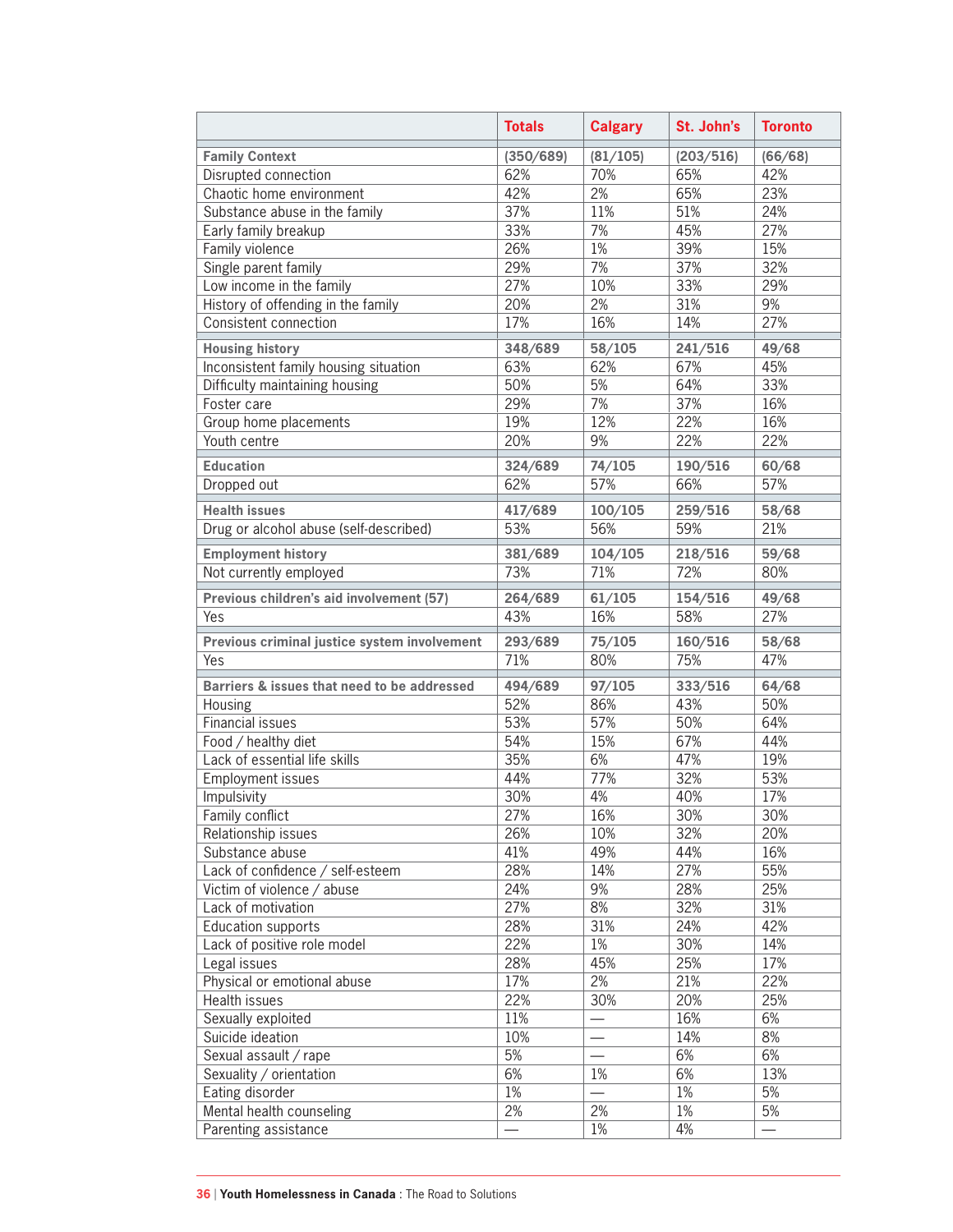# **A ppendi x 3** Detailed program descriptions

#### **A. The Doorway – Calgary**

The Doorway is a community supporting young people in their transition from street to mainstream living.

Our theory of change is that culture is the essential element of social learning: language, living skills, actions, beliefs and perspective. Moving from the street to mainstream society is cross-cultural, and that transfer of culture is a daily human learning process. Young people learn to adapt to where they are.

Participants are young people, ages 17 to 24, who have lived on the street for an average of 3 to 5 years. They come to The Doorway on their own initiative and are welcomed by community people who maintain an environment of acceptance and respect which is safe for personal starting points and nurtures trust. That safety is key to risk new choices and actions.

Movement from street to non-street is achieved through a step-by-step planning and contracting process. Self-determined monthly steps for personal change are planned and discussed with community volunteers serving as cultural interpreters of the non-street world. Each step takes the form of a contract, which fits into one of 13 life categories (housing, employment, education, finances, drugs/alcohol, legal, personal, problem-solving, planning, identification, volunteer, leadership or "other").

Individual steps follow a business-planning approach to problem solving – working toward a personal 'critical path'. The planning process encourages individual young people to examine: where they are in any area of their life; where they would like to be instead; and what plan could work toward bridging the gap between the two realities. Self-determined choices nurture accountability and improve self-esteem.

The participant receives a \$15 cash incentive for each step (eight steps per month as a business handshake transaction). "Incentive" (action motivated by self-choice) is distinguished from "reward" (choice assigned by someone else). Incentives are consistent throughout society, and at The Doorway they contribute toward a legal income gap and motivate initial and ongoing participation in the 24-month step-by-step process. From a community support perspective, each \$15 is an investment in the life of each young person.

The approach has worked consistently for 70% of over 900 participants since 1988 who have successfully rebuilt their survival away from the culture of the street. Indicators of success are assessed in the collaboration of individual participants, staff and volunteers:

- sustainable independence in housing and employability
- reliable problem solving skills
- stability in managing variables and challenges of life

Our capacity is a maximum of 100 – 125 young people as funds are available. New youth fill spots emptied by graduating participants at the rate of four to six each month. Staffing comprises three full-time individuals and 10 – 12 community volunteers.

The Doorway process is designed to take the individual beyond the crisis questions of poverty and homelessness. Young people teach us that getting off the street is not about changing where you sleep but changing how you think. For them, the process functions as a 'buffer zone', a safe place outside the downtown core, for creating and contracting planned steps each month, a bridge 'from where you are to where you would like to be instead', in every aspect of your life and person.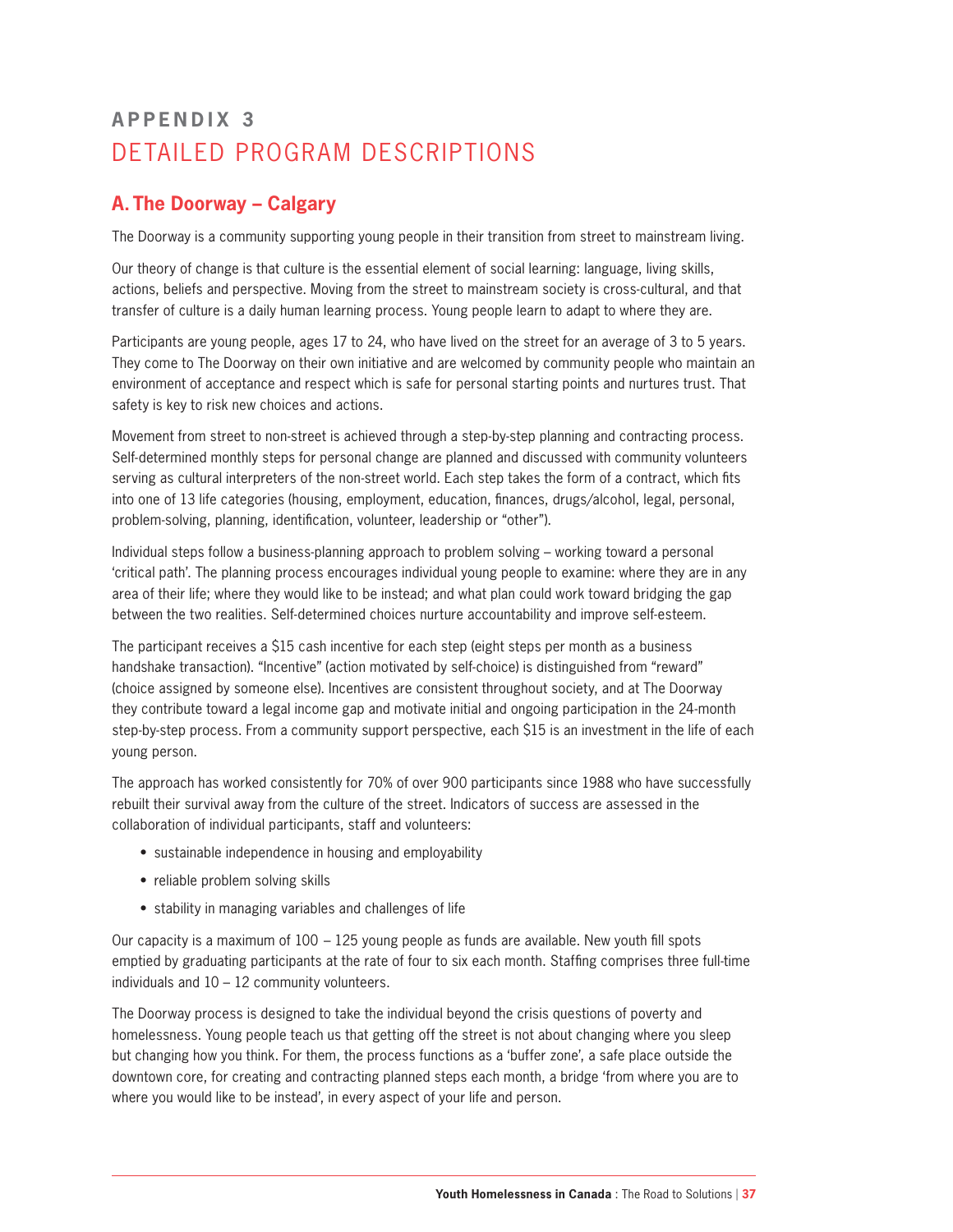#### **B. Eva's Phoenix – Toronto**

Eva's Phoenix is a transitional housing and training facility, which formally opened in June 2000. Prior to opening, Eva's Phoenix ran its first successful employment training program funded by Human Resources and Skills Development Canada (HRSDC) which supported 50 homeless and street-involved youth in life skills training and on-site employment on the Eva's Phoenix construction site, with our partners: Carpenters Local 27, Interior Systems Contractors Association Local 675, and the Painters' Union.

Eva's Phoenix provides housing for 50 youth, aged 16 to 24 years, for up to a full year, and since 2002 has also allowed up to 160 youth each year, aged 16 to 29 years, to participate in its employment and preapprenticeship programs. Working with business, labour and community partners, Eva's Phoenix provides homeless and street-involved youth with the opportunities needed to develop life skills, build careers and live independently.

Youth at Eva's Phoenix live in shared townhouse-style units with access to common areas. While at Eva's Phoenix, youth develop the skills to live independently through goal-setting exercises, workshops and hands-on programs that are delivered in a supportive environment.

In combination with a Mentorship Program, youth are able to build stable support networks outside the social service system. Peer mentors and one-to-one mentors provide a range of support to youth including running cooking classes, conducting leadership development activities and supporting the efforts of youth to successfully manage independent living.

Youth living at Eva's Phoenix must be involved in a training or employment program. With the help of our partner employers, Service Canada and private funders, the Youth Succeeding in Employment Program at Eva's Phoenix provides pre-employment support and work experience placements in various industries based on the career interests of the youth. Eva's Phoenix is also home to the Phoenix Print Shop, a socially and environmentally responsible printer that supports Foundations of Print, an award-winning training program for homeless youth. Over 80% of youth who complete Foundations of Print connect with full-time work and many return to school via our Scholarship Fund. While youth learn work skills, Eva's Phoenix staff provides counseling, job placement assistance, housing search support, mentorship opportunities, followup support and a range of other services to help youth achieve and maintain self-sufficiency.

A comprehensive evaluation of the Eva's Phoenix program was completed in 2003 and the National Initiative Program was created to assist organizations across Canada to develop integrated models of transitional housing, employment training and mentorship support based on the Eva's Phoenix program, to help homeless and street-involved youth to become self-sufficient.

An online toolkit of resources has been produced, which describes the key elements of the Eva's Phoenix program including practical tools and information for interested groups.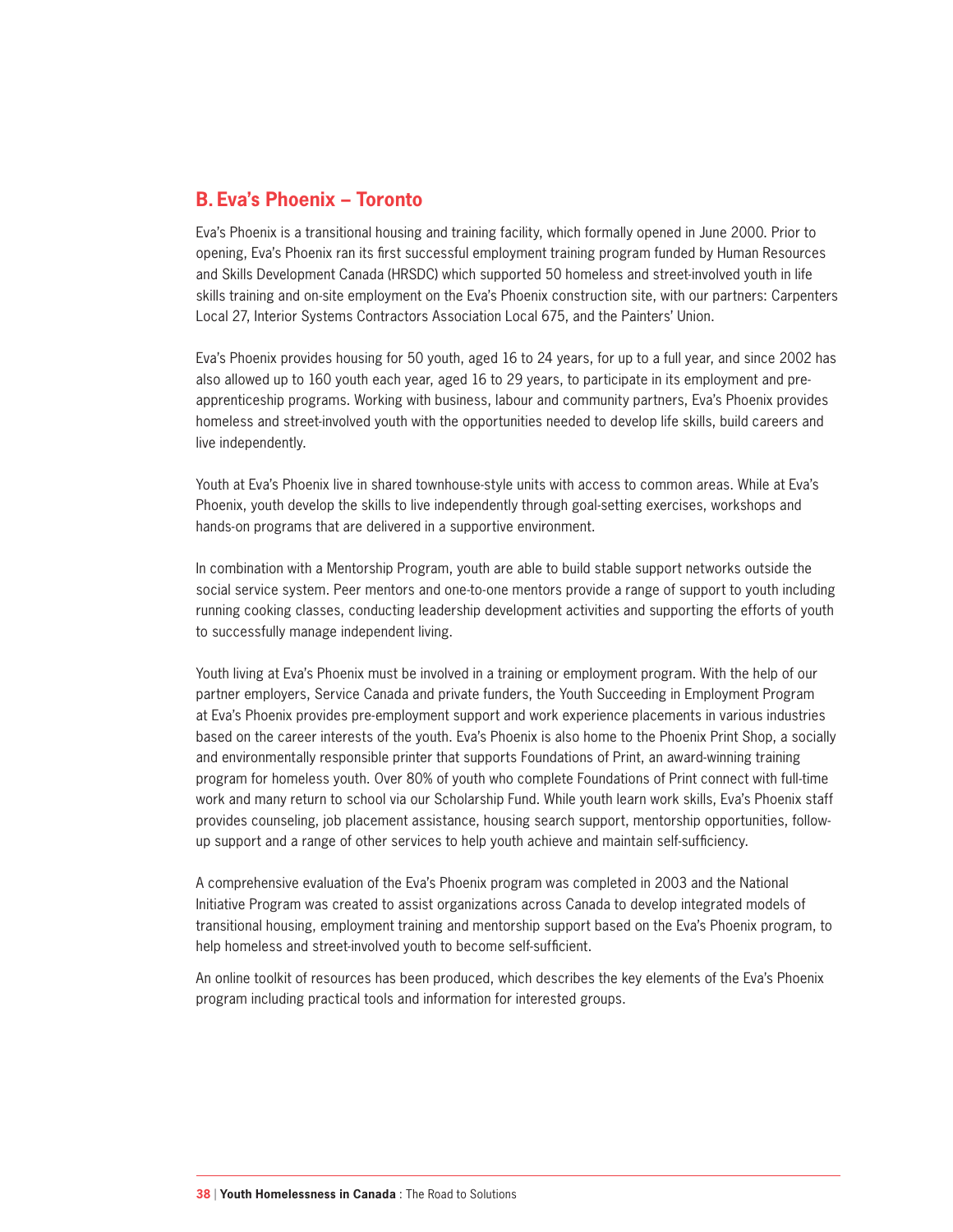#### **C.Choices for Youth – St. John's**

St. John's Choices for Youth is a nonprofit, charitable, community-based agency with an 18-year history of providing housing and lifestyle development supports to youth in the St. John's Metro area. The organization was founded as a result of an identified need among youth, the community and government to have an empowerment-based program available to youth for whom 'home' is not an option.

#### *Current Core Programs: Supportive Housing Program*

The Supportive Housing Program, which utilizes an outreach model, has highlighted our efforts as an organization to continue to respond and adapt to the needs of youth. A key feature of the program is its emphasis on attaching supports to the individual, regardless of their housing status, therefore allowing those youth who struggle with housing stability to remain in the program.

#### *Shelter for Young Men*

Since opening its doors in May of 2004, this nine-bed emergency shelter has housed over 400 young men between the ages of 16 and 29. In consultation with youth and community partners, the shelter was set up following principles of harm reduction, which recognizes the complexity of the issues that contribute to the breakdown of an individual's housing situation.

#### *Outreach and Youth Engagement Program*

The Outreach and Youth Engagement Program has a vital role to play in the further development of creative opportunities and supports to youth. Since opening the Youth Services Centre in 2004, Choices and its partners have identified a significant need in the St. John's youth community for drop-in outreach and engagement supports. These supports are in the form of a range of basic personal needs (food, clothing, access to a shower and laundry facilities, referral services for addictions and other personal barriers, as well as other supports) which lead to healthier choices on the part of youth.

#### *New Affordable Housing with Education and Employment Supports*

Choices for Youth is currently in the process of developing a new housing model that will provide longerterm housing for street-involved youth in the St. John's area (based on the Eva's Phoenix model in Toronto). This project will fill a significant gap in housing in St. John's by combining safe, affordable housing with on-site support, a basic literacy and math skills program, and an employment preparation program. The aim of the project is to take a multi-faceted, holistic approach to recurring homelessness by removing lifestyle, housing, education and employment barriers. Youth will be supported in learning the skills to live independently and securing opportunities to make healthier lifestyles more sustainable.

The fundamental rationale of all of our work at Choices for Youth is one of creating trusting, healthy relationships as an initial step in supporting youth to implement healthier lifestyle choices. By the very fact that they find themselves connecting to the Youth Services Centre, the youth targeted by this initiative are readily identified as having complex barriers to stable housing. These are inclusive of mental health and addiction issues, non-existent or sporadic family relationships/supports, poverty, inadequate housing, and fragmented educational experiences.

All of these factors combine to create current life circumstances which lead youth to continue to engage in high-risk, unhealthy activities. Through this new affordable housing facility, Choices is endeavouring to meet the needs of an extremely vulnerable population of youth who require support and opportunities to make sustainable long-term changes in their lives.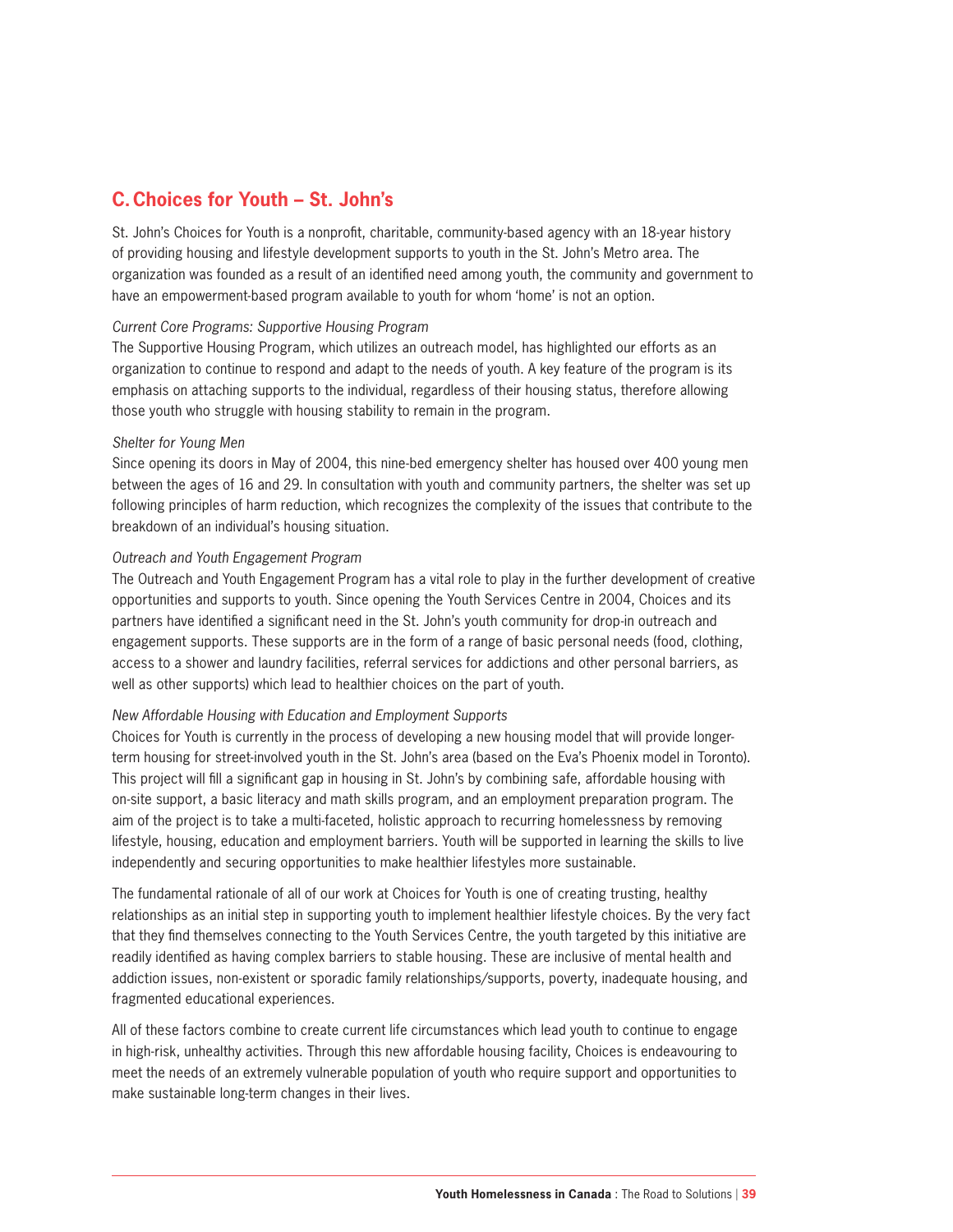# **A ppendi x 4** *Youthworks* Board of Advisors

*The Youthworks Board of Advisors provided strategic advice to the initiative.*

#### **Sean Gadon (Chair)**

Partnership Director Affordable Housing Office City of Toronto

#### **Jocelyn Greene**

Executive Director Stella Burry Community Services St. John's

#### **Stephen Gaetz**

Associate Dean Research and Field Development Faculty of Education York University, Toronto

#### **Bill O'Grady**

Associate Professor Dept. of Sociology and Anthropology University of Guelph

#### **David Hulchanski**

Director, Centre for Urban and Community Studies University of Toronto

**Shirley Chau** Assistant Professor School of Social Work University of B.C., Okanagan

**Jeff Karabanow** Professor School of Social Work Dalhousie University, Halifax

#### **Geraldine Babcock**

Supervisor, Youth Employment Programs Social Development Finance and Administration City of Toronto

**J.T. (Jerry) Fest** Youth Development Consultant Portland, U.S.A.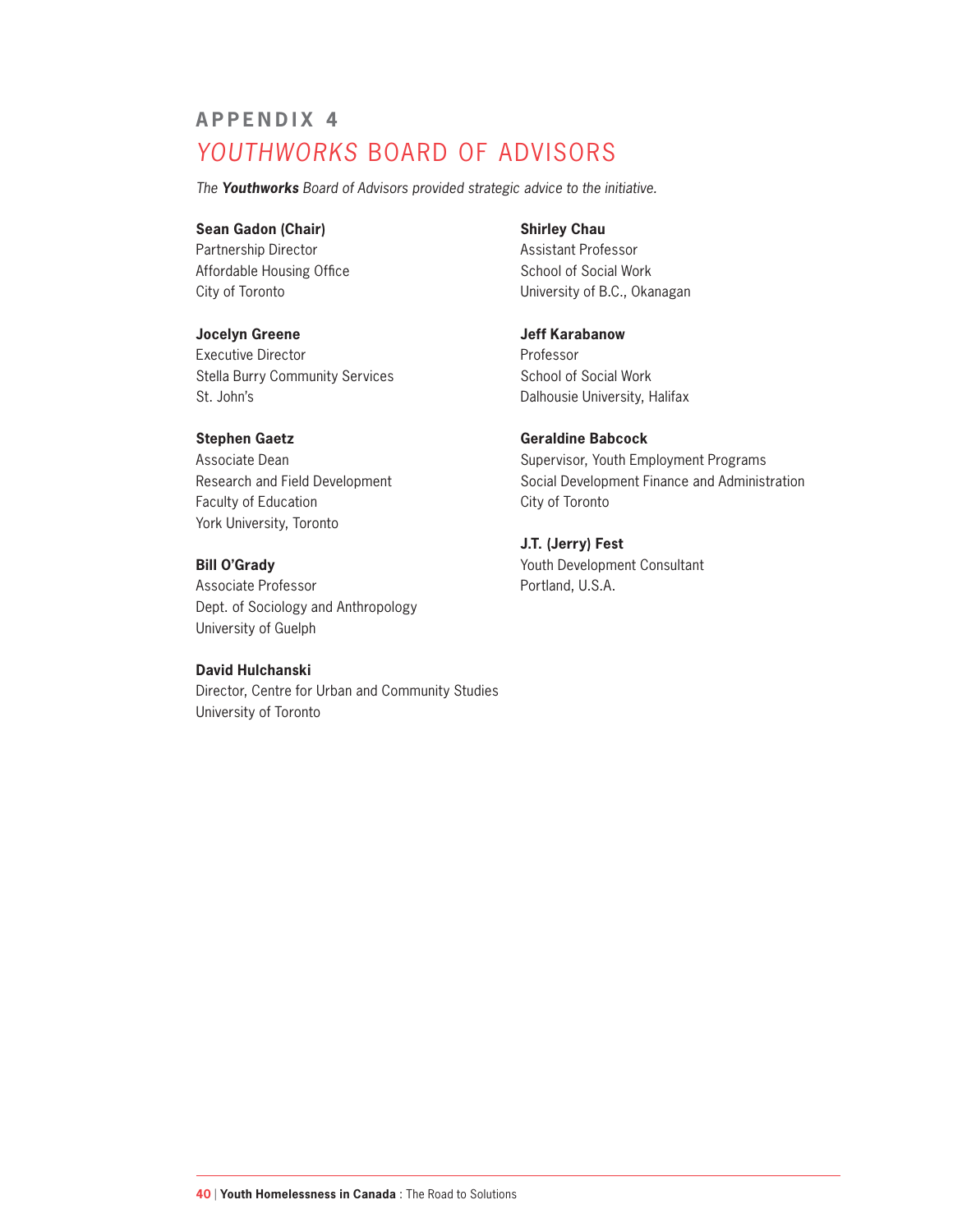# **A ppendi x 5** *Youthworks* Funding Partners

*Raising the Roof gratefully acknowledges the following funders for their generous support of our Youthworks initiative:*

#### **Lead Partner**

Direct Energy

**Major Partner** The Ontario Trillium Foundation

#### **Supporting Partners**

AstraZeneca Canada Inc. BMO Financial Group Borden Ladner Gervais LLP Bowne of Canada Ltd. Canadian Homelessness Research Network Carpenters' Union, Central Ontario Regional Council CIBC City of Toronto Floyd Honey Foundation Franklin Templeton Investments HOMES Publishing Group Human Resources and Skills Development Canada Jays Care Foundation John and Heather Hall McMillan LLP Molson RBC Foundation Rosedale United Church Scotiabank The Atkinson Charitable Foundation Urban Core Support Network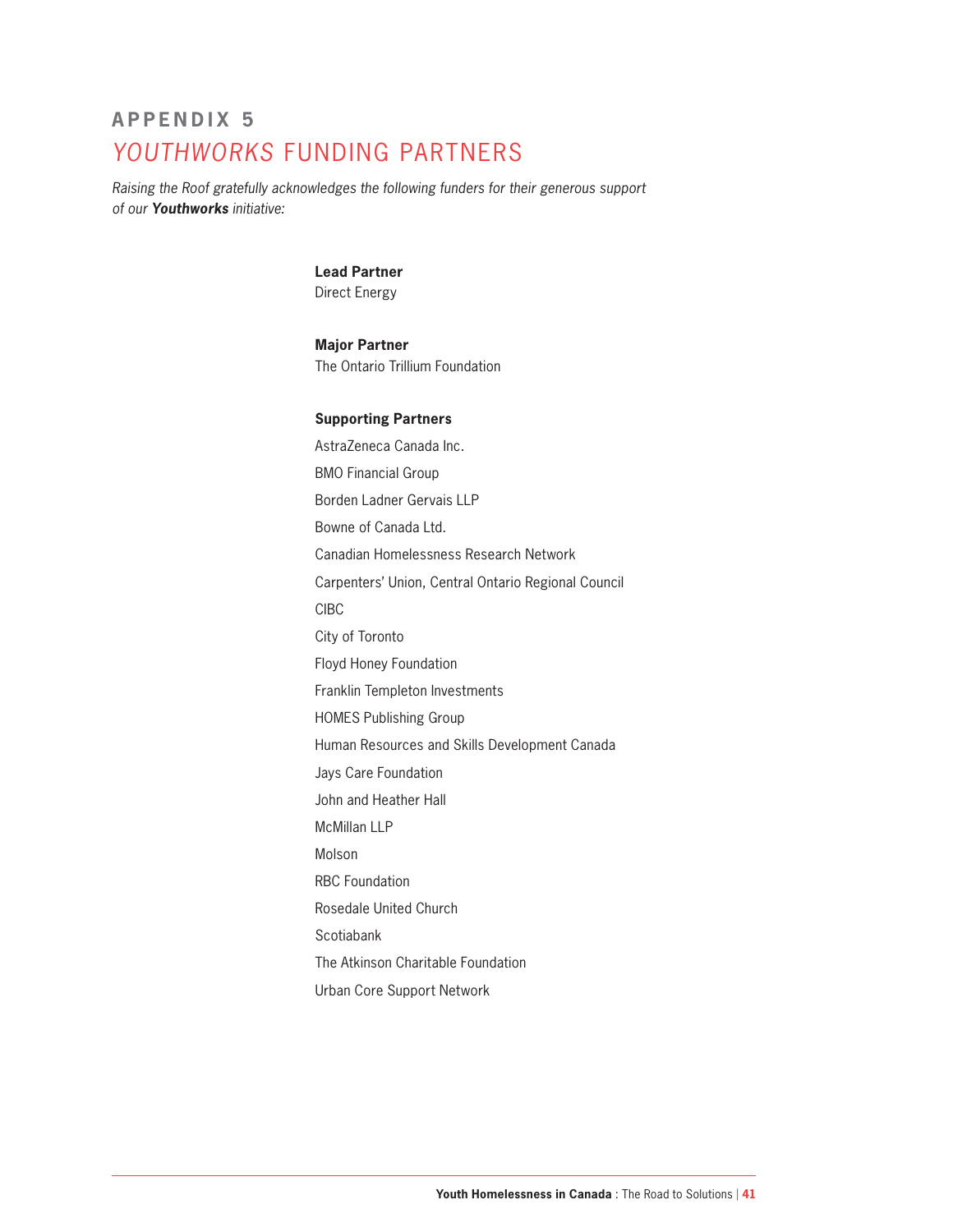# **A ppendi x 6 BIBLIOGRAPHY**

The Costs of Homelessness in British Columbia, British Columbia Ministry of Social Development and Economic Security, 2001

*Youthworks* Data Summary by Program (Data from January 2006 – June 2008)

Beyond the Street, Youth and Communities Taking Action on Homelessness, A National Conference, St. John's NL Final Report, January 22, 2007

Joint Working between Housing and Children's Services, Preventing Homelessness and Tackling its Effects on Children and Young People, Department for Communities and Local Government Department for Children, Schools and Families, May 2006

Fundamental Issues to Prevent and End Youth Homelessness, *Youth Homelessness Series Brief No. 1*. National Alliance to End Homelessness, May 2006

Australia's Homeless Youth, A Report of the National Youth Commission Inquiry into Youth Homelessness, National Youth Commission, 2008

Gordon Laird, Shelter, Homelessness in a Growth Economy, Canada's 21st Century Paradox, A Report for the Sheldon Chumir Foundation for Ethics in Leadership, 2007

*Youthworks* Outreach Feedback, April 2008

Right at Home, Report on the Consultation on Human Rights and Rental Housing in Ontario, Ontario Human Rights Commission, July 2008

Addressing the Needs of Street-Involved and Homeless Youth in Hamilton, Jennie Vengris, Social Planning and Research Council of Hamilton, October 2005

Runaway and Homeless Youth: Demographics, Programs, and Emerging Issues, Congressional Research Service, Report for Congress, Adrienne L. Fernandes, December 2007

Breaking the Cycle: Community Report Card on the State of Youth Homelessness in St. John's, The St. John's Housing and Homelessness Network, 2008

Aboriginal Youth Talk about Structural Determinants as the Causes of their Homelessness, *First Peoples Child & Family Review, A Journal on Innovation and Best Practices in Aboriginal Child Welfare Administration, Research, Policy & Practice*, Volume 3, Number 3, Cyndy Baskin, 2007

Homeless Youth: Research, Intervention, and Policy, The 1998 National Symposium on Homelessness Research, Marjorie J. Robertson, Paul A. Toro, 1998

Joint Working between Housing and Children's Services, Preventing Homelessness and Tackling its Effects on Children and Young People, Department for Communities and Local Government, Department for Children, Schools and Families, May 2008

Tackling Youth Homelessness, Policy Briefing 18, Department for Communities and Local Government: London, March 2007

Youth Homelessness in the UK, Joseph Rowntree Foundation, Deborah Quilgars, Sarah Johnsen and Nicholas Pleace, May 2008

Stigma on the streets: LGBTQ marginalized and street-involved youth in B.C. Power point presentation to the 2008 Partners Solving Youth Homelessness Conference in Toronto, Saewyc E, 2008

Housing for Aboriginal Youth in the Inner City of Winnipeg, *First Peoples Child & Family Review, A Journal on Innovation and Best Practices in Aboriginal Child Welfare Administration, Research, Policy & Practice*, Volume 3, Number 2, 2007, Special Issue, Jason Brown, Dilly Knolb, Sonia Prevost-Derbeckerc, and Kelly Andrushko

*Promotion and protection of all human rights, civil, political, economic, social and cultural rights, including the right to development. A report to the United National Human Rights Council by the Special Rapporteur on adequate housing as a component of the right to an adequate standard of living, and on the right to non-discrimination in this context*. Miloon Kothari, February 2009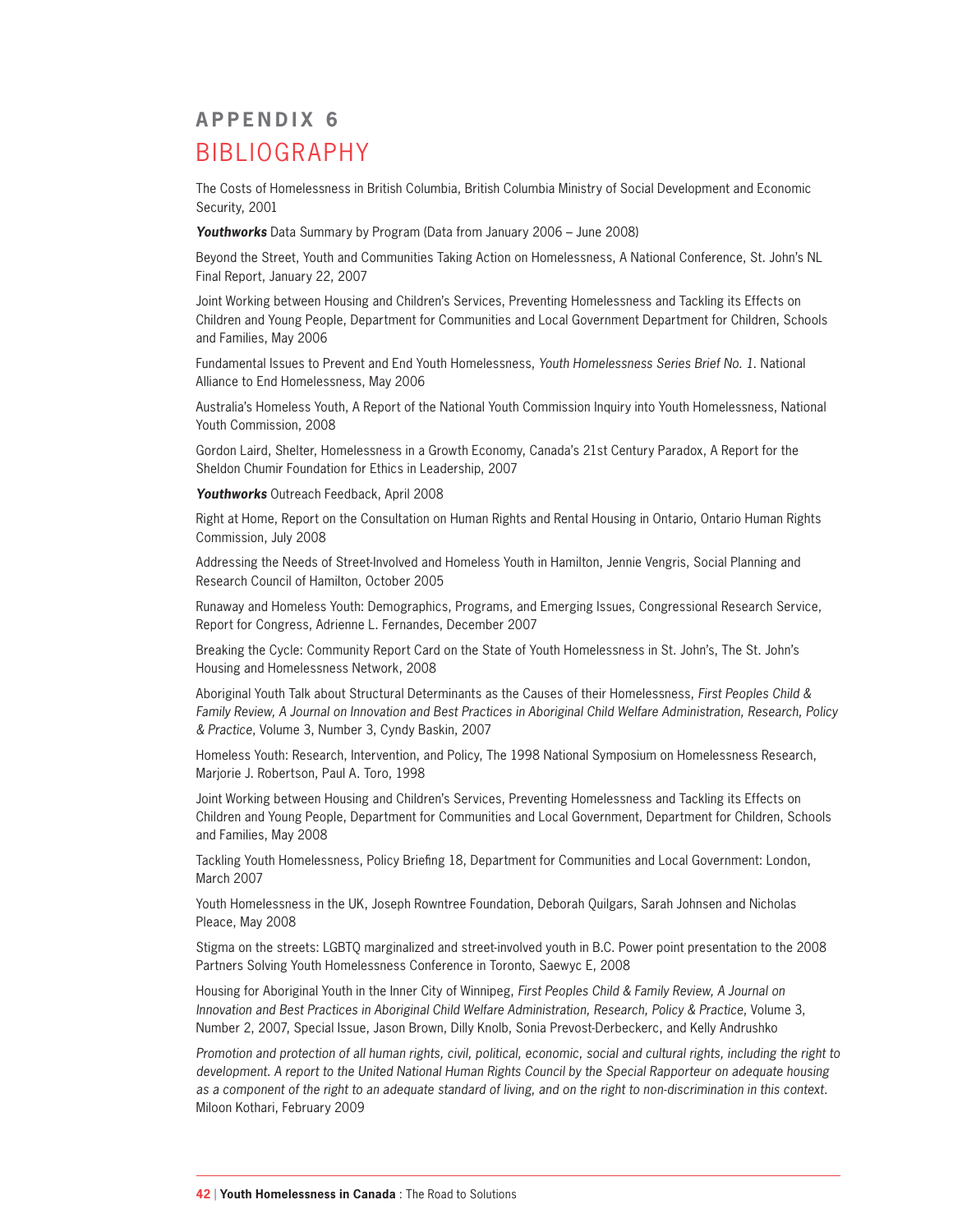